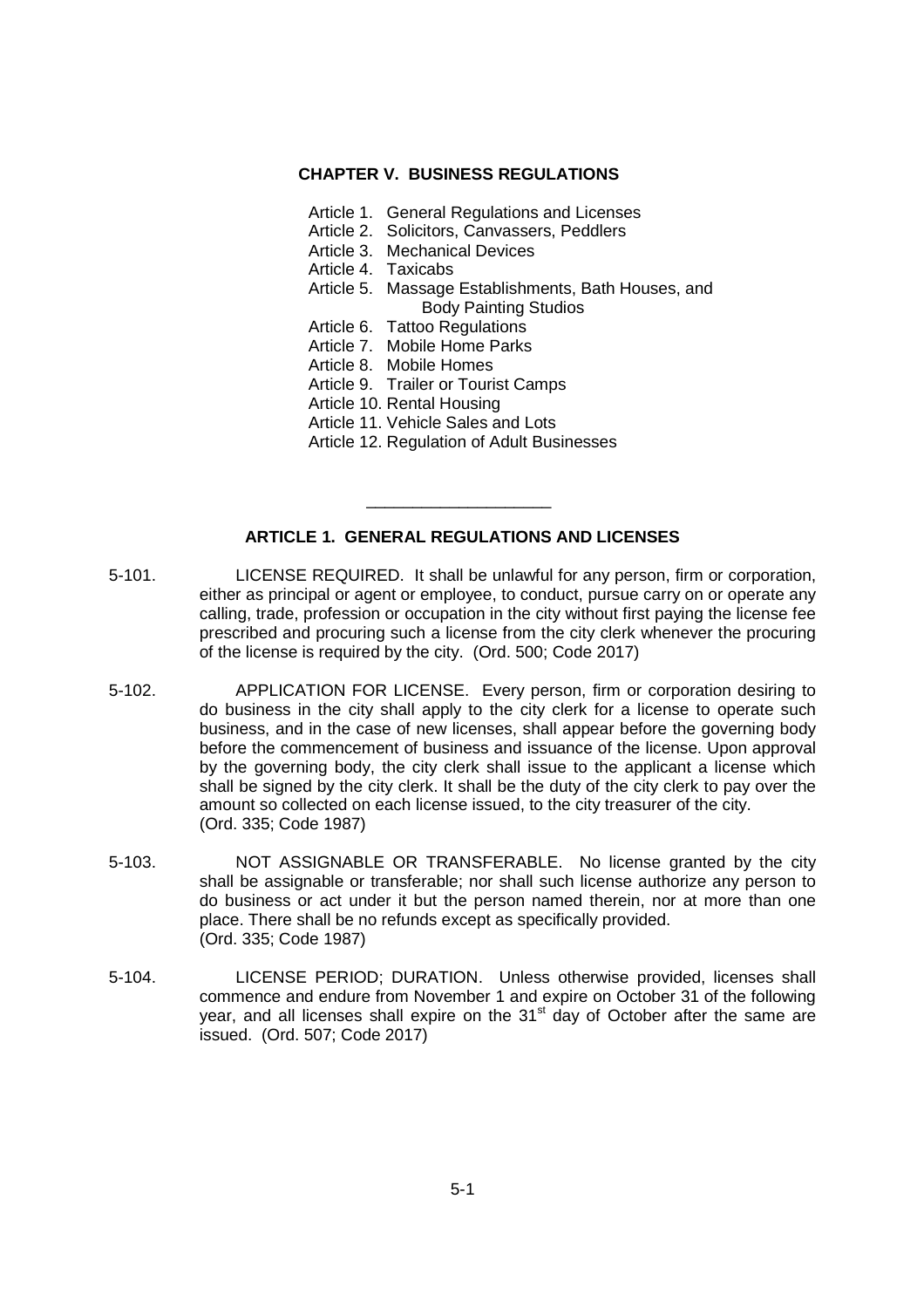5-105. EXEMPTION OF FARMERS. No producer or grower, or his or her agents or employees, selling in the city, farm or garden products or fruits grown by him or her in the state shall be required to pay any license fee or occupation tax imposed by any law of this city, and he or she, his or her agents or employees, are hereby exempt from the payment of any such fees or taxes, or the securing of a license. (K.S.A. 12-1617; Ord. 335; Code 1987)

#### 5-106. LICENSE FEES. Unless otherwise provided, the annual license fee for each occupation, business, or profession shall be as shown in the following schedule:

| (a) | Cereal Malt Beverage License:                                |  |
|-----|--------------------------------------------------------------|--|
|     |                                                              |  |
|     |                                                              |  |
| (b) |                                                              |  |
| (c) |                                                              |  |
| (d) | Vending or Coin Operated Amusement Device (per machine) \$20 |  |
| (e) |                                                              |  |
| (f) |                                                              |  |
| (g) |                                                              |  |
|     | (per mobile home court lot)                                  |  |
| (h) |                                                              |  |
| (i) |                                                              |  |
| (j) |                                                              |  |
| (k) | Taxi Cab:                                                    |  |
|     |                                                              |  |
|     |                                                              |  |
| (1) | Food service permits (served on premises and carry out)\$30  |  |
| (m) |                                                              |  |
| (n) | Any business, trade, or profession for profit not            |  |
|     |                                                              |  |
|     | (Ord. 507; Code 2017)                                        |  |

5-107. SAME; WHEN PAYABLE; TIME PERIOD. (a) All license fees shall be due and payable before the commencement of a trade, occupation, business or profession for which license fees are required.

(b) No license shall be issued until the fee is paid.

(c) Licenses shall be renewed on or before the expiration date of the current licenses.

(d) If an existing license is not renewed on or before the expiration date of the current license, the clerk will assess a late fee of \$25 per license. If more than 30 days has elapsed since the expiration of a license and the license holder has not renewed his/her license, the city clerk shall refer the matter to the city attorney for prosecution in Municipal Court.

(e) If the license prescribed is for an annual, quarterly, monthly, weekly or daily period, the license shall not be issued for any part or fraction of the year, quarter, month, week or day, respectively.

(f) The license for a day shall expire at midnight. (Ord. 507; Code 2017)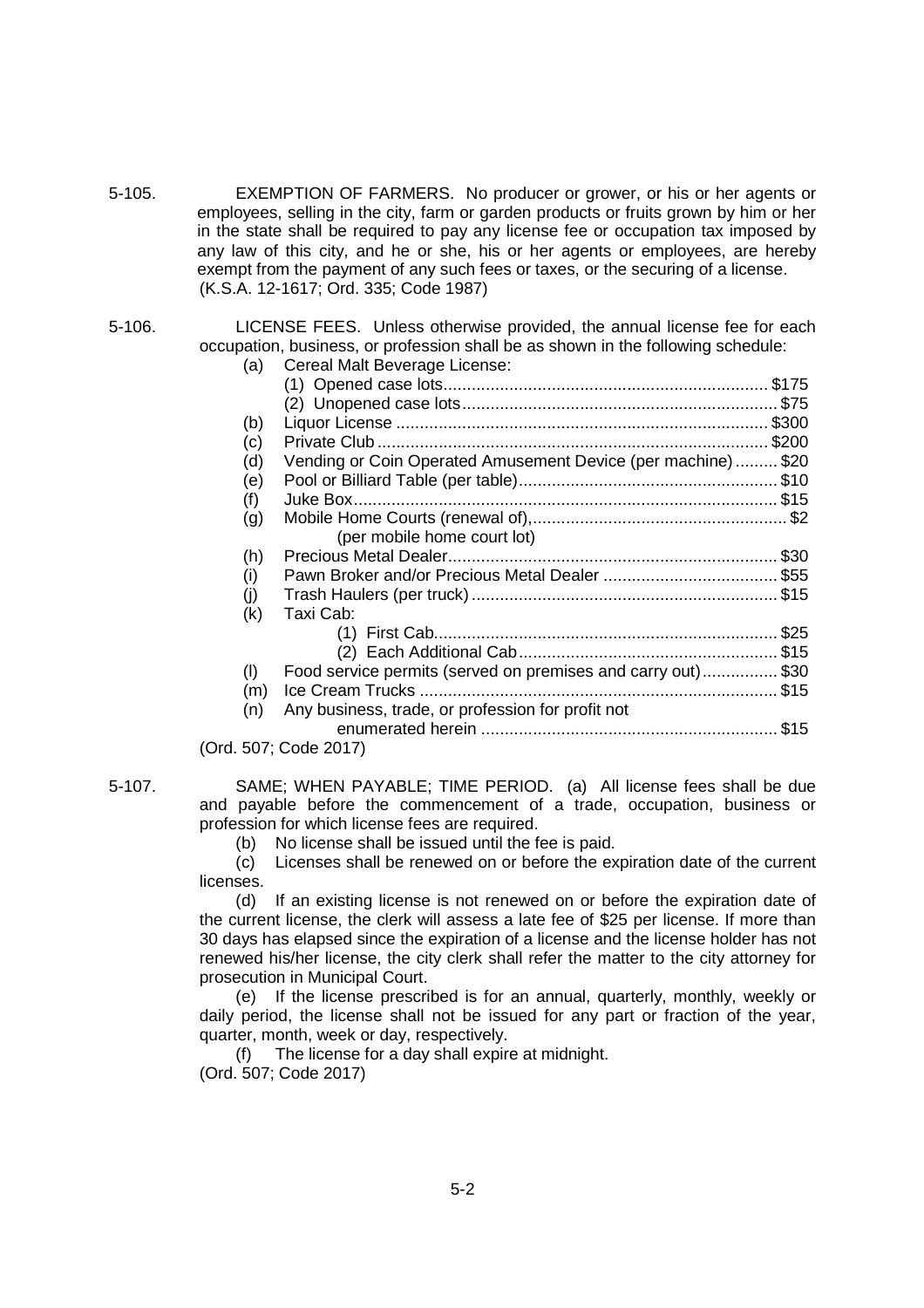- 5-108. PAYMENT OF FEES; RECEIPT. The city clerk shall, upon payment of any license fee specified, give a receipt therefor stating the amount paid, the nature of the licenses issued, for what time, and to whom issued, and if possible, the exact location where the business is to be carried on, and the kind of business. (Code 1987)
- 5-109. CONTENTS OF LICENSE. Unless otherwise provided all licenses shall be dated on the date of their issue, and shall state the name of the licensee, the kind of business he or she desires to engage in and the location thereof, the amount paid, and time the license shall expire; and the person having such license shall be authorized to carry on the business therein named. (Code 1987)
- 5-110. RECORD BOOK. The city clerk shall keep a record of the name of each person licensed, his or her address, the date of the license, the purpose in which it is granted, the amount paid therefor, and the time the same shall expire and within 24 hours after any license has expired, the city clerk shall notify the chief of police of such expiration, unless the same shall have been renewed. (Ord. 335; Code 2017)
- 5-111. DISPLAY OF LICENSE. All persons doing business in a permanent location are required to have their license conspicuously displayed in their place of business, and all persons to whom licenses are issued not having a permanent place of business are required to carry their licenses with them and any licensee shall present the license for inspection when requested to do so by any citizen or officer of the city. (Ord. 335; Code 1987)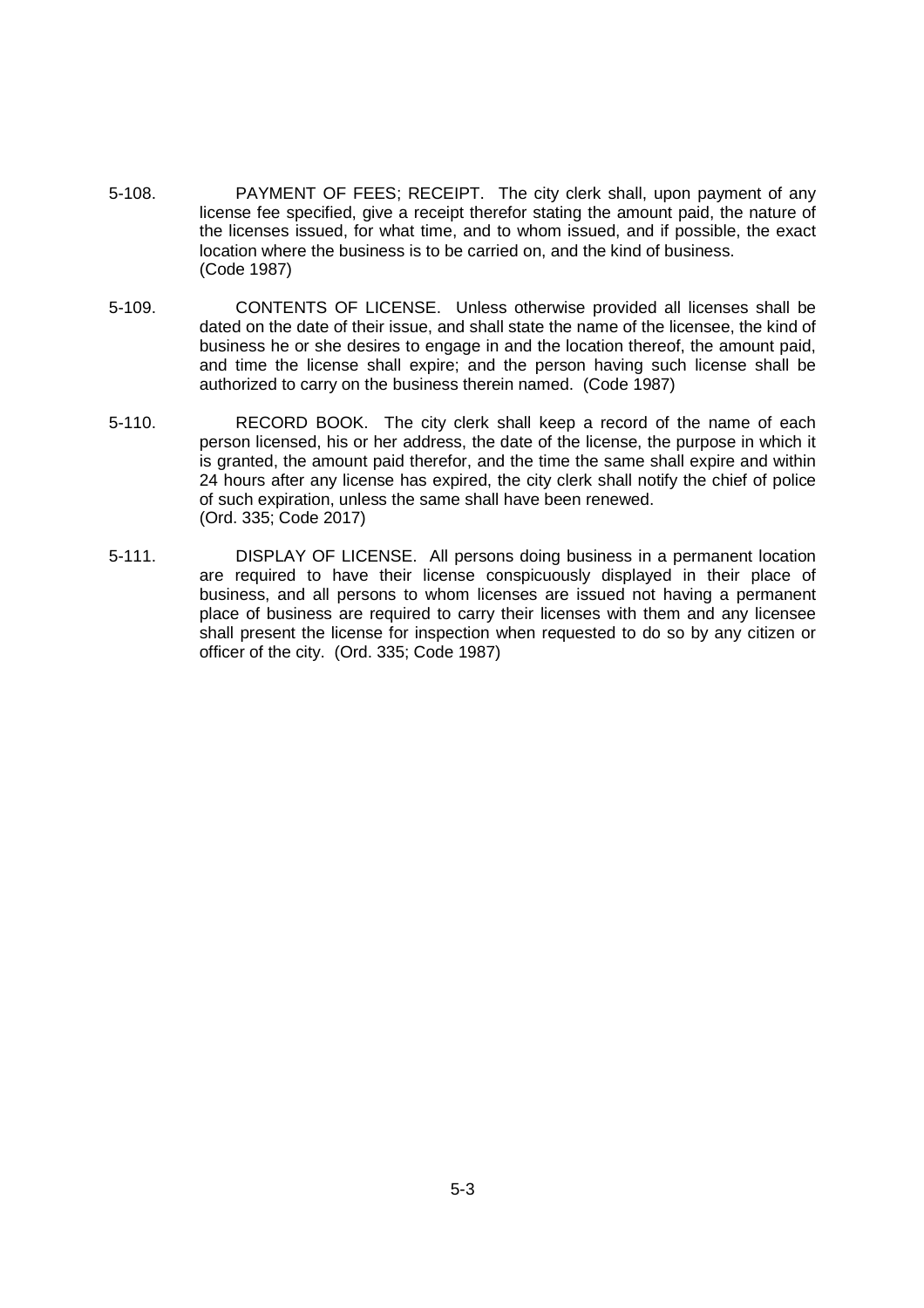## **ARTICLE 2. SOLICITORS, CANVASSERS, PEDDLERS**

5-201. DEFINITIONS. For the purpose of this article, the following words shall be considered to have the following meanings:

(a) Soliciting - shall mean and include any one or more of the following activities:

(1) Seeking to obtain orders for the purchase of goods, wares, merchandise, foodstuffs, services, of any kind, character or description whatever, for any kind of consideration whatever; or

(2) Seeking to obtain prospective customers for application or purchase of insurance of any type, kind or character; or

(3) Seeking to obtain subscriptions to books, magazines, periodicals, newspapers and every other type or kind of publication.

(b) Residence - shall mean and include every separate living unit occupied for residential purposes by one or more persons, contained within any type of building or structure.

(c) Canvasser or Solicitor - shall mean any individual, whether resident of the city or not, whose business is mainly or principally carried on by traveling either by foot, automobile, motor truck, or any other type of conveyance, from place to place, from house to house, or from street to street, taking or attempting to take orders for sale of goods, wares and merchandise, personal property of any nature whatsoever for future delivery, or for services to be furnished or performed in the future, whether or not such individual has, carries, or exposes for sale a sample of the subject of such sale or whether he or she is collecting advance payments on such sales or not. Such definition shall include any person, who, for himself, herself or for another person, hires, leases, uses, or occupies any building, structure, tent, railroad boxcar, boat, hotel room, lodging house, apartment, shop or any other place within the city for the sole purpose of exhibiting samples and taking orders for future delivery.

(d) Peddler - shall mean any person, whether a resident of the city or not, traveling by foot, automotive vehicle, or any other type of conveyance, from place to place, from house to house, or from street to street, carrying, conveying or transporting goods, wares, merchandise, meats, fish, vegetables, fruits, garden truck, farm products or provisions, offering and exposing the same for sale, or making sales and delivering articles to purchasers, or who, without traveling from place to place, shall sell or offer the same for sale from a wagon, automotive vehicle, railroad boxcar or other vehicle or conveyance, and further provided, that one who solicits orders and as a separate transaction makes deliveries to purchasers as a part of a scheme or design to evade the provisions of this article shall be deemed a peddler.

(e) Transient merchant, itinerant merchant or itinerant vendor - are defined as any person, whether as owner, agent, consignee or employee, whether a resident of the city or not, who engages in a temporary business of selling and delivering goods, wares and merchandise within such city, and who, in furtherance of such purpose, hires, leases, uses or occupies any building, structure, motor vehicle, tent, railroad boxcar, or boat, public room in hotels, lodging houses, apartments, shops or any street, alley or other place within the city, for the exhibition and sale of such goods, wares and merchandise, either privately or at public auction. Such definition shall not be construed to include any person who, while occupying such temporary location, does not sell from stock, but exhibits samples only for the purpose of securing orders for future delivery only. The person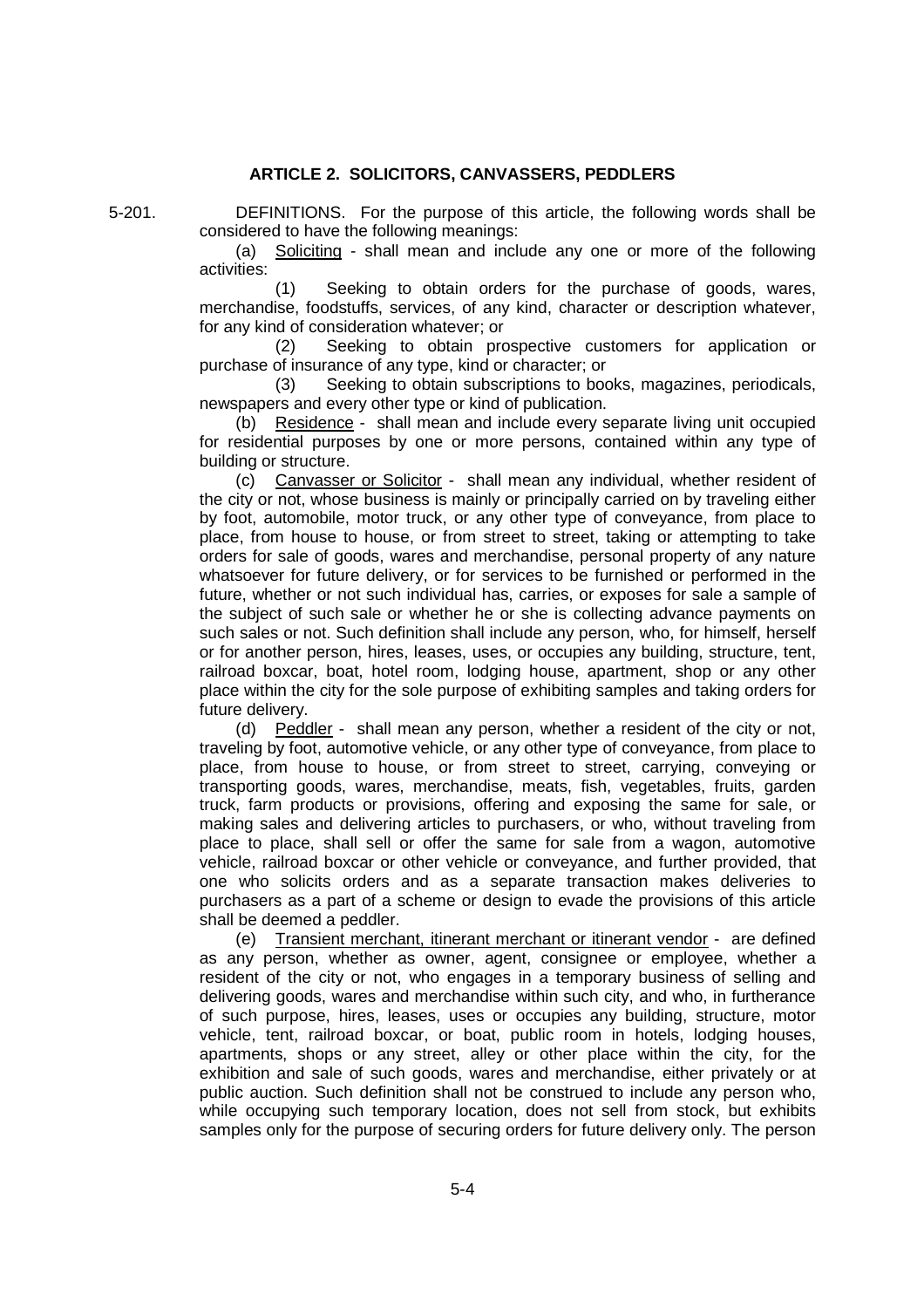so engaged shall not be relieved from complying with the provisions of this article merely by reason of associating temporarily with any local dealer, trader, merchant or auctioneer, or by conducting such transient business in connection with, as a part of, or in the name of any local dealer, trader, merchant or auctioneer.

(f) Street salesman - shall mean any person engaged in any manner in selling merchandise of any kind from a vehicle or stand temporarily located on the public streets or sidewalks of this city. (Code 1987)

5-202. LICENSE REQUIRED. (a) It shall be unlawful for any person to engage in any of the activities defined in the preceding sections of this article, within the corporate limits of the city without then having an unrevoked and unexpired license therefor in his or her possession and issued by the city clerk.

> (b) The governing body may waive the license requirements of this section for any person, firm or corporation exempt from the payment of a license fee under section 5-207(d). (Code 2017)

5-203. SAME; APPLICATION REQUIRED. Before the city clerk may issue any license required by this article, he or she shall require a sworn application in writing prepared in duplicate on a form to be supplied by the city clerk which shall give the following information:

- (a) Name and description of applicant;
- (b) Permanent home address and full local address of applicant;

(c) Identification of applicant including driver's license number, date of birth, expiration date of license and description of applicant;

(d) Identification of vehicle used by applicant including license therefor used by applicant in conducting his or her business;

(e) A brief description of the nature of the business to be carried on or the goods to be sold and the length of time such applicant has been engaged in the business;

(f) If employed, the name and address of the employer, together with credentials establishing such relationship, including the authority by the employer authorizing the applicant to represent the employer in conducting business;

(g) The length of time which business is proposed to be carried on;

(h) The place where services are to be performed or where the goods or property proposed to be sold or orders taken for the sale thereof are manufactured or produced, where such goods or products are located at the time the application is filed, and the proposed method of delivery;

(i) A photograph of the applicant, taken within 90 days prior to the date of making application which picture shall be at least two inches by two inches showing the head and shoulders of the applicant in a clear and distinguishing manner; or in lieu thereof, the fingerprints of the applicant may be taken by the chief of police and filed with the application;

(j) A statement as to whether or not the applicant has within two years prior to the date of the application been convicted of any crime, misdemeanor (other than minor traffic violations) or violation of any municipal law regulating peddlers, solicitors or canvassers and giving the nature of the offenses, the punishment assessed therefor, if any, and the city and state where conviction occurred.

(k) The applicant's Kansas Sales Tax number.

(Code 2017)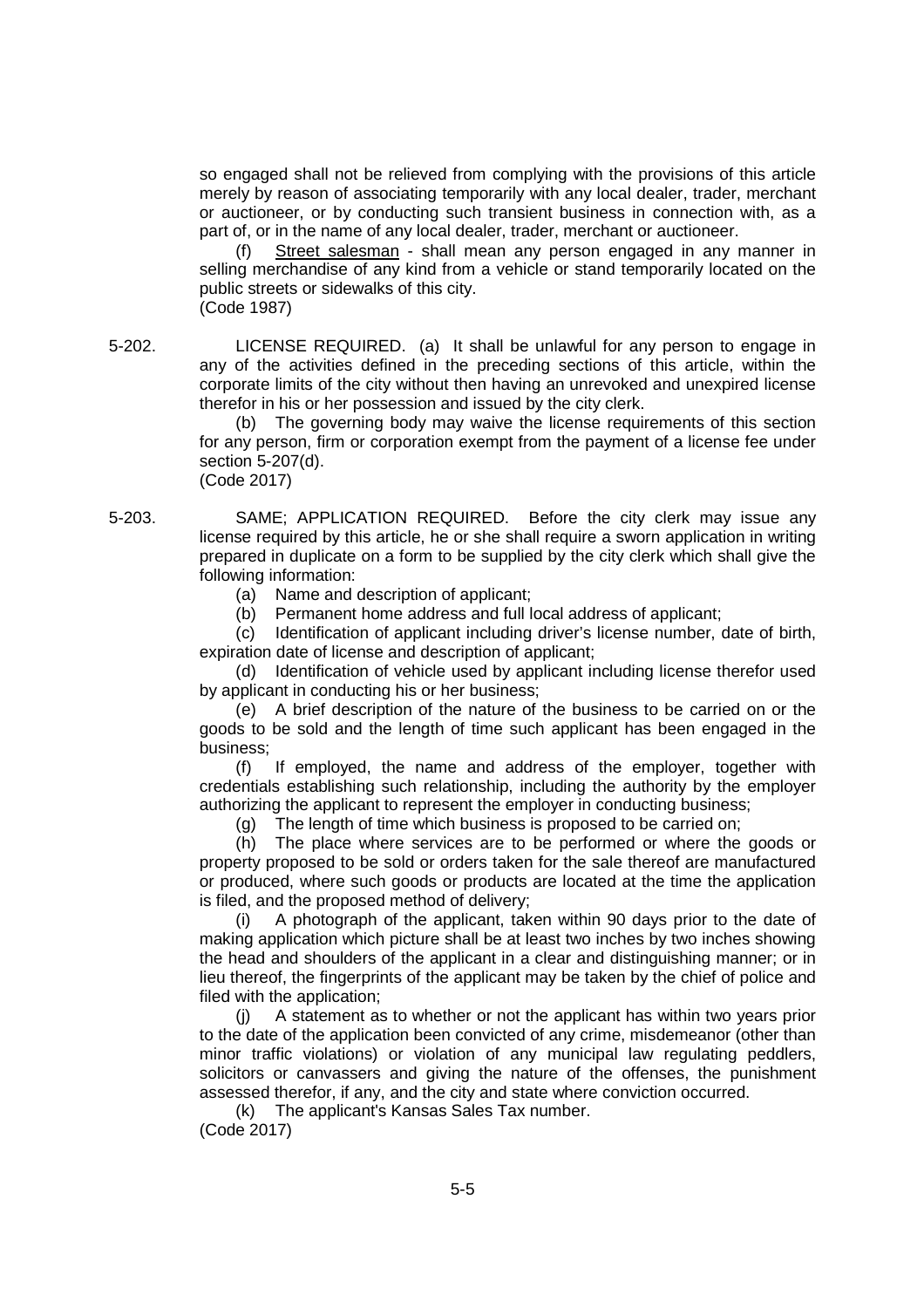5-204. ISSUANCE; COUNTY RESIDENTS. (a) Except as provided in section 5-209, if the applicant is a current resident of Riley County, Kansas, upon receipt of an application for a license and payment of the license fee, the city clerk shall issue the license. Such license shall contain the signature and seal of the issuing officer and shall show the name and address of the licensee, the date of issuance and length of time the license shall be operative, and the nature of the business involved. The city clerk shall keep a permanent record of all such licenses issued and submit a copy of such license to the chief of police. The licensee shall carry the license certificate at all times.

> (b) If the applicant is not a current resident of Riley County, Kansas, a license will not be issued until after investigation and payment of the investigation fee as provided in sections 5-205:206. (Code 1987)

- 5-205. RESERVED.
- 5-206. RESERVED.
- 5-207. LICENSE FEE; TIME LIMITS; EXEMPTIONS. (a) Except as provided in subsection (c), the fee for the license required pursuant to section 5-202 shall be in the amount of \$10 per each day, or portion thereof, that the licensee shall operate within the city limits. In no event, however, shall fees in excess of \$100 be collected from a licensee during any six-month period of time.

(b) Any such license granted upon application as required hereinabove shall be limited to and effective only on the days set out in the license. Solicitation or sales by any peddler, solicitor or canvasser shall be conducted only between the hours of 8:00 a.m. and 8:00 p.m.

(c) Persons and firms not having a permanently established place of business in the city, but having a permanently established house-to-house or wholesale business shall receive a license as required by section 5-202 upon the payment of \$10 for any year, and may make solicitations or sales only between the hours of 8:00 a.m. and 8:00 p.m., or upon invitation at any hour.

(d) No license fee shall be required of: (1) any person selling products of the farm or orchard actually produced by the seller; (2) any businesses, trades or occupations which are part of fairs or celebrations sponsored by the city or any other governmental subdivision, or the state, or when part of all of the expenses of the fairs or celebrations are paid for by the city, any other governmental subdivision, or the state; and (3) any not-for-profit or charitable organization as determined by the governing body.

(K.S.A. 12-1617; Code 1987)

5-208. RENEWAL. All licenses issued shall be subject to renewal upon a showing of compliance with sections 5-202:203 of this article within a six month period prior to the renewal date. The city clerk need not require an additional application under section 5-203 or an additional investigation and investigation fee under sections 5- 205:206 unless complaints have been received of violations of the conditions under which any license has heretofore been issued. The city clerk shall not renew or extend any license where there is satisfactory evidence of any grounds for the suspension or revocation of any prior license, and the applicant shall be required to apply for a license as in the case of an original license. (Code 2017)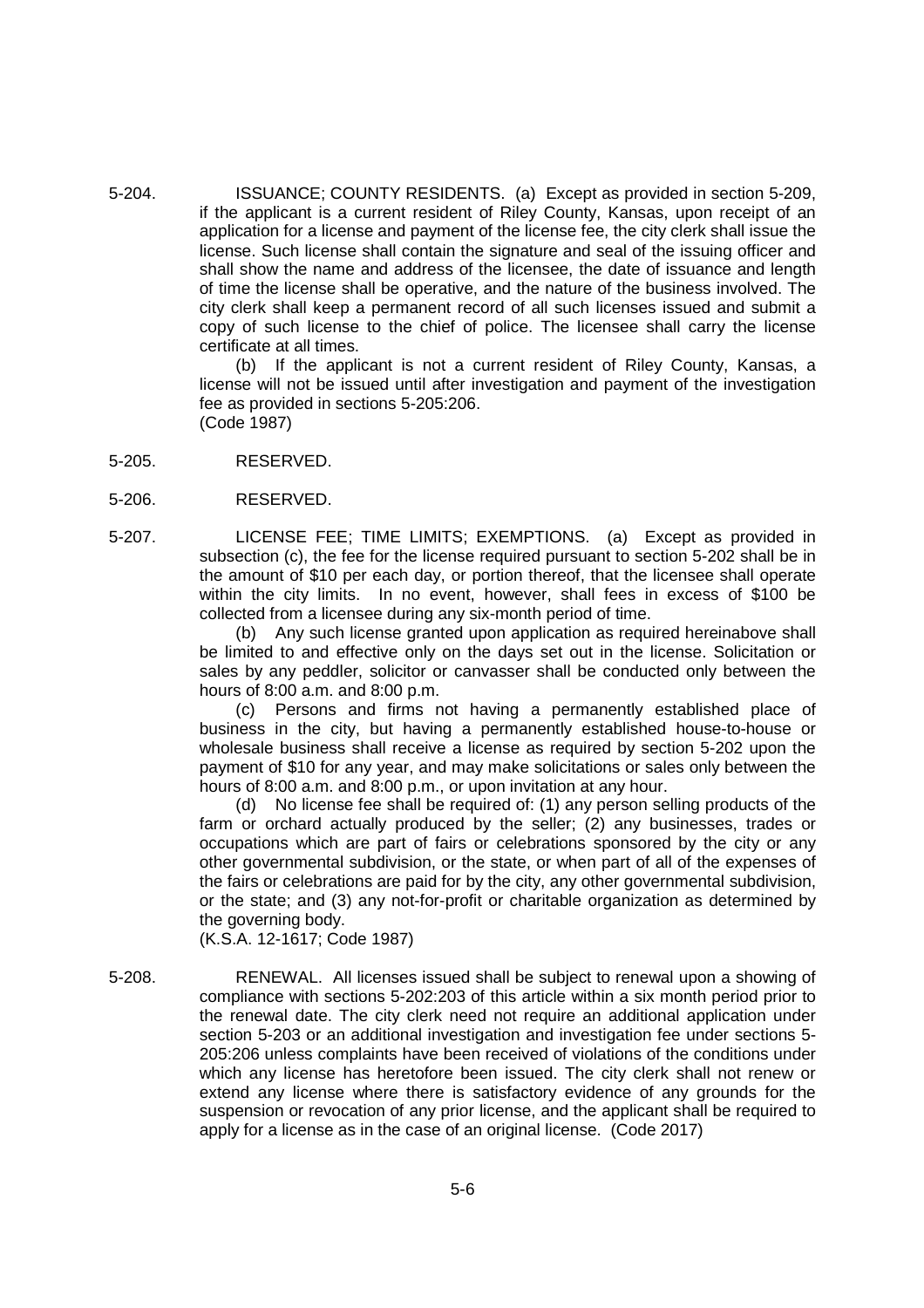5-209. DENIAL, REVOCATION OR SUSPENSION OF LICENSE; NOTICE. The city clerk or chief of police may deny any application or may revoke or suspend for a period of not to exceed 30 days any license issued under this article, for any of the following causes:

> (a) Fraud, misrepresentation or false statement contained in the application for license.

> (b) Fraud, misrepresentation or false statement made in the course of carrying on the business.

(c) Any violation of this article.

(d) Conducting a business as defined in section 5-201 in an unlawful manner or in such a manner as to constitute a breach of the peace or to constitute a menace to the health, safety or general welfare of the city. Notice of the denial, revocation or suspension of a license shall be given in writing to the applicant or mailed to his or her last known address and the city clerk shall set forth the grounds of such denial, revocation or suspension.

(e) Conviction of the crime of theft, larceny, fraud, embezzlement or any felony within two years prior to the application date. (Code 2017)

5-210. APPEAL TO GOVERNING BODY. (a) Any person aggrieved by the action of the chief of police or city clerk in the denial of an application or revocation or suspension of a license as provided in this article, shall have the right of appeal to the governing body.

(b) Such appeal shall be taken by filing with the city clerk within 14 days after notice of revocation, suspension or denial of the license has been given to or mailed to such applicant's last known address and setting forth the grounds for appeal.

(c) The governing body shall set a time and place for a hearing on such appeal and notice of such hearing shall be given to the applicant in the same manner as provided herein for notice of denial, revocation or suspension.

(d) The decision and order of the governing body on such appeal shall be final and conclusive.

(Code 1987)

5-211. REGULATIONS. (a) It shall be unlawful for any licensee to make false or fraudulent statements concerning the quality of nature of his or her goods, wares and merchandise for the purpose of inducing another to purchase the same.

(b) Licensees are required to exhibit their license at the request of any person to whom they attempt to sell their goods, wares and merchandise or take orders for future delivery of the same. (Code 2017)

5-212. USE OF STREETS AND SIDEWALKS. Except when authorized in writing by the city clerk, no peddler, solicitor or canvasser or any other person shall have exclusive right to any location in the public streets for the purpose of selling or soliciting sales, nor shall any person be permitted a stationary location in the public streets, nor shall any person be permitted to operate in the sidewalks and streets within the fire limits of the city or any congested area where his or her operations might impede or inconvenience the public. (Code 1987)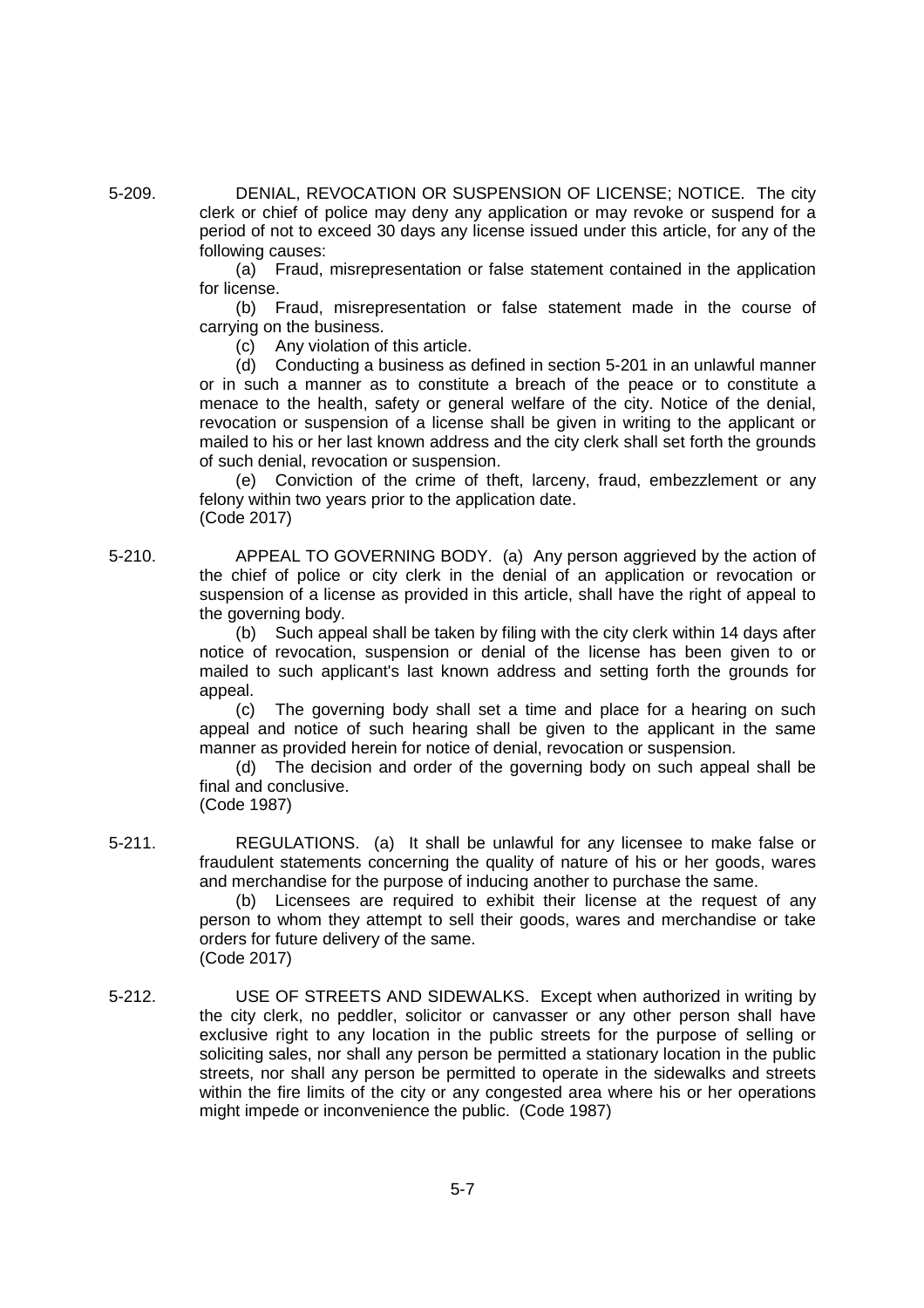5-213. DISTURBING THE PEACE. Except when authorized in writing by the city clerk, no licensee nor any person in his or her behalf, shall use any sound device, including any loud-speaking radio or sound-amplifying system upon any of the streets, alleys, parks or other public places of the city or upon any private premises in the city where sound of sufficient volume is emitted or produced therefrom to be capable of being plainly heard upon the streets, avenues, alleys, parks or other public places, for the purpose of attracting attention to any goods, wares or merchandise which such licensee proposes to sell. (Code 1987)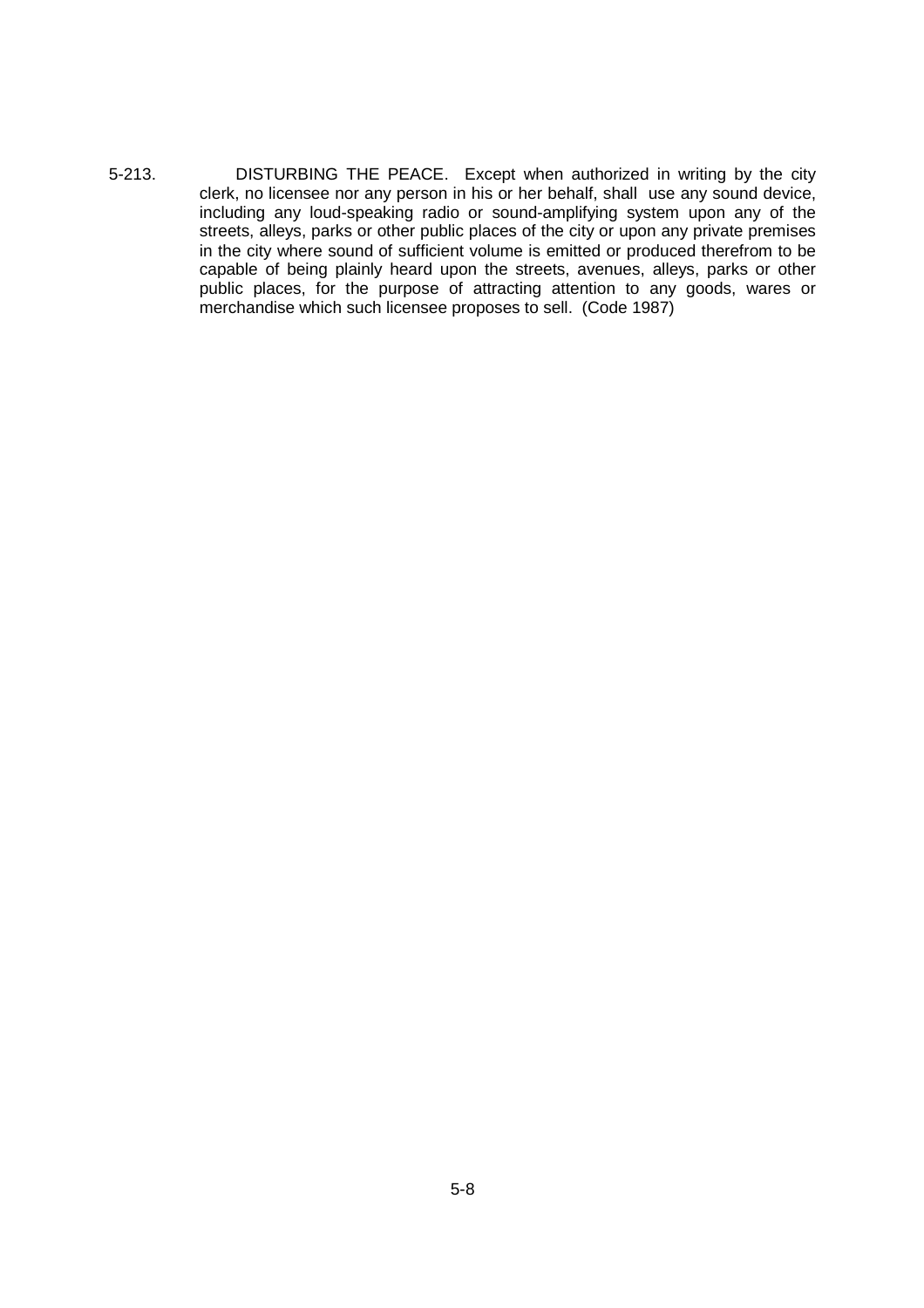#### **ARTICLE 3. MECHANICAL DEVICES**

- 5-301. DEFINITION. Amusement device shall mean any machine, device which is coin-operated or otherwise available for hire, which machine or device permits a person or operator to use the device as a game or contest of skill, whether or not registering a score. It shall include, but not be limited to such devices as electronic or mechanical game machines, pool tables, foosball tables, air hockey tables, "pong" games, mechanical rides for children, electronic video games, shooting gallery type games, pinball machines, skill ball, bowling machines, or any other mechanical or electronic games or operations similar thereto. This definition does not include merchandise, vending machines or coin-operated phonographs, televisions or other devices which are not designed for manipulation by the person operating the device. (Ord. 179, Sec. 1; Code 1987)
- 5-302. LICENSE REQUIRED. It shall be unlawful for any person to within the city limits display for public patronage or keep for operation any coin-operated amusement device without first obtaining a license from the city. Not more than one machine or device shall be operated under one license, and a separate license shall be obtained for each and every machine or device displayed or operated. (Ord. 179, Sec. 2, 4; Code 1987)
- 5-303. SAME; FEE. The license fee for each coin-operated amusement device shall be \$20 per year. (Ord. 335, Sec. 3; Code 1987)
- 5-304. SAME; REVOCATION; NOTICE AND HEARING. Every license issued for public patronage for operation of a coin-operated amusement device is subject to the right, which is hereby especially reserved, to revoke the same should the licensee, directly or indirectly, permit the operation of any coin-operated amusement or gaming device, contrary to the provisions of any law of this city, or of the State of Kansas or any federal law. Such license may be revoked by the governing body after written notice to the licensee, which notice shall specify the violation of law with which the licensee is charged if, after a hearing the licensee is found to be guilty of such violations. (Ord. 179, Sec. 6; Code 1987)
- 5-305. DISPLAY OF LICENSE. Every license provided by this article shall be maintained permanently at the premises and at the location where the device is to be operated or maintained, and available for inspection by the chief of police upon request. (Ord. 179, Sec. 4; Code 1987)
- 5-306. TRANSFER OF LICENSE. A license issued under this article may be transferred from one machine or device to another similar machine or device upon application to the city clerk to such effect and giving the description and serial number of the new machine or device. (Code 1987)
- 5-307. TERM OF LICENSE. Each license issued under this article shall expire one year from the date of issuance. (Ord. 179, Sec. 3; Code 1987)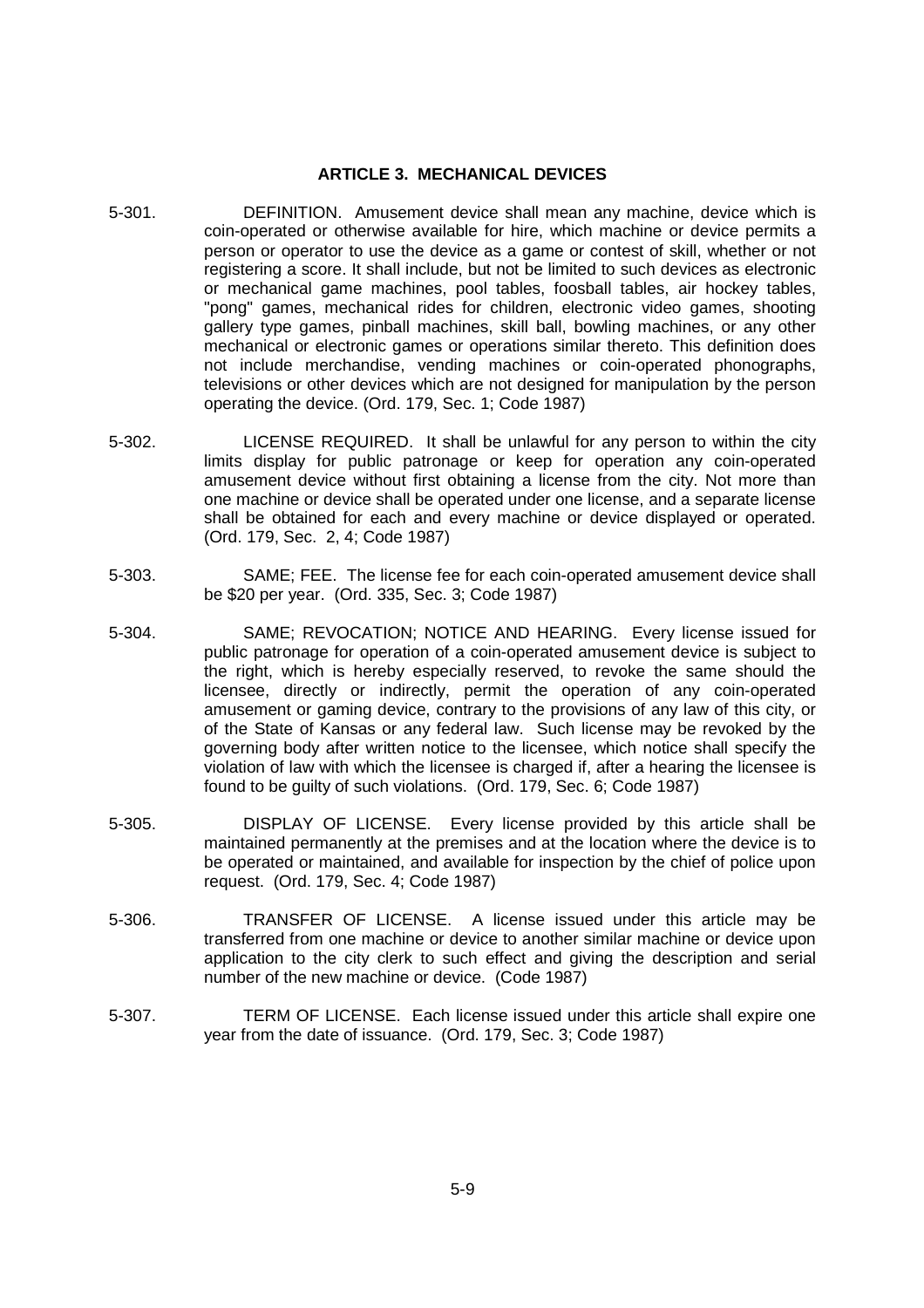## **ARTICLE 4. TAXICABS**

- 5-401. LICENSE REQUIRED. It shall be unlawful for any person, whether acting as owner, principal, agent, employee, lessee, or licensee, to operate or permit to be operated upon the streets of the city any taxicab without having first procured a license therefor from the city. (Ord. 326, Sec. 1; Code 1987)
- 5-402. SAME; AUTHORIZED BY GOVERNING BODY. No person shall engage in the operation of any taxicab nor shall any license be granted or issued to operate the same within the corporate limits of the city until the city council shall first find that public convenience would be promoted and public necessity requires such taxicab service in the city. In determining whether or not a license shall be issued, the city council shall take into consideration systems of transportation already operating, probable congestion of traffic with an additional system of transportation, the question of whether or not the existing systems of transportation are rendering the service required to meet the need of the public and all other facts which are necessary to determine whether or not public convenience and necessity require the operation of additional taxicab service within the corporate limits of the city. (Ord. 326, Sec. 2; Code 1987)
- 5-403. SERVICE HOURS. Each taxicab company or business operating in the city shall be available to transport the public 24 hours every day. (Ord. 326, Sec. 3; Code 1987)
- 5-404. LICENSE FEE. Each taxicab company or business that operates in the city shall pay a license fee of \$25 for the first taxicab operated and an additional fee of \$15 for each and every other taxicab operated in the city. (Ord. 507; Code 2017)
- 5-405. STATE PERMIT REQUIRED. No license shall be granted to any person unless the person applying for a license possesses a valid Kansas Corporation Commission Permit to operate taxicabs and a taxicab service, or is otherwise operating without a Kansas Corporation Commission Permit lawfully pursuant to state law and/or Kansas Corporation Commission Regulations. (Ord. 358; Code 1999)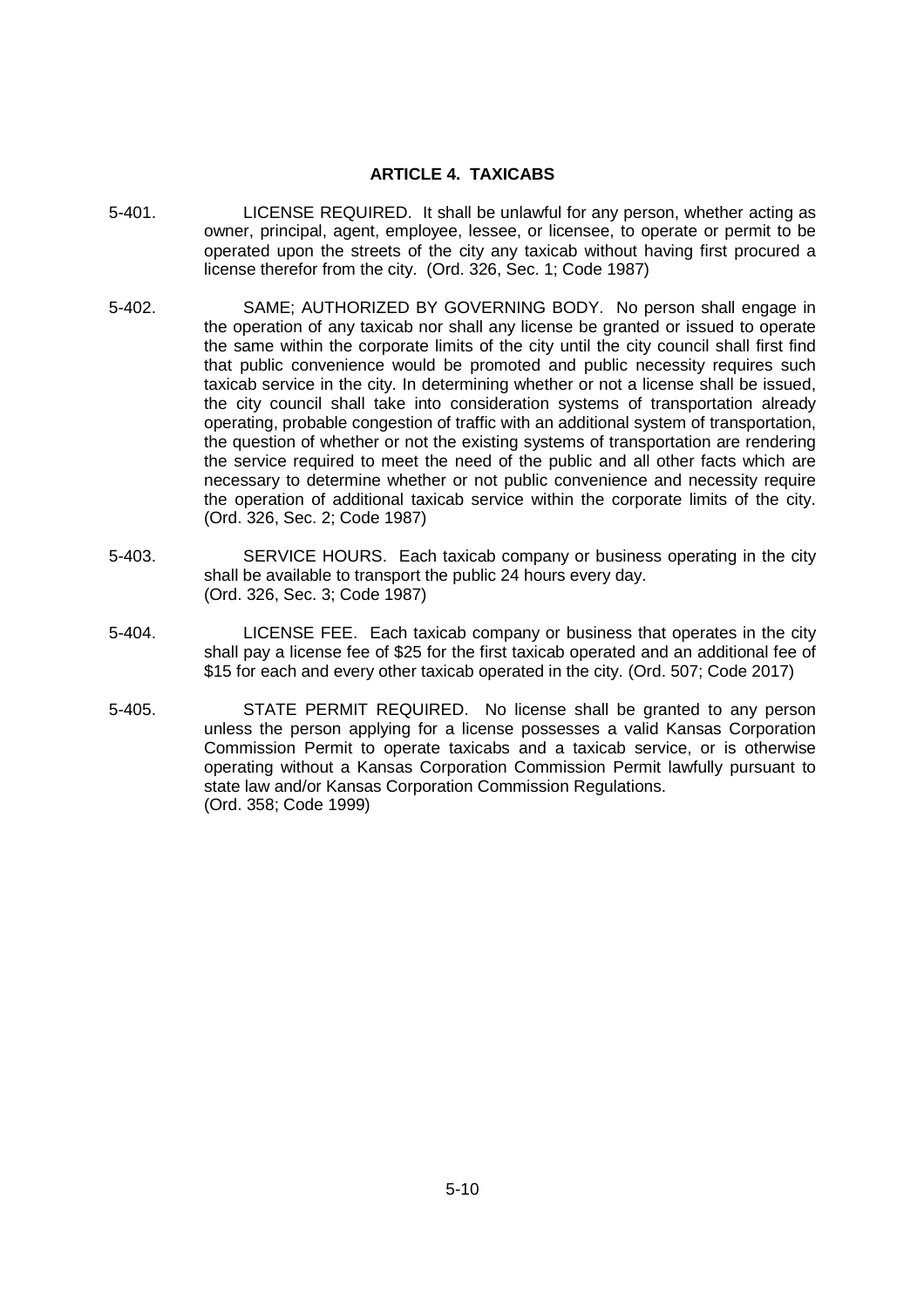## **ARTICLE 5. MASSAGE ESTABLISHMENTS, BATH HOUSES, AND MODELING AND BODY PAINTING STUDIOS**

5-501. DEFINITIONS. Definitions as used in this chapter:

(a) Bath house shall refer to the occupation of maintaining and operating for compensation any services of baths of all kinds, including all forms and methods of hydrotherapy.

(b) Body Painting Studios shall refer to the occupation of maintaining, operating and offering any services for compensation of applying paint or other substance, whether transparent or non-transparent, to or on the human body when such body is wholly or partially nude, by any means of application, technique, or process.

(c) Employee shall refer to any person, other than masseurs or masseuses, who renders any service to a permittee under this chapter, who receives compensation from the permittee or patron.

(d) Establishment shall refer to a place of business where any person, firm, partnership, association or corporation engages in or carries on or permits to be engaged in or carried on any of the activities mentioned herein for compensation.

(e) Massage shall refer to any method of pressure on or friction against, or stroking, kneading, rubbing, tapping, pounding, vibrating, or stimulating of the external soft parts of the body with the hands or with the aid of any mechanical or electrical apparatus or appliance with or without such supplementary aids as rubbing alcohol, liniments, antiseptics, oils, powder, creams, lotions, ointments or other similar preparations commonly used in this practice.

(f) Masseur or masseuse shall refer to any person who, for any consideration whatsoever, engages in the practice of massage as herein defined.

(g) Modeling studios shall refer to the occupation of maintaining, operating and offering any services for compensation of modeling for the purpose of reproducing the human body, wholly or partially in the nude, by means of photography, painting, sketching, drawing or otherwise. To be included within the definition of modeling studios is the occupation or practices for compensation of offering one's body, wholly or partially in the nude, for the purpose of having designs of whatever nature applied thereto by whatever process or technique with any kind of substance whether it be transparent or non-transparent.

(h) Patron shall refer to any person over 18 years of age who utilizes or receives the services of any establishment subject to the provisions of this chapter and under such circumstances that it is reasonably expected that he or she will pay money or give any other consideration therefor.

(i) Recognized school shall refer to any school or institution or learning which has for its purpose the teaching of the theory, method, profession or work of massage, which school requires a resident course of study not less than 70 hours to be given in not more than three calendar months before the student shall be furnished with a diploma or certificate of graduation from such school or institution of learning following the successful completion of such course of study or learning. (Code 1987)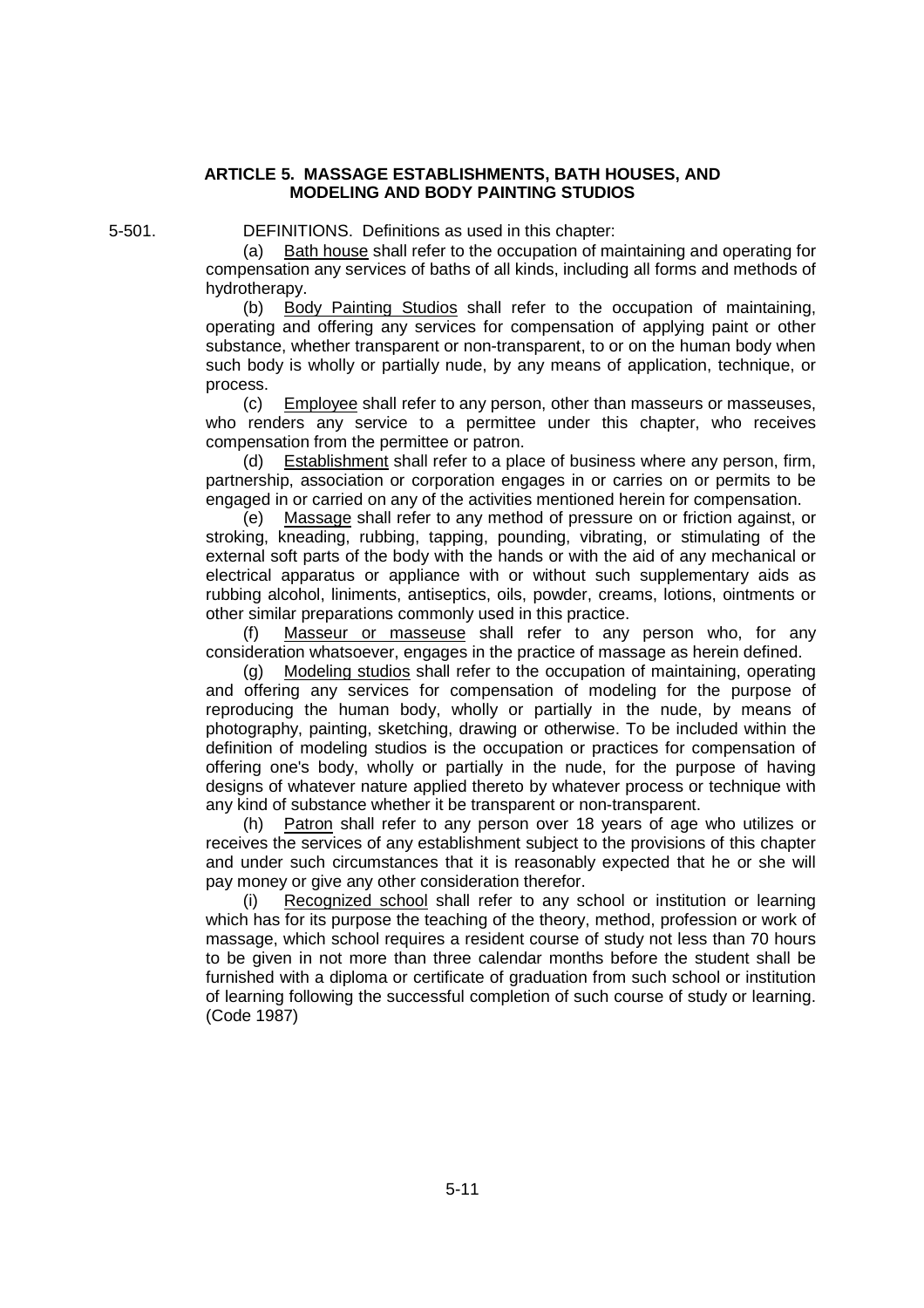5-502. PERMIT REQUIRED. No person, firm, partnership, association or corporation shall operate or be employed by a bath house, massage establishment, body painting studio or modeling studio, as defined herein, without first having obtained a permit therefor issued by the governing body. A separate permit shall be required for each and every separate place of business conducted by any one permittee, such permit shall be valid only from January 1st to December 31st of each calendar year. (Ord. 281, Sec.1; Code 1987)

5-503. APPLICATION FOR BUSINESS PERMIT - FEES. Every applicant for a permit to maintain or operate any such establishment or to be employed in such establishment shall file an application with the city clerk. Operators shall pay an annual fee of \$50, and masseurs, masseuses and employees shall pay an annual fee of \$25. No person shall operate, maintain or work as an attendant in any such establishment, unless such person has a valid permit issued by the city.

> The application for a permit to operate any such establishment shall set forth the exact nature of the services to be provided, the proposed place of business and facilities therefor, and the name, address and telephone number of each applicant, including any stockholder holding more than 10 percent of the stock of the corporation, any partner, when a partnership is involved, and any manager.

> The applicant, employee, manager, partner or any stockholder holding more than 10 percent of the stock of applicant corporation shall in addition furnish the following information:

> (a) Name, address, telephone number and written proof applicant is at least 18 years of age.

> (b) Two portrait photographs, at least two inches by two inches, and fingerprints.

> (c) Business, occupation or employment of the applicant for the three years immediately preceding the date of application.

> (d) History of person or applicant in such business or businesses, whether such person, in previously operating in this or another city or state under license, has had such license revoked or suspended, the reason therefor, and the business activity of occupation subsequent to such action of suspension or revocation.

> (e) Any criminal convictions, except minor traffic violations, fully disclosing the jurisdiction in which convicted and the offense for which convicted and the circumstances thereof.

> (f) Authorization for the city, its agents and employees to seek information and conduct an investigation into the truth of the statements set forth in the application and the qualifications of the applicant for the permit.

> (g) The position or function the applicant is being hired to perform within such establishment. (Ord. 281, Sec. 2:3; Code 1987)

5-504. EDUCATION REQUIREMENTS: MASSEUR OR MASSEUSE. (a) Any person, including an applicant for a massage establishment permit, who engages or intends to engage in the practice of massage as herein defined, shall upon making application for a permit, supply the name and address of the recognized school attended, the date attended and a copy of the diploma or certificate of graduation awarded the applicant showing the applicant has successfully completed not less than 70 hours of instruction in the theory, method, or practice of massage.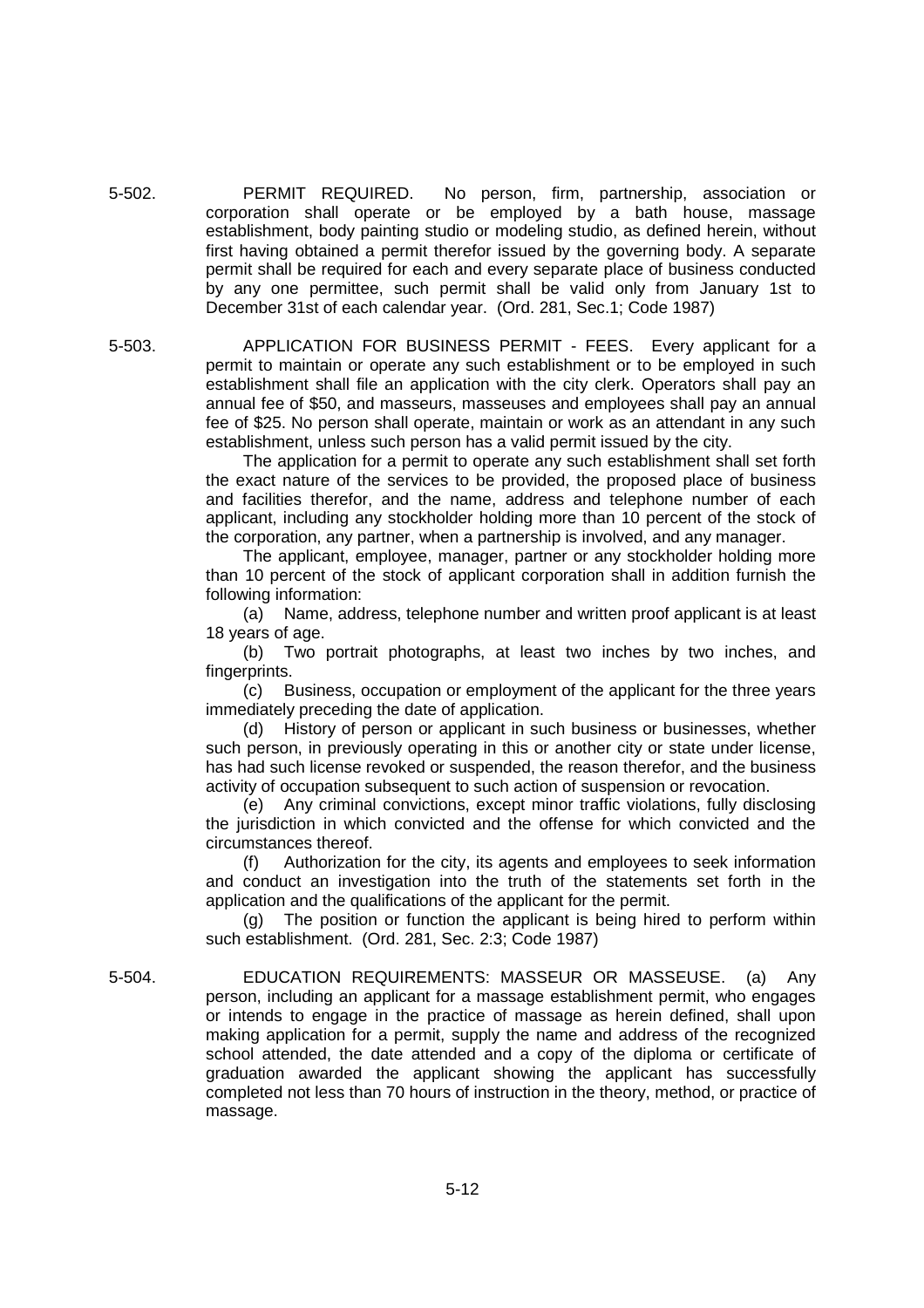(b) Applicants for a masseur or masseuse permit may substitute one years' continuous experience as a masseur or masseuse in lieu of the requirement of a diploma or certificate of graduation from a recognized school or other institution of learning wherein the method and work of massage is taught. Such masseur or masseuse must obtain an affidavit attesting to such experience from the owner of the establishment where the continuous year of experience occurred. (Code 1987)

5-505. IDENTIFICATION CARDS. All or any employee issued a permit by the chief of police under the provisions of this article shall, at all times when working in an establishment subject to the provisions of this article, have in their possession a valid identification card issued by the city bearing the employee's permit number, the employee's physical description and a photograph of such employee. Such identification cards shall be laminated to prevent alteration. Provided, that all persons granted permits under this article shall at all times keep their permits available for inspection upon request of any person, who by law may inspect same. (Code 1987)

5-506. ISSUANCE OF PERMIT. After the filing of an application in the proper form, the governing body shall examine the application and after such examination, shall issue a permit for a massage establishment, bath house, modeling studio or body painting studio or employee permit, unless the governing body finds that:

> (a) The correct permit fee has not been tendered to the city, and, in the case of a check or bank draft, honored with payment upon presentation;

> (b) The operation, as proposed by the applicant, if permitted, would not comply with all applicable laws, including, but not limited to, the city's building, zoning and health regulations;

> (c) The applicant, if an individual, or any of the stockholders holding more than 10 percent of the stock of the corporation, any of the officers and directors, if the applicant is a corporation; or any of the partners, including limited partners, if the applicant is a partnership; and the manager or other person principally in charge of the operation of the business, have been convicted of any crime which would make any person ineligible to receive a permit hereunder, unless such conviction occurred at least five years prior to the date of the application;

> (d) The applicant has knowingly made any false, misleading or fraudulent statement of fact in the permit application or in any document required by the city in conjunction therewith;

> (e) The applicant has had a massage establishment, bath house, body painting studio or modeling studio as defined herein, or other similar permit or license denied, revoked or suspended for any of the above causes by the city or any other state or local agency within five years prior to the date of the application;

> (f) The applicant, if an individual, or any of the officers and directors, if the applicant is a corporation; or any of the partners, including limited partners, if the applicant is a partnership; and the manager or other person principally in charge of the operation of the business, is not over the age of 18 years;

> (g) The manager or other person principally in charge of the operation of the business would be ineligible to receive a permit under the provisions of this article; and

> (h) In the case of a masseur or masseuse that the applicant has not successfully completed a resident course of study or learning from a recognized school as required under the provisions of this article.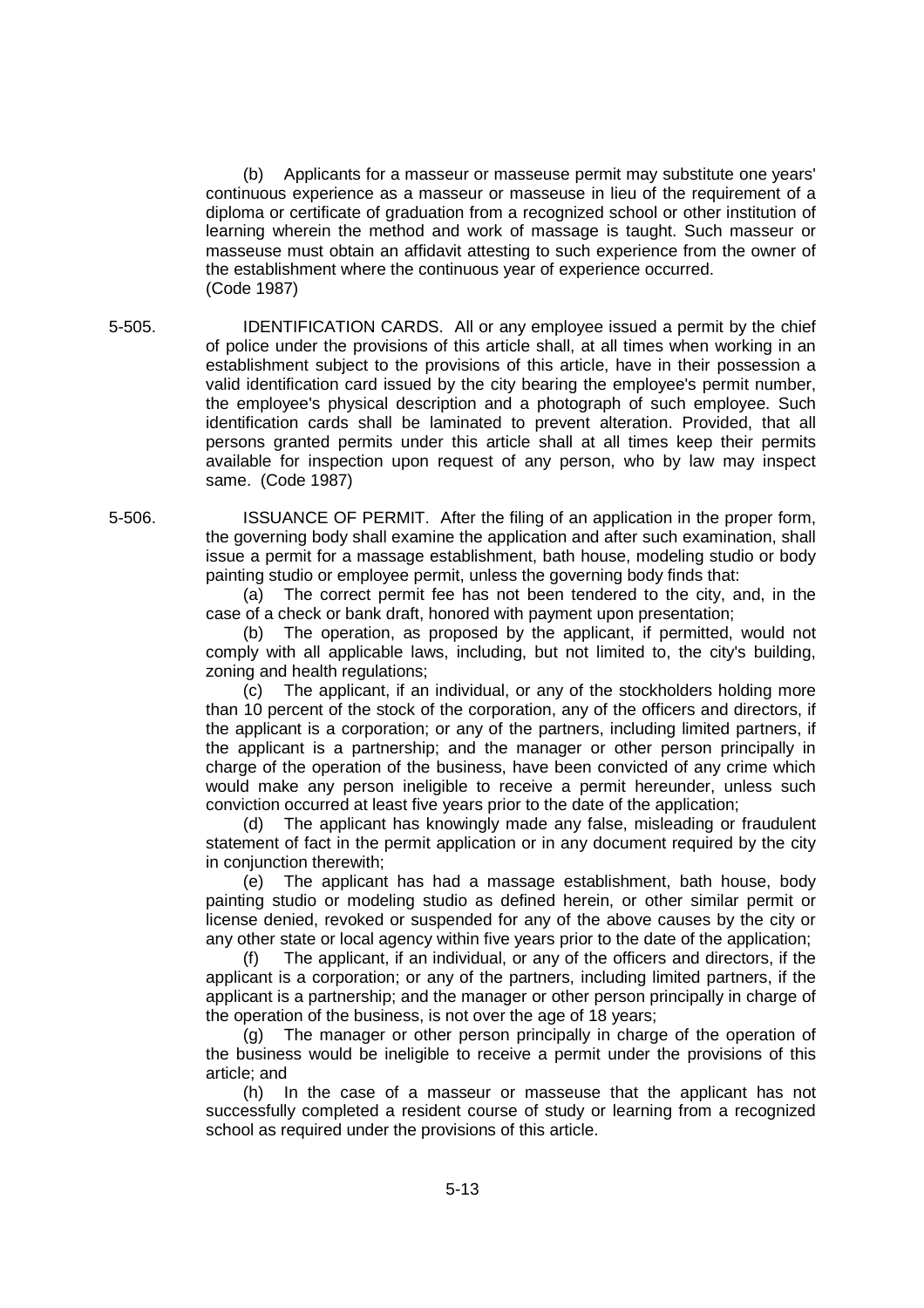Any permit issued under the provisions of this chapter shall at all times be displayed by the permittee in an open and conspicuous place on the premises where the permitted business is conducted. (Ord. 281, Sec. 4:5; Code 1987)

5-507. REVOCATION OR SUSPENSION OF PERMIT. (a) Any permit issued for an employee or for a massage establishment, bath house, modeling studio or body painting studio may be revoked or suspended by the governing body after a public hearing before the governing body where it is found that any of the provisions of this article are violated or where the permittee or any employee of the permittee, including a masseur or masseuse, has been convicted of any offense found in sections 5-503 and 5-505 herein and the permittee has actual or constructive knowledge of the violation or conviction, or in any case, where the permittee or licensee refuses to permit any duly authorized police officer or health inspector of the city to inspect the premises or the operations therein.

> (b) The governing body, before revoking or suspending any permit, shall give the permittee at least 10 days written notice of the charges against him or her and the opportunity for a public hearing before the governing body, at which time the permittee may present evidence bearing upon the question. In such cases, the charges shall be specific and in writing. (Ord. 281, Sec. 6; Code 1987)

5-508. FACILITIES NECESSARY. No permit to conduct such establishment shall be issued unless an inspection by the health director or his or her authorized representative reveals that the establishment complies with each of the following minimum requirements:

> (a) The walls shall be clean and painted with washable, mold-resistant paint in all rooms where water or steam baths are given. Floors shall be free from any accumulation of dust, dirt or refuse. All equipment used in the business' operation shall be maintained in a clean and sanitary condition. Towels, linen and items for personal use of operators and patrons shall be clean and freshly laundered. Towels, cloths and sheets shall not be used for more than one patron. Heavy, white paper may be substituted for sheets provided that such paper is changed for every patron. No service or practice shall be carried on within any cubicle, room, booth or any area within any permitted establishment which is fitted with a door capable of being locked.

> (b) Toilet facilities shall be provided in convenient locations. When five or more employees and patrons of different sexes are on the premises at the same time, separate toilet facilities shall be provided. A single water closet per sex shall be provided for each 20 or more employees or patrons of that sex on the premises at any one time. Urinals may be substituted for water closets after one water closet has been provided. Toilets shall be designated as to the sex accommodated therein.

> (c) Lavatories or wash basins provided with both hot and cold running water shall be installed in either the toilet room or a vestibule. Lavatories or wash basins shall be provided with soap in a dispenser and with sanitary towels.

> The health director shall certify that the proposed business establishment complies with all of the requirements of this section and shall give or send such certification to the chief of police. Provided, however, that nothing contained herein shall be construed to eliminate other requirements of statute or ordinance concerning the maintenance or premises, nor to preclude authorized inspection thereof. (Ord. 281, Sec. 8, 11; Code 1987)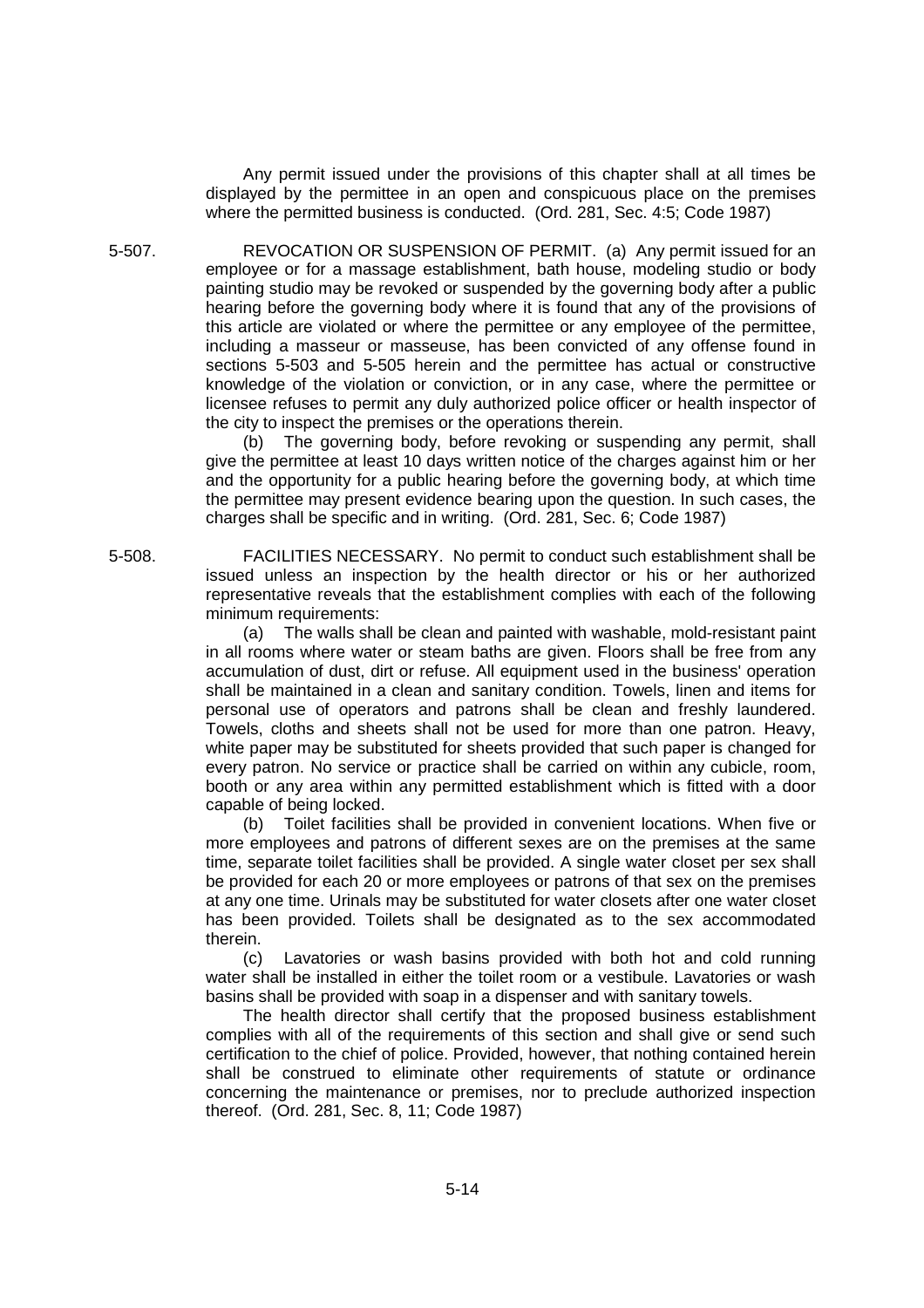5-509 INSPECTIONS, IMMEDIATE RIGHT OF ENTRY. The police department and health director may from time to time make an inspection of each permitted establishment in this city for the purposes of determining that the provisions of this article are complied with. Such inspections shall be made at reasonable times and in a reasonable manner. It shall be unlawful for any permittee to fail to allow such inspection officer immediate access to the premises or to hinder such officer in any manner. Provided further, that any failure on the part of any permittee or employee to grant immediate access to such inspector shall be grounds for the revocation or suspension of any business or employee permit. (Ord. 281, Sec. 11; Code 1987)

5-510. OPERATION REGULATIONS. The operation of any such establishment shall be subject to the following regulations:

> (a) Hours. Such business shall be closed and operations shall cease between the hours of 8 p.m. and 8 a.m. each day.

> Separation of sexes. It shall be unlawful for customers of opposite sex to receive treatment in the same room or the same quarters at the same time.

> (c) Danger to safety, health. No service shall be given which is clearly dangerous or harmful in the opinion of the health director to the safety or health of any person, and after such notice in writing to the licensee from such director.

> (d) Alcoholic beverages. No alcoholic beverages or cereal malt beverages, nor the consumption thereof, shall be allowed, permitted or suffered to be done in or upon any premises permitted under the provisions of this article.

> (e) Conduct of premises. All operators permitted under the provisions of this article shall at all times be responsible for the conduct of business on their permitted premises and for any act or conduct of their employees which constitutes a violation of the provisions of this article. Any violation of the city, state or federal laws committed on the permitted premises by any such permittee or employee affecting the eligibility for suitability of such person to hold a license or permit may be grounds for suspension or revocation of same.

> (f) Every portion of a permitted establishment, including appliances and personnel shall be kept clean and operated in a sanitary condition.

> (g) All employees shall be clean and wear clean outer garments which use is restricted to the permitted establishment. Provisions for a separate dressing room for each sex must be available on the premises with individual lockers for each employee. Doors to such dressing rooms shall open inward and shall be selfclosing.

> (h) All employees, masseurs and masseuses must be modestly attired. Diaphanous, flimsy, transparent, form-fitting or tight clothing is prohibited. Clothing must cover the employees', masseurs' or masseuses' chests at all times. Hemlines of skirts, dresses or other such attire may be no higher than the top of the knee.

> (i) The private parts of patrons must be covered by towels, cloths or undergarments when in the presence of an employee, masseur or masseuse. Any contact with a patron's genital area is strictly prohibited.

> (j) All permitted establishments, when applicable, shall be provided with clean, laundered sheets and towels in sufficient quantity and shall be laundered after each use thereof and stored in approved, sanitary manner.

> (k) Wet and dry heat rooms, shower compartments and toilet rooms shall be thoroughly cleaned each day the business is in operation. Bathtubs shall be thoroughly cleaned after each use.

(Ord. 281, Sec. 8:11; Code 1987)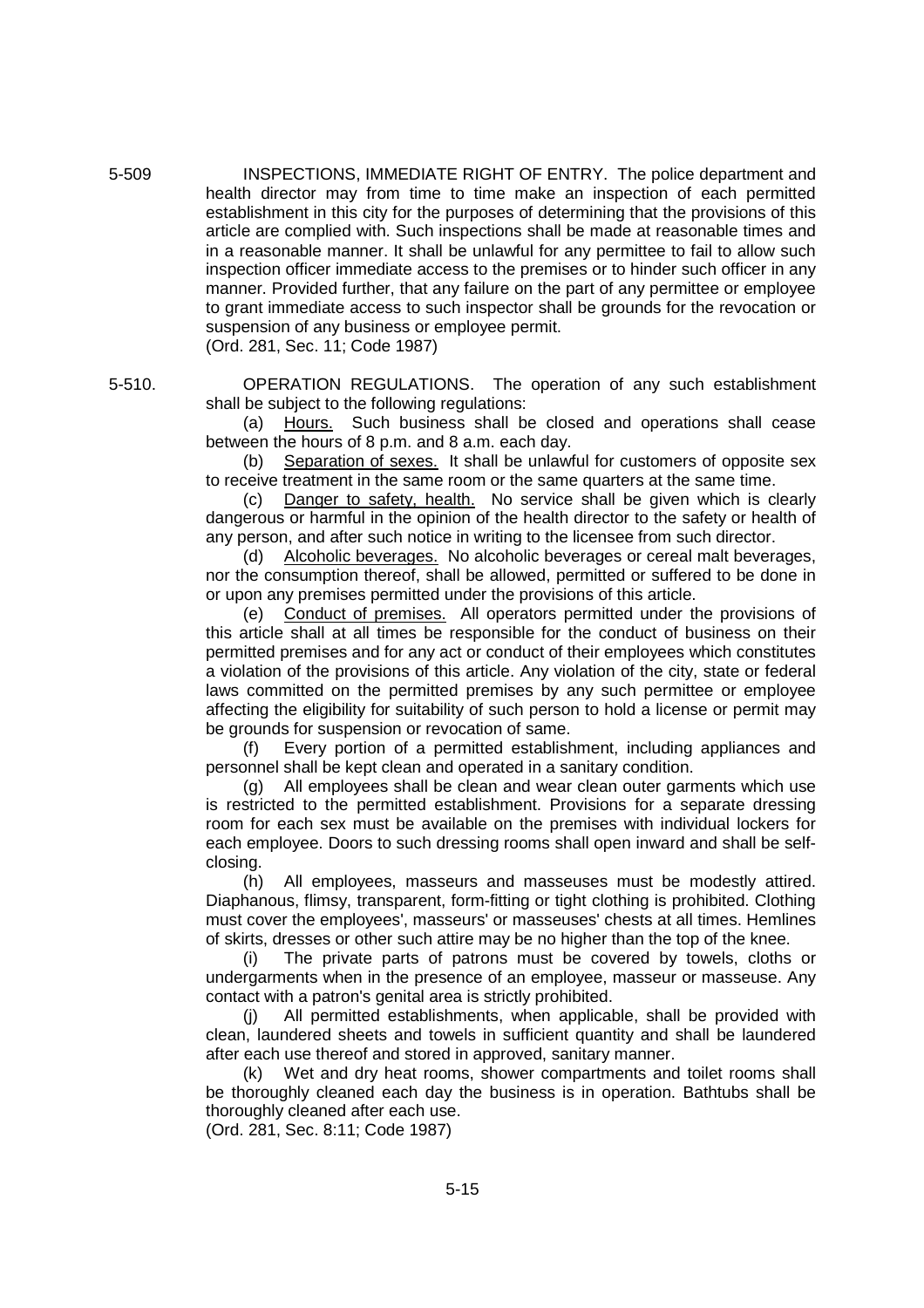- 5-511. SUPERVISION. A permittee shall have the premises supervised at all times when open for business. (Any business rendering massage services shall have one person who qualifies as a masseur or masseuse on the premises at all times while the establishment is open.) The permittee shall personally supervise the business, and shall not violate or permit others to violate, any applicable provision of this article. The violation of any such provision by any agent or employee of the permittee shall constitute a violation by the permittee. (Ord. 281, Sec. 12; Code 1987)
- 5-512. EMPLOYEE AND PATRON REGISTRATION. (a) All operators permitted under the provisions of this article shall keep and maintain on their premises a current register of all their employees showing such employee's name, address and permit number. Such register shall be open to inspection at all reasonable times by any health inspector or members of the city police department.

(b) Every person who engages in or conducts a permitted establishment shall keep a daily register, approved as to form by the police department, of all patrons, with names, addresses, and hours of arrival and, if applicable, the rooms or cubicles assigned. Said daily register shall at all times during business hours be subject to inspection by city health officials and by the police department and shall be kept on file for one year. (Code 1987)

- 5-513. AGE RESTRICTION. No person shall permit any person under the age of 18 years of age to come or remain on the premises of any permitted business establishment as masseur, employee or patron, unless such person is on the premises on lawful business. (Code 1987)
- 5-514. ADVERTISING. No establishment granted a permit under provisions of this article shall place, publish or distribute or cause to be placed, published or distributed any advertising matter that depicts any portion of the human body that would reasonably suggest to prospective patrons that any service is available other than those services as described in section 5-501, or that employees, masseurs or masseuses are dressed in any manner other than described in section 5-510, nor shall any establishment indicate in the text of such advertising that any service is available other than those services described in section 5-501. (Code 1987)
- 5-515. TRANSFER OF PERMITS; OTHER LICENSES AND FEES. (a) No massage business, bath house, modeling studio, body painting studio or employee permits are transferable, separate or divisible, and such authority as a permit confers shall be conferred only on the permittee named therein.

(b) Any applications made, fees paid and permits obtained under the provisions of this chapter shall be in addition to and not in lieu of any other fees, permits or licenses required to be paid or obtained under any other laws of this city.

(Code 1987)

5-516. EXCEPTIONS. The provisions of this article shall not apply to hospitals, nursing homes, sanitariums or persons holding an unrevoked certificate to practice the healing arts under the laws of this state, or persons working under the direction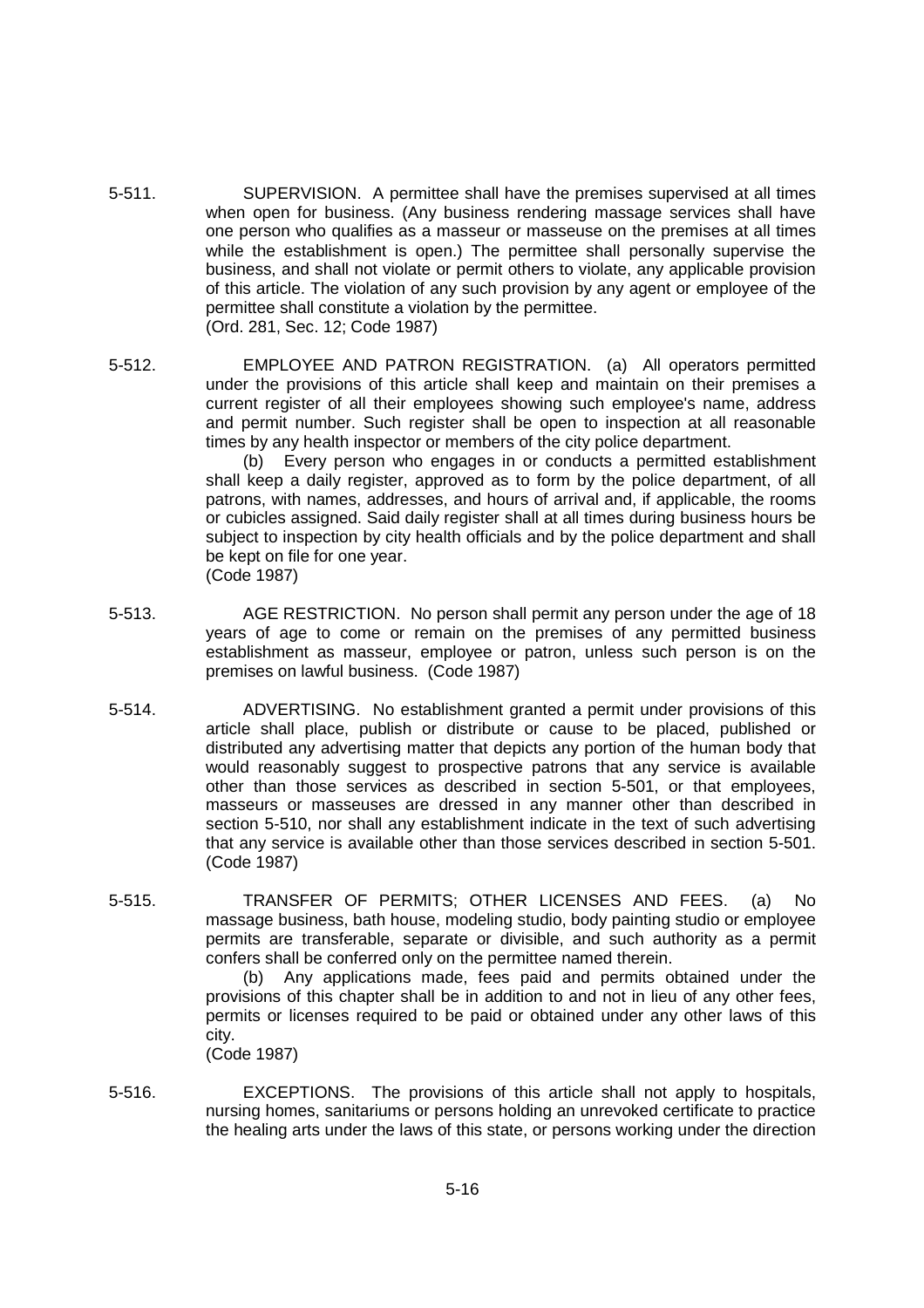of any such persons or in any such establishment, nor shall this article apply to barbers or cosmetologists lawfully carrying out their particular profession or business and holding a valid, unrevoked license or certificate of registration issued by this state. (Ord. 281, Sec. 13; Code 1987)

- 5-517. FURTHER REGULATIONS. The chief of police or the health director may, after a public hearing, make and enforce reasonable rules and regulations not in conflict with, but to carry out, the intent of this article. (Code 1987)
- 5-518. RESTRICTION OF BUSINESS TO PREMISES. All business or activity provided for under this article shall be conducted and performed on the respective premises; provided, however, that bath house or massage shop permittees or employees at the direction of a duly licensed physician may perform their services in behalf of physically incapacitated patients in such patient's home, residence or other designated place, or such permittee or employee, may render such treatment to persons who are bedfast or are so physically incapacitated that it is impractical to provide same to such persons at a permitted location, and provided further that all such services so rendered shall have received the prior approval of the chief of police or health director or their authorized representative. (Code 1987)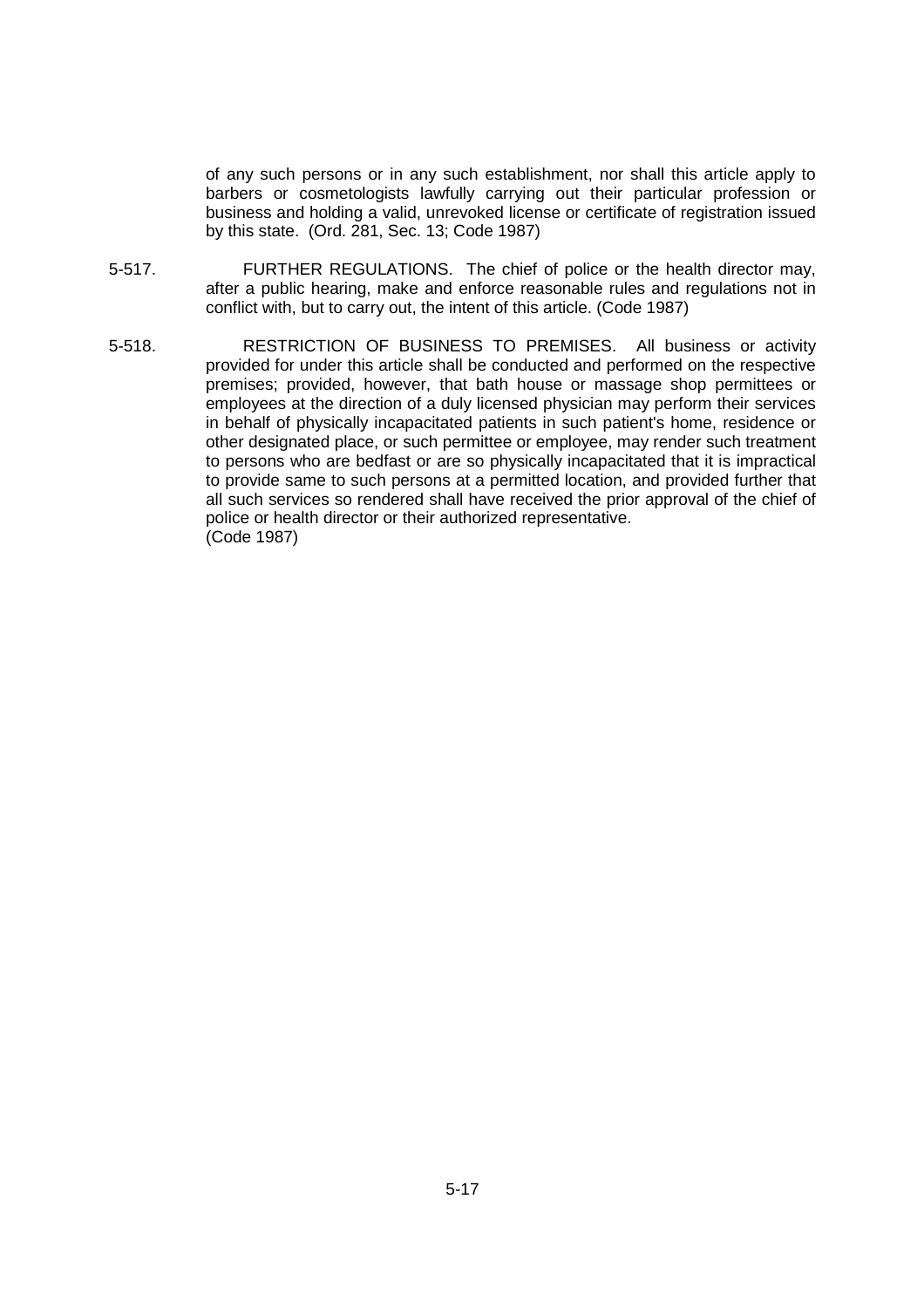## **ARTICLE 6. TATTOO REGULATIONS**

- 5-601. DEFINITIONS. For purposes of this article, the following words shall have the meaning ascribed to them herein: (a) Tattoo shall mean the making of permanent marks or designs on the skin of a human being by puncturing it. (b) Tattoo operator shall mean any person who shall tattoo other persons. (Ord. 302, Sec. 2; Code 1987) 5-602. PERMIT REQUIRED. It shall be unlawful for any person, firm or corporation to tattoo any person in the city without first having been issued a city tattoo permit. (Ord. 302, Sec. 2; Code 1987) 5-603. APPLICATION. Any person desiring to obtain a tattoo or tattoo operator's permit shall make application for such permit to the city clerk. The application shall be verified upon the oath of the applicant, upon a form prepared by the city. The application shall include a current copy of the applicant's license issued by the Kansas State Board of Cosmetology as a permanent color technician or tattoo artist. The cost of the permit shall be \$25, which shall be paid upon application to the city clerk. The city clerk, in his or her discretion, may require the applicant to appear before the city council, before commencement of business and issuance of the permit. Upon approval by the city council, the city clerk shall issue a permit to the applicant, which shall be signed by the city clerk.
	- (Ord. 646; Code 2017)
- 5-604. ANNUAL PERMIT FEE; OTHER PROVISIONS. (a) Any person, firm or corporation who has applied and has been determined eligible for a permit shall pay an annual renewal fee of \$25 to the city on or before the last day of October of each year. A renewal permit shall not be issued unless the applicant has provided the city with a current copy of their license issued by the Kansas State Board of Cosmetology.

(b) Section 5-103, 5-104, 5-107 and 5-111 set forth in Article 1 of this Chapter, related licenses, shall be applicable to permits issued under this Article, unless a specific provision in this Article states otherwise. (Ord. 646; Code 2017)

5-605. QUALIFICATIONS. (a) Any person holding a current and valid license as a permanent color technician or tattoo artist issued by the Kansas State Board of Cosmetology shall be eligible to obtain an Ogden city License upon application, payment of the permit fee and presentation of evidence that the person holds the appropriate State license.

> (b) In addition to the personal qualifications specified in subsections (a), a permit shall not be issued to any applicant unless or until the applicant shall have submitted sufficient evidence that the applicant has sterilizing equipment and other equipment for the purpose of preventing and avoiding the spread of infections, communicable, or contagious diseases of any kind. Such equipment shall include but shall not be limited to an autoclave for the purpose of sterilizing all equipment at 15 pounds per square inch steam pressure for at least 20 minutes.

> (c) Any licensee under this Article shall maintain on file with the city, a current copy of the license issued by the Kansas State Board of Cosmetology. In the event that the licensee does not maintain a current copy of their Kansas State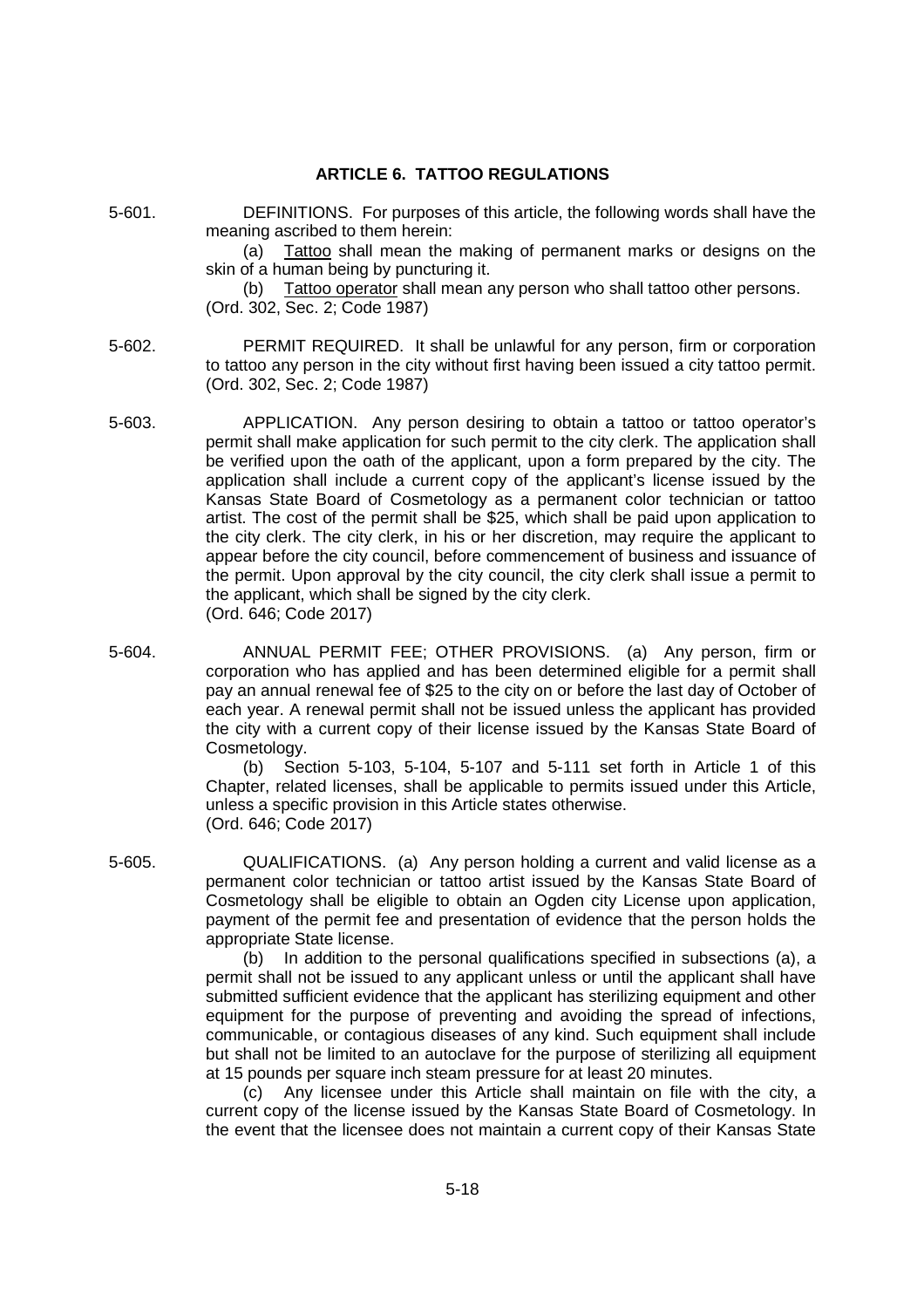Board of Cosmetology license on file with the city, then the licensee shall immediately cease and desist providing tattoo services within the city. (Ord. 646; Code 2017)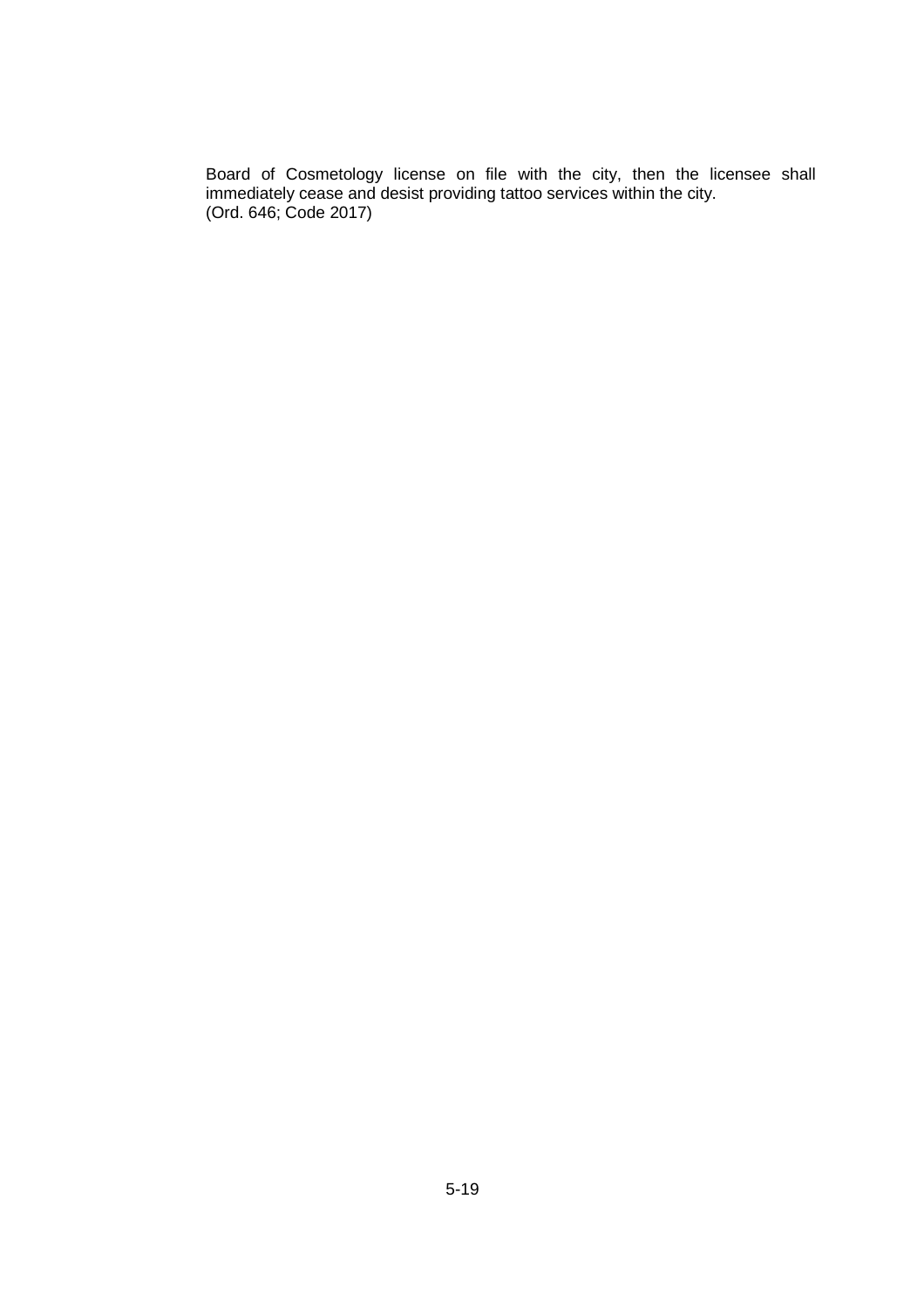# **ARTICLE 7. MOBILE HOME PARKS**

## **Application of Following Sections**

The following sections are not applicable to all mobile home parks established before July 12, 1973 as set out in Annex A herein: 5-822(a) (with a 15 foot clearance for existing mobile home parks); 5-823; 5-824; 5-825; 5-826; 5-835; 5-836 and 5-837.

All other sections in this article are applicable to all mobile home parks regardless of when established.

5-701. DEFINITIONS. For the purpose of this article, the following words and phrases shall have the meanings ascribed to them in this section, unless the context clearly indicates to the contrary.

> (a) Inspector means the city mobile home park inspector, or his or her duly authorized representative.

> (b) Driveway means a minor private way used by vehicles and pedestrians on a mobile home lot or used for common access to a small group of lots or facilities.

> (c) Health Authority means the City of Ogden or the Riley County Health Department.

> (d) License means a written license issued by the city allowing a person to operate and maintain a mobile home park under the provisions of this article and regulations issued hereunder.

> (e) Mobile Home means a vehicular, portable structure built on a chassis and designed to be used without a permanent foundation as a dwelling when connected to utilities.

> (f) Mobile Home Lot means a parcel of land for the placement of a mobile home for single family occupancy and the exclusive use of its occupants.

> (g) Mobile Home Park means a tract of real estate not less than five acres which has been developed, subdivided, planned and improved for the placement of mobile homes but shall not include mobile home sales lots on which unoccupied mobile homes are parked for the sole purpose of display, inspection, sale or storage. Mobile home parks shall also mean all existing mobile home parks as set out in Annex "A" of this article, existing prior to the adoption of this article in the city, containing a tract of real estate consisting of one lot or more in the city, which has been developed, subdivided, planned and improved for the placement of mobile homes, but shall not include mobile home sales lots on which unoccupied mobile homes are parked for the sole purpose of display, inspection, sale or storage.

> (h) Mobile Home Stand means that part of an individual lot on which the mobile home unit shall be placed and shall include that area which will be enclosed when skirts are applied below the outside walls of the mobile home.

> (i) Park Management means the person who owns or has charge, care or control of the mobile home park.

> Park Street means a private way which affords principal means of access to individual mobile home lots or auxiliary buildings.

> (k) Permit means a written permit or certification issued by the city permitting the construction, alteration and extension of a mobile home park under the provisions of this article and regulations issued hereunder.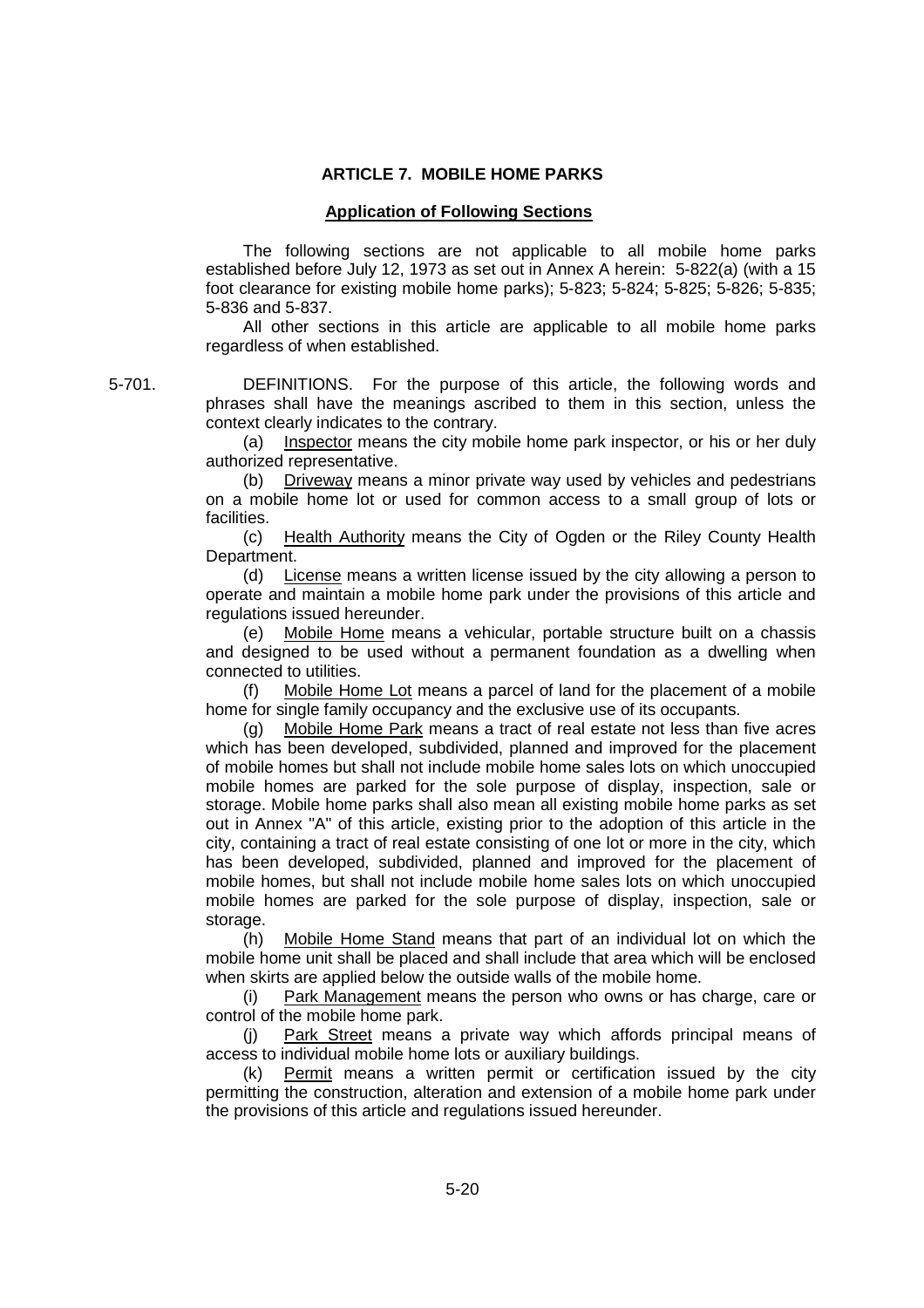(l) Person means any individual, firm, trust, partnership, public or private associate or corporation.

(m) Planning Commission means the Ogden City Planning Commission.

(n) Service Building means a structure housing facilities as may be required by this article.

(o) Sewer Connection means the connection consisting of all pipes, fittings and appurtenances from the drain outlet of the mobile home to the inlet of the corresponding sewer riser pipe of the sewage system serving the mobile home park.

(p) Sewer Riser Pipe means that portion of the sewer lateral which extends vertically to the ground elevation and terminates at each mobile home lot.

(q) Skirting means the enclosing of the area between the mobile home and the ground with a material designed to obscure from view the chassis of the mobile home.

(r) Water Connection means the connection consisting of all pipes, fittings and appurtenances from the water riser pipe to the water inlet pipe of the distribution system within the mobile home.

(s) Water Riser Pipe means that portion of the water supply system serving the mobile home park which extends vertically to the ground elevation and terminates at a designated point at each mobile home lot. (Ord. 374; Code 1999)

5-702. CONSTRUCTION PERMIT REQUIRED. (a) It shall be unlawful for any person to construct, alter or extend any mobile home park within the limits of the city unless permitted by zoning regulations and unless he or she holds a valid permit issued by the city in the name of such person for the specific construction, alteration or extension proposed.

(b) No permit to construct, alter or extend any mobile home park shall be issued by the city unless and until the city council is satisfied that the construction, alteration or extension shall be in compliance with the plot plan filed with the city planning board at the time the mobile home park was rezoned and the terms of this article. (Ord. 374; Code 1999)

5-703. SAME; APPLICATION; FEE. All applications for permits shall contain the following information:

- (a) Name and address of applicant;
- (b) Location and legal description of the mobile home park;

(c) Complete engineering plans and specifications of the proposed park showing but not limited to the following:

- (1) The area and dimensions of the tract of land;
- (2) The number, location, and size of all mobile home lots;<br>(3) The location and width of roadways and walkways:
- The location and width of roadways and walkways;
- (4) The location of water and sewer lines and riser pipes;

(5) Plans and specifications of the water supply and refuse and sewage disposal facilities;

(6) Plans and specifications of all buildings constructed or to be constructed within the mobile home park;

- (7) Location and details of lighting and electrical systems;
- (8) Landscaping, screening and recreation area; and
- (9) The location of each mobile stand.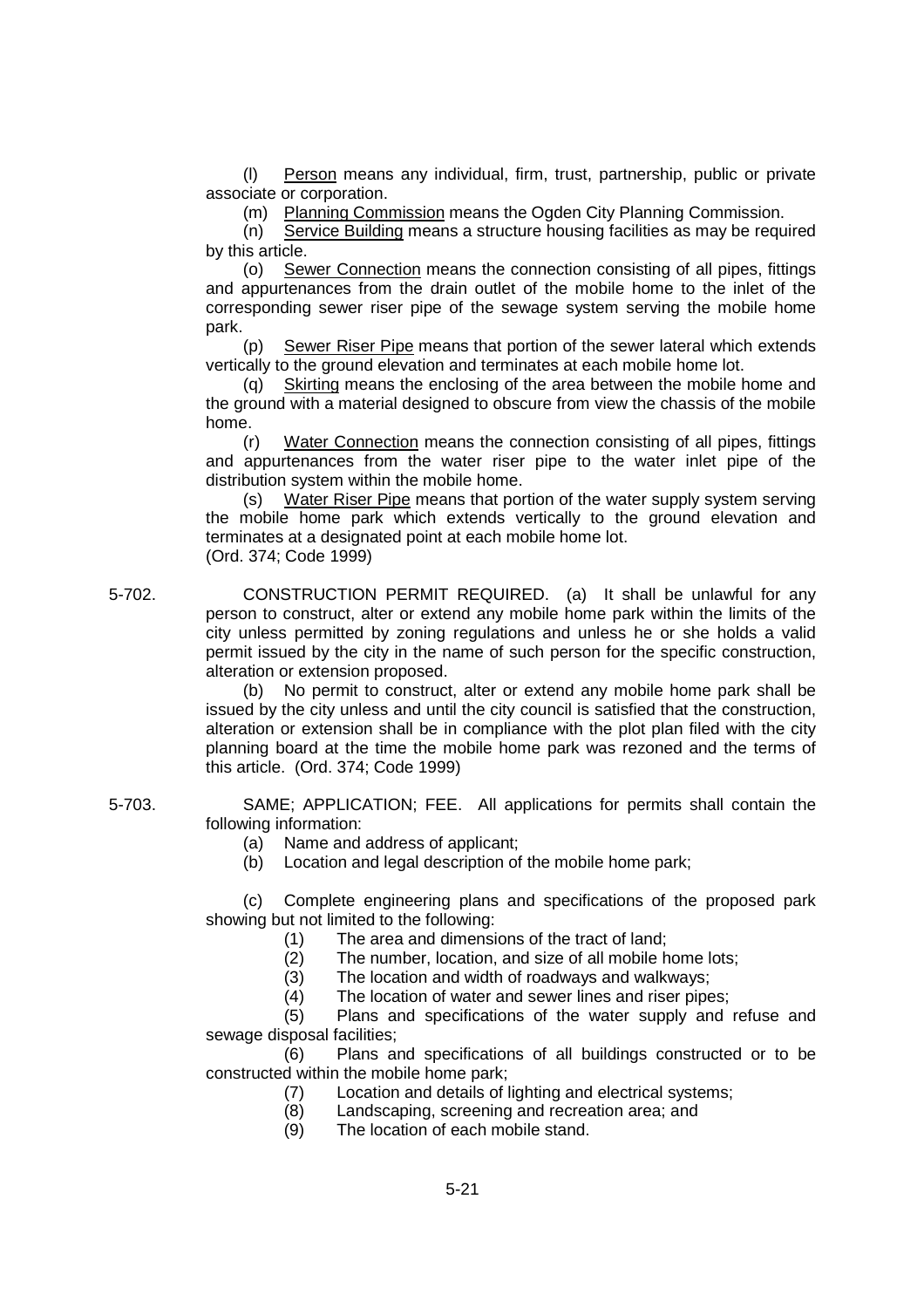(d) All applications for permits shall be accompanied by the payment of a fee of \$2 per mobile home lot. (Ord. 374; Code 1999)

- 5-704. MOBILE HOME PARK LICENSE REQUIRED. It shall be unlawful for any person to operate any mobile home park within the city without a valid annual license issued by the city in the name of such person for the specific mobile home park. All applications for licenses shall be made to the city clerk, who shall issue a license upon compliance by the applicant with provisions of this article. No license issued hereunder shall be transferable. (Ord. 374; Code 1999)
- 5-705. SAME; NOTICE OF SALE. Every person holding a license shall give notice in writing to the city clerk within 24 hours after having sold, transferred, given away, or otherwise disposed of interest in or control of any mobile home park. (Ord. 374; Code 1999)
- 5-706. SAME; APPLICATION; FEE. Application for original licenses shall be in writing, signed by the applicant, accompanied by an affidavit of the applicant as to the truth of the application and by payment of a fee of \$10 per mobile home court location and shall contain:
	- (a) Name of the applicant;
	- (b) Location and legal description of the mobile home park; and

(c) Affidavit showing the number of mobile home lots within the park. (Ord. 426; Code 1999)

5-707. SAME; RENEWAL; RESTRICTIONS. (a) Application for renewal of license shall be made in writing by the holder of the license, shall be accompanied by a payment of \$2 per mobile home lot and shall contain any changes in the information submitted since the original license was issued or the last renewal granted.

> (b) No increase in the number of mobile home lots within any existing mobile home park will be granted except that if a permanently plumbed structure serving or having served as a dwelling is removed within the existing mobile home park, the governing body is authorized in its discretion to approve additional lots.

> (c) Nothing herein shall permit or be interpreted to allow any physical boundary expansion of any existing mobile home park or allow the use or renting of more mobile home lots in its mobile home park than the number of lots stated in the mobile home park license.

- (Ord. 458; Code 1999)
- 5-708. SAME; LICENSE PERIOD; INSPECTIONS AND PASSAGE REQUIRED. All license fees shall be for the period from December 1st to November 30th of the following year, and are not pro-ratable or transferrable. All licenses shall be purchased before December 1st of the ensuing licensing year. All annual inspections are to be completed by October 31st of each year, and it shall be the responsibility of the park owner or operator to contact the mobile home park inspector to secure the inspection and to accompany the inspector either in person or through a representative during the inspection. Inspections may commence September 1st and shall be completed by October 31st of each year. No mobile home park license shall be renewed in the absence of the successful completion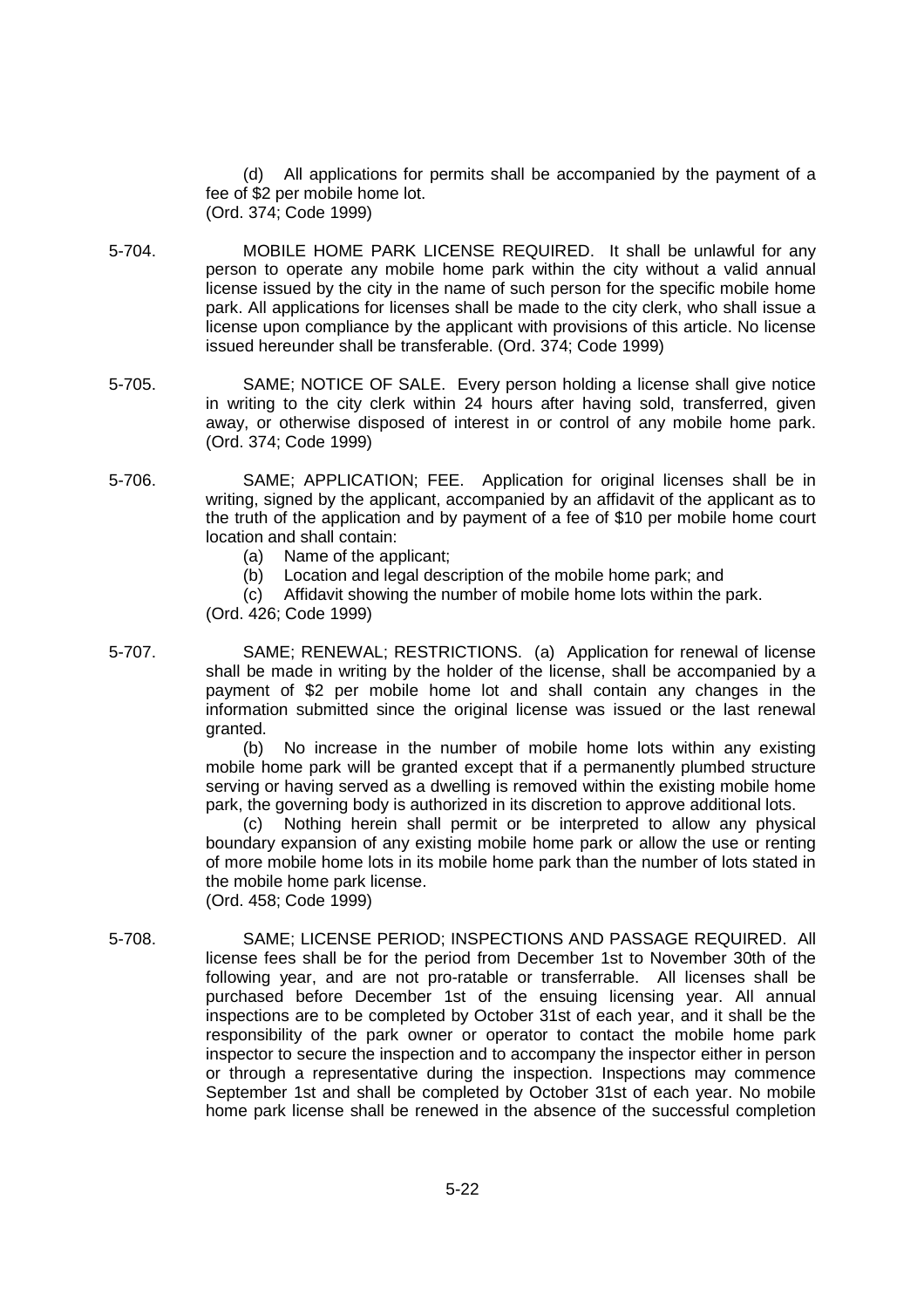and passage of the annual inspection conducted by the mobile home park inspector. (Ord. 466; Code 1999)

- 5-709. SAME; APPEAL OF DENIAL. Any person whose application for a license under this article has been denied may request and shall be granted a hearing on the matter before the city council under the procedure provided by section 5-815 of this article. (Ord. 374; Code 1999)
- 5-710. SAME; INSPECTION; SUSPENSION OF LICENSE. Whenever, upon inspection of any mobile home park, the inspector finds that conditions or practices exist which are in violation of any provision of this article, the inspector shall give notice in writing in accordance with section 5-714 to the person to whom the license was issued stating that unless such conditions or practices are corrected within the period of time specified in the notice by the inspector, the license shall be suspended. At the end of such period, the inspector shall re-inspect such mobile home park and, if such conditions or practices have not been corrected, he or she shall suspend the license and give notice in writing of such suspension to the person to whom the license is issued. Upon receipt of notice of such suspension, the licensee shall cease operation of the mobile home park except as provided in section 5-715. (Ord. 374; Code 1999)
- 5-711. PERIODIC INSPECTIONS. The inspector is hereby authorized and directed to inspect the mobile home units and parks not less than annually to determine satisfactory compliance with this article. (Ord. 374; Code 1999)
- 5-712. INSPECTOR; POWERS; DUTIES. (a) The inspector shall have the power to enter at reasonable times upon any private or public property for the purpose of inspecting and investigating conditions relating to the enforcement of this article.

(b) The inspector shall have the power to inspect the register containing a record of all residents of the mobile home park.

(c) It shall be the duty of the park management to give the inspector free access to all lots at reasonable times for the purpose of inspection. (Ord. 374; Code 1999)

- 5-713. OCCUPANT'S DUTY; OWNER'S ACCESS. It shall be the duty of every occupant of a mobile home park to give the owner thereof or his or her agent or employee access to any part of such mobile home park at reasonable times for the purpose of making such repairs or alterations as are necessary to effect compliance with this article. (Ord. 374; Code 1999)
- 5-714. NOTICE OF VIOLATION. Whenever the inspector determines that there are reasonable grounds to believe that there has been a violation of any provision of this article, the inspector shall give notice of such alleged violation to the person to whom the permit or license was issued as hereinafter provided. Such notice shall:
	- (a) Be in writing;
	- (b) Include a statement of the reasons for its issuance;
	- (c) Allow a reasonable time for the performance of any act it requires;
	- (d) Be served upon the owner or his or her agent as the case may require.

The notice or order shall be deemed to have been properly served upon such owner or agent when a copy thereof has been sent by registered mail to his or her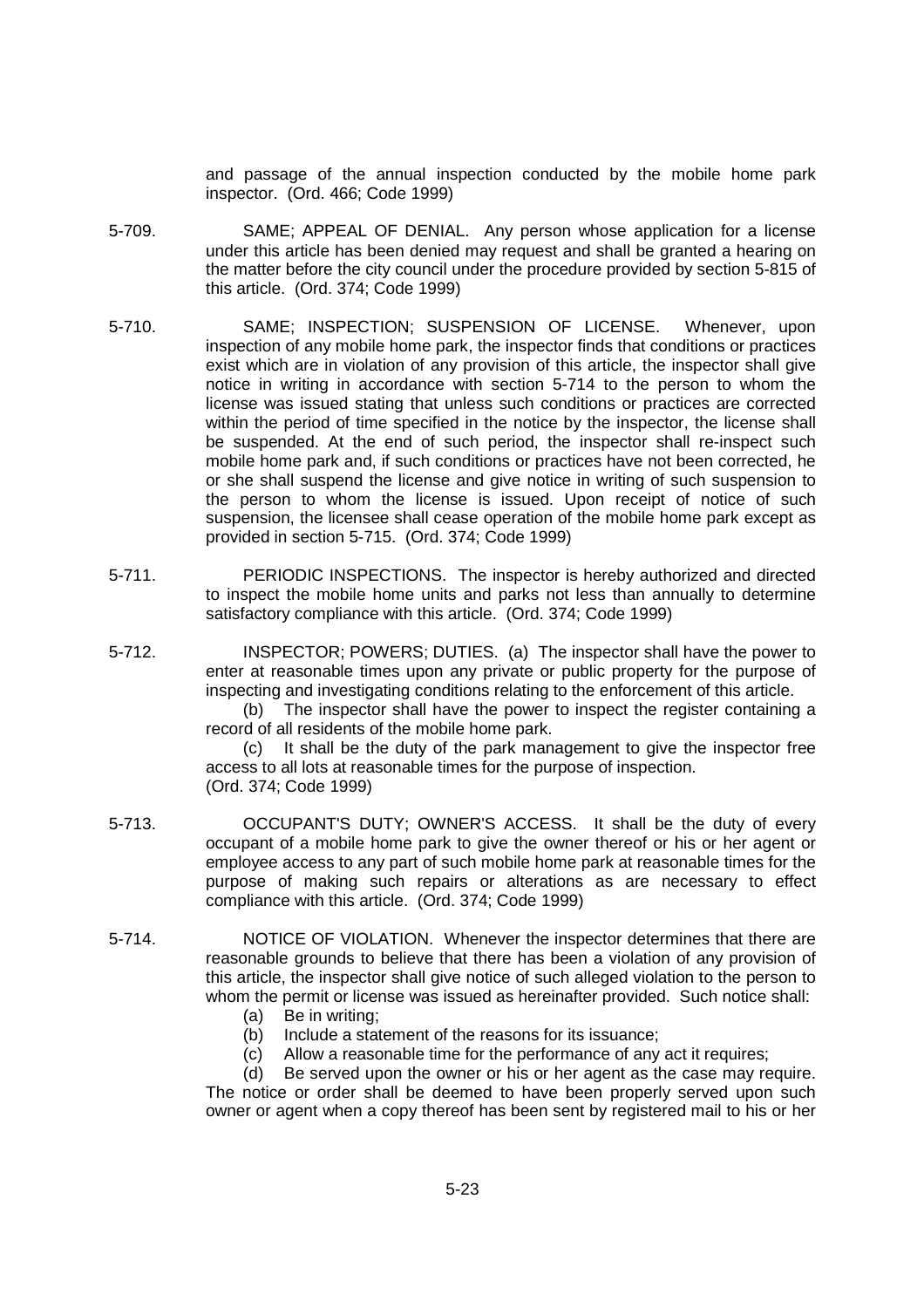last known address, or when he or she has been served with such notice by any method authorized or required by the laws of this state;

(e) Contain an outline of remedial action which, if taken, will effect compliance with the provisions of this article. (Ord. 374; Code 1999)

- 5-715. APPEAL; HEARING; STAY OF ORDER. The owner or tenant affected by any notice which has been issued in connection with the enforcement of any provision of this article may request and shall be granted a hearing on the matter before the city council if such person shall file in the office of the city clerk a written petition requesting a hearing and setting forth a brief statement of the grounds therefor within 10 days after the day the notice was served. The filing of the request for a hearing shall operate as a stay of the notice and of the suspension except in the case of an order issued under section 5-717. Upon receipt of such petition, the city council shall set a time and place for such hearing and shall give the petitioner written notice thereof. At such hearing the petitioner shall be given an opportunity to be heard and to show why such notice should be modified or withdrawn. (Ord. 374; Code 1999)
- 5-716. SAME; FAILURE TO COMPLY; REVOCATION OF LICENSE OR PERMIT. (a) Upon conclusion of the hearing, the city council shall make findings as to compliance with the provisions of this article and shall issue an order in writing sustaining, modifying or withdrawing the notice and such order shall be served as provided in section 5-714(d).

(b) Upon failure to comply with any notice of the inspector or any order of the city council sustaining or modifying the notice, the license or permit of the mobile home park affected by the notice or order shall be revoked and the construction or operation of the mobile home park shall be terminated on the terms and conditions then specified by the inspector or city council as the case may be. (Ord. 374; Code 1999)

- 5-717. EMERGENCY COMPLIANCE. Whenever the inspector finds that an emergency exists which requires immediate action to protect the public health, the inspector may without notice or hearing issue an order reciting the existence of such an emergency and requiring that such action be taken as he or she may deem necessary to meet the emergency including the suspension of the permit or license. Notwithstanding any other provisions of this article, such order shall be effective immediately. Any person to whom such an order is directed shall comply therewith immediately, but may petition in the manner provided for in sections 5- 715:716. (Ord. 374; Code 1999)
- 5-718. LOT GRADING. All mobile home lots and mobile home spaces shall be properly graded so as to insure rapid drainage and freedom from stagnant pools of water. This requirement is especially emphasized for that area of the space or lot which the mobile home will cover. (Ord. 374; Code 1999)
- 5-719. SOIL AND GROUND COVER; MAINTENANCE. (a) Exposed ground surfaces in all parts of every mobile home park shall be paved, or covered with stone screenings, or other solid material, or protected with a vegetable growth. (b) It shall be the responsibility of the licensee or the mobile home park to

maintain such areas in a neat and sanitary manner subject to the inspection of the city inspector. (Ord. 374; Code 1999)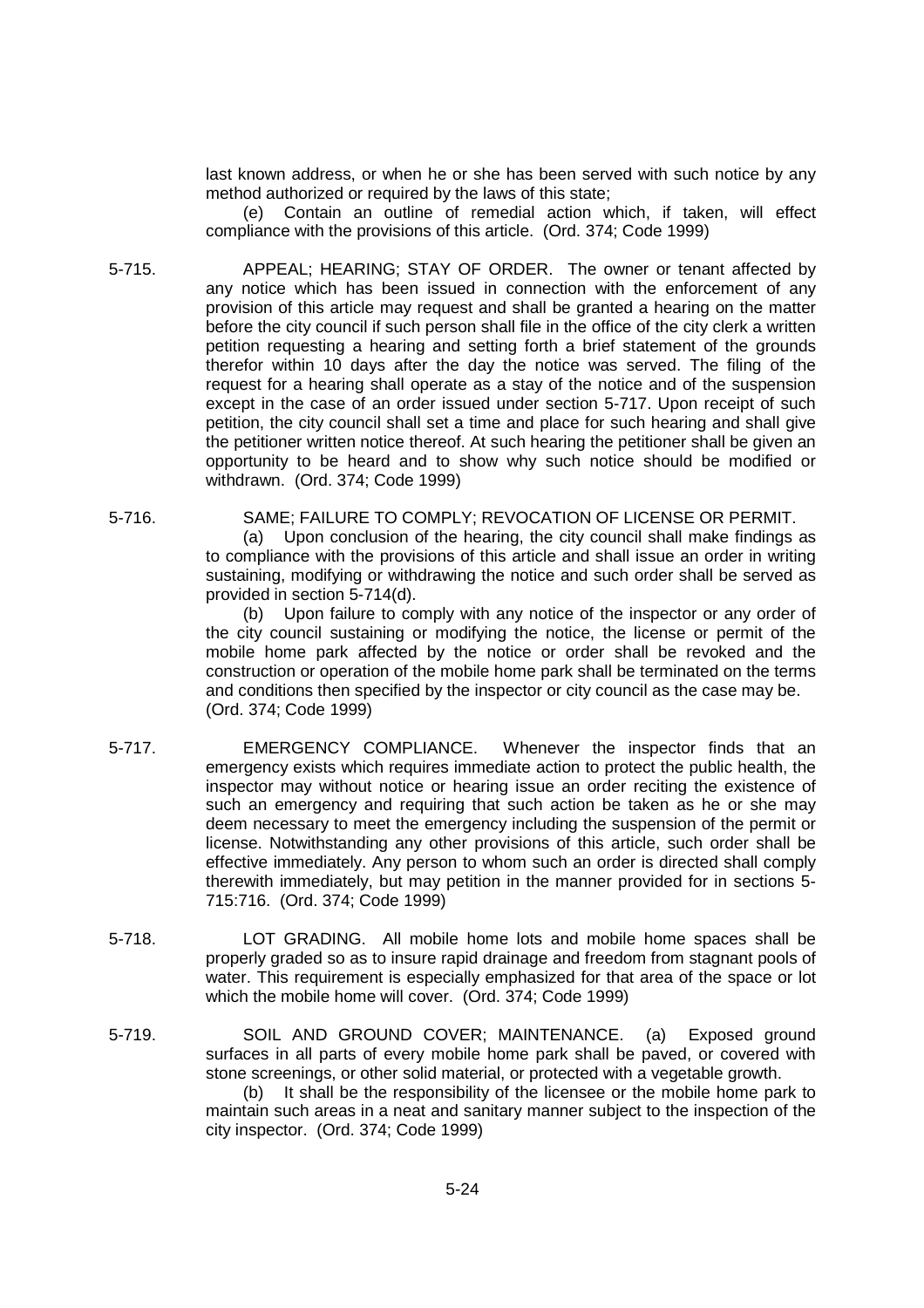- 5-720. SITE DRAINAGE. The ground surface in all parts of every mobile home park shall be graded and equipped to drain all surface water. (Ord. 374; Code 1999)
- 5-721. AREAS FOR NON-RESIDENT USES. No part of any park shall be used for nonresidential purposes, except such uses that are required for the direct servicing and well-being of park residents and for the management and maintenance of the park. (Ord. 374; Code 1999)
- 5-722. SEPARATION AND DENSITY BETWEEN MOBILE HOMES; ACCESSORY STRUCTURES. (a) Mobile homes shall be separated from each other and from other building and accessory structures by at least 20 feet; provided that mobile homes placed end to end may have a clearance of 15 feet where opposing rear walls are staggered. In no instance shall there be more than seven mobile home lots per gross acre on the land remaining after deducting the recreational area, nor shall any mobile home lot be less than 4,000 sq. ft, nor shall a mobile home park be less than five acres including the recreational area.

(b) An accessory structure such as an awning cabana, storage, carport, windbreak, and porch which is attached or separate, shall be considered to be part of the mobile home.

(c) No accessory structure shall be permitted except those that are structurally and aesthetically compatible. (Ord. 374; Code 1999)

5-723. RECREATION AREAS. (a) In all parks accommodating or designed to accommodate 25 or more mobile homes, there shall be one or more recreation areas which shall be easily accessible to all park residents. The topography of the recreational area shall be suitable for such purposes.

> (b) The size of such recreation areas shall be not less than 8% of the gross site area.

> (c) Recreation areas shall be so located as to be free of traffic hazards and should, where the topography permits, be centrally located.

> (d) Maintenance of the recreational area will be the responsibility of the park management.

(Ord. 374; Code 1999)

5-724. SETBACKS, BUFFER STRIPS AND SCREENING. (a) All mobile homes shall be located at least 25 feet from any park property boundary line abutting upon a public street or highway and at least 15 feet from other property boundary lines. Where it is abutting a residential zone, mobile homes must be 25 feet from the property line.

> (b) There shall be a minimum distance of 15 feet between the mobile home and abutting Park Street.

> (c) All mobile home parks shall be provided with screening as set out in this subparagraph such as fences or evergreen vegetation, such screening shall be not less than six feet in height, if fencing is used it shall not exceed a height of eight feet. Screening shall be mandatory on those sides of any mobile home park abutting land zoned industrial or commercial. Screening may be required as to those sides of a mobile home park abutting land zoned non-industrial or noncommercial.

(Ord. 374; Code 1999)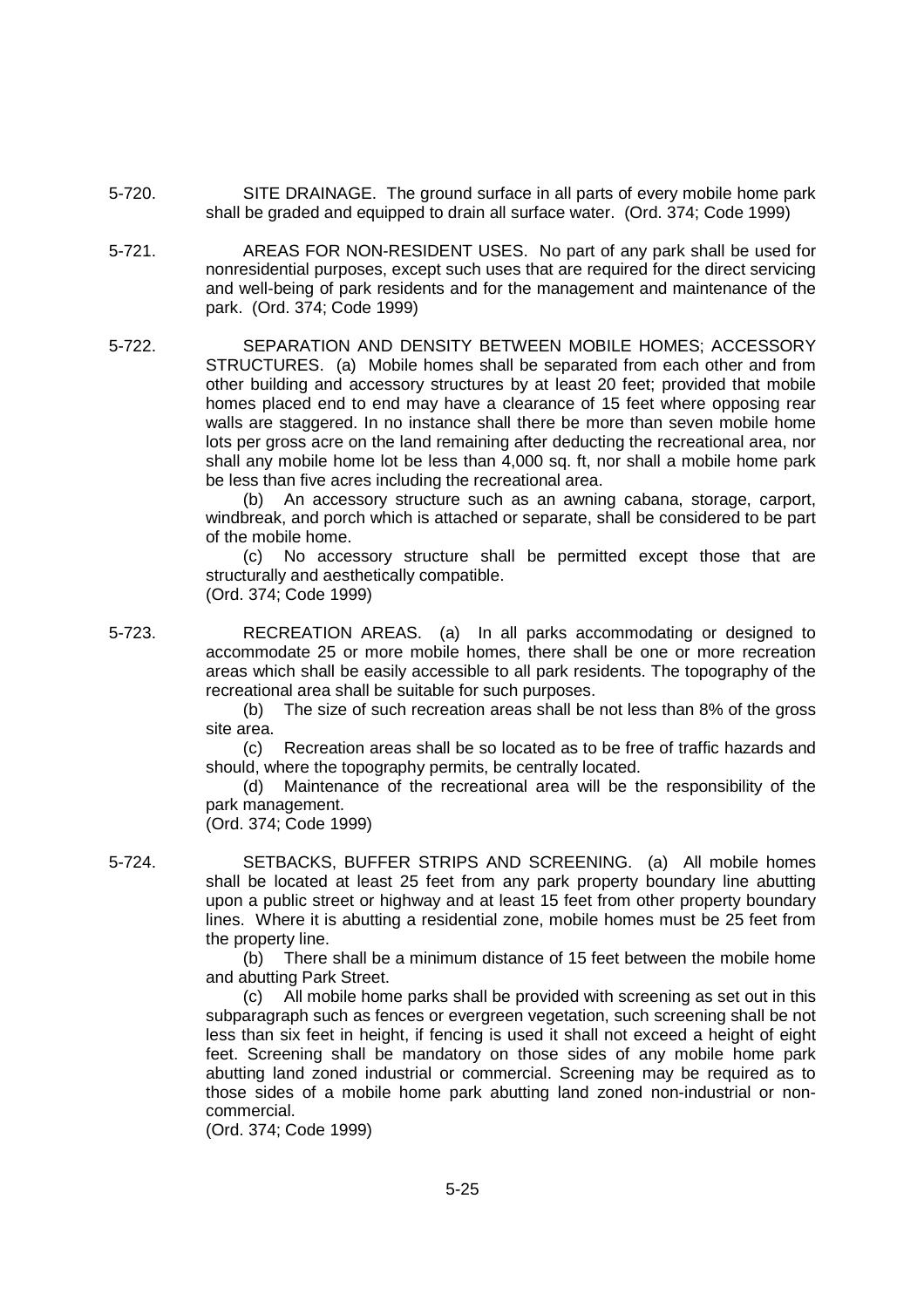5-725. STREET SYSTEM; CAR PARKING. (a) General Requirements: All mobile home parks shall be provided with safe and convenient vehicular access from abutting public streets, driveways or other means. No individual mobile home shall have direct access to a public street.

(b) Park Entrance: Entrances to mobile home parks shall be designed to minimize congestion and hazards and allow free movement of traffic on adjacent streets. No parking shall be permitted on the park entrance street for a distance of 25 feet from the property line.

(c) Internal Streets: Surfaced roadways shall be of adequate width to accommodate anticipated traffic, and in any case shall meet the following requirements:

(1) All streets will be a minimum of 30 feet in width measured from back of curb to back of curb;

(2) All streets shall have concrete curb and guttering of a design acceptable to the city; and

(3) Dead end streets shall be limited in length to 1,000 feet and shall be provided at the closed end with a turn-around having an outside roadway diameter of at least 60 feet.

(d) Car Parking: Off-street parking areas or on-street parking lanes shall be provided for the use of park occupants and guests. Such areas shall:

(1) Be furnished at a rate of at least two car spaces for each mobile home lot;

(2) Be located within a distance of 200 feet from the mobile home to be served, unless other vehicular access is provided; and

(3) Be of AB3 rock surface or better.

The minimum street width requirement under subsection (c) above shall be increased by seven feet when on-street parking utilized.

(e) Illumination of Park Street System: All parks shall be furnished with lighting units so spaced and equipped with luminaries placed at such mounting heights as will provide the following average maintained levels of illumination for the safe movement of pedestrians and vehicles at night:

(1) All parts of the park street systems: A minimum of 0.6 foot candle at the source with a minimum of 0.1 foot candle at any point along the street; and

(2) Potentially hazardous locations, such as major street intersections and steps or stepped ramps: Individually illuminated, with a minimum of 0.3 foot candle.

(f) Street Construction and Design Standards:

(1) Pavements: All streets shall be provided with a smooth, hard and dense surface, such as asphalt or concrete surface, which shall be durable and well drained under normal use and weather conditions. Street surfaces shall be maintained free of cracks, holes and other hazards.

(2) Grades: Grades of all streets shall be sufficient to insure adequate surface drainage, but shall be not more than eight percent. Short runs with a maximum grade of 12 percent may be permitted, provided traffic safety is assured by appropriate paving, adequate leveling areas and avoidance of lateral curves.

(3) Intersections: Within 100 feet of an intersection, streets shall be at approximately right angles. A distance of at least 150 feet shall be maintained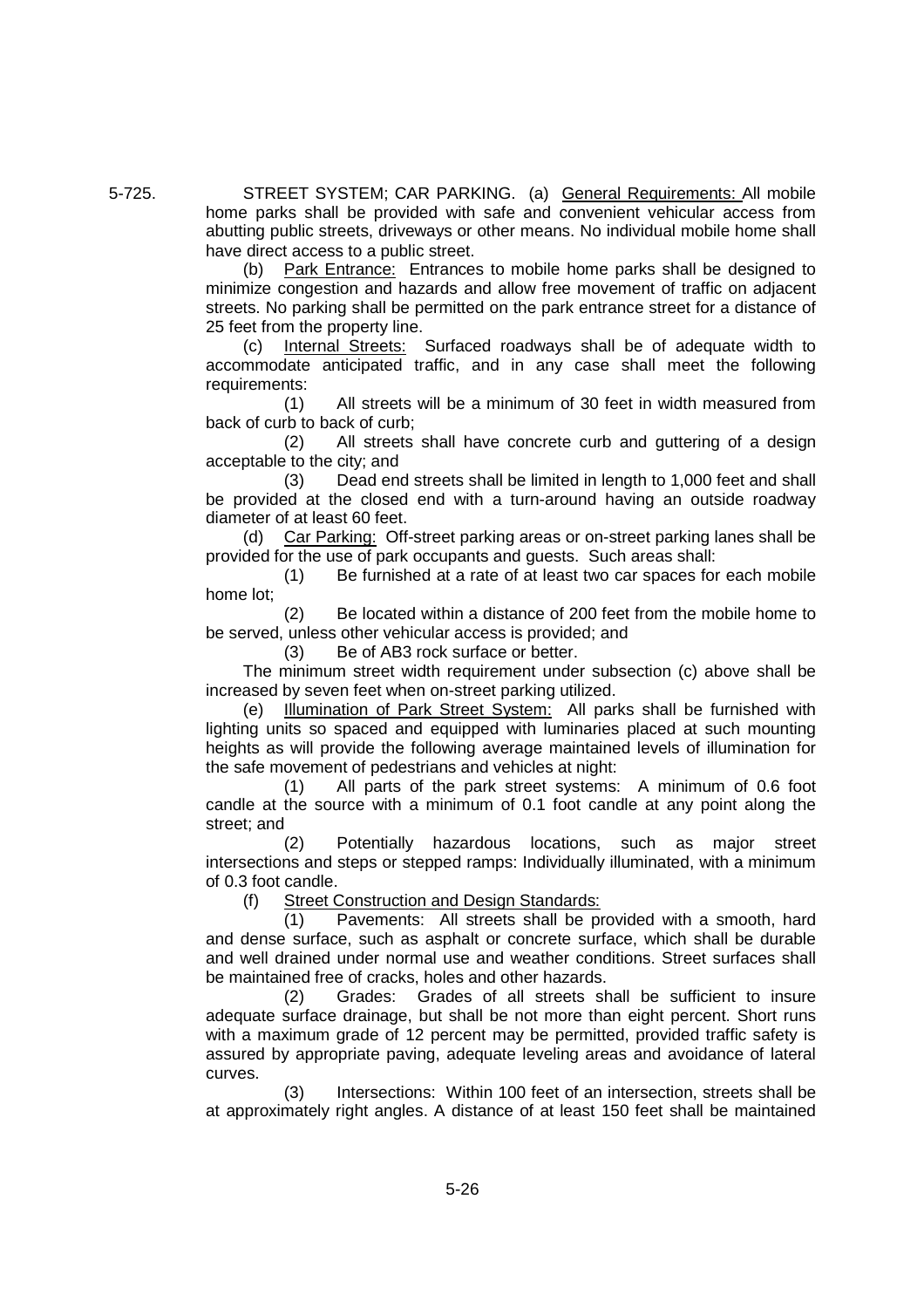between center lines of offset intersecting streets. Intersections of more than two streets at one point shall be avoided. (Ord. 374; Code 1999)

5-726. WALKWAYS. (a) Common Walk System: If a parallel or common walk system is provided it shall have a minimum width of three and one-half feet, and be continuous on at least one side, of asphalt or concrete. Sudden changes in alignment and gradient shall be avoided.

(b) Individual Walks: All mobile home stands shall be connected to common walks, to paved streets, or to paved driveways or parking spaces connecting to a paved street. Such individual walks shall have a minimum width of two feet.

(Ord. 374; Code 1999)

5-727. MOBILE HOME STANDS. (a) The area of the mobile home stand shall be improved to provide adequate drainage for the placement and tie-down of the mobile home, thereby securing the superstructure against uplift, sliding, rotation and overturning.

(b) The mobile home stand shall be provided with anchors and tie-downs such as cast-in-place concrete "dead men," eyelets imbedded in concrete foundations or runways, screw augers, arrowhead anchors or other devices securing the stability of the mobile home.

(c) Anchors and tie-downs shall be placed near each corner of the mobile home unit on the end of the cross member and at a point of its maximum width. Each tie-down shall be able to sustain a minimum tensile strength of 2,800 pounds. (Ord. 374; Code 1999)

5-728. WATER SUPPLY; GENERAL REQUIREMENTS. City water supply system shall be the source of water for the mobile home park. (Ord. 374; Code 1999)

5-729. SAME; WATER DISTRIBUTION SYSTEM. (a) The water supply shall be capable of supplying a minimum of 250 gallons per day per mobile home.

(b) The water supply system of the mobile home park shall be connected by pipes to all mobile homes, buildings and other facilities requiring water.

(c) All water piping, fixtures and other equipment shall be constructed and maintained in accordance with state and local regulations and requirements and shall be of a type and in locations approved by the city.

(d) The water piping system shall not be connected with non-potable or questionable water supplies and shall be protected against the hazards of backflow or back siphonage.

(e) The system shall be so designed and maintained as to provide a pressure of not less than 30 pounds per square inch, under normal operating conditions at service buildings and other locations requiring potable water supply. (Ord. 374; Code 1999)

5-730. SAME; INDIVIDUAL WATER-RISER PIPES AND CONNECTIONS. (a) Individual water riser pipes shall be located within the confined area of the mobile home stand at a point where the water connection will approximate a vertical position.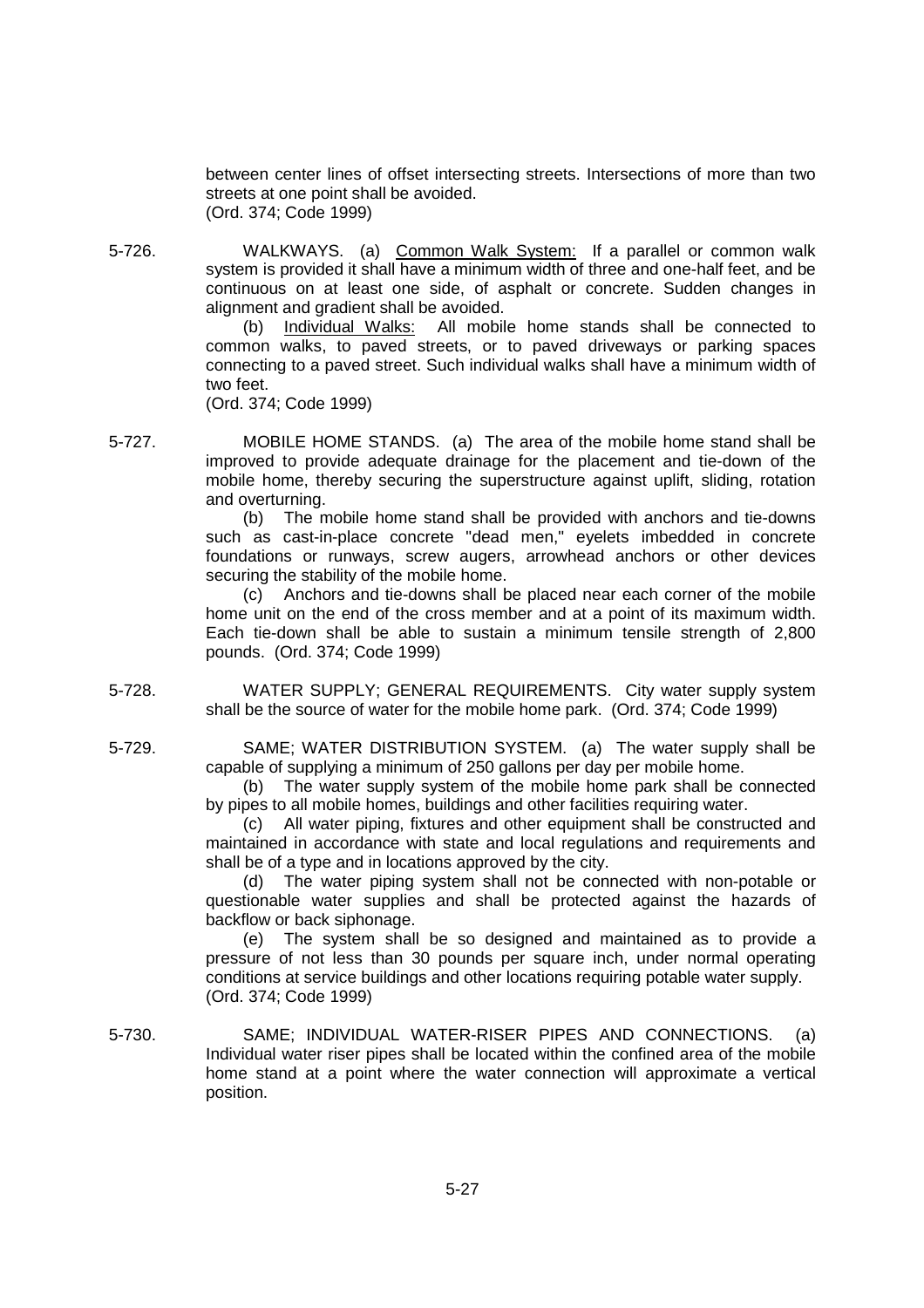(b) Water riser pipes shall be installed in a meter box to prevent freezing when a mobile home does not occupy the lot. Such riser pipe shall be equipped with a check or backflow valve and shall be capped when not in use.

(c) Adequate provisions shall be made to prevent freezing of service lines, valves and riser pipes and to protect risers from heaving and thawing actions of ground during freezing weather. Surface drainage shall be diverted from the location of the mobile home.

(d) Underground stop and waste valves shall not be installed on any water service.

(Ord. 374; Code 1999)

- 5-731. SEWAGE DISPOSAL; GENERAL REQUIREMENTS. An adequate and safe sewage system shall be designed, constructed and maintained in accordance with state and local laws and shall connect to the city sewage system. (Ord. 374; Code 1999)
- 5-732. SAME; SEWER LINES. All sewer lines shall be located in trenches of sufficient depth to be free of breakage from traffic or other movements and shall be separated from the park water supply system at a safe distance. Sewers shall be at a grade which will insure a velocity of two feet per second when flowing full. All sewer lines shall be constructed of materials approved by the city, shall be adequately vented, and shall have watertight joints. (Ord. 374; Code 1999)
- 5-733. SAME; INDIVIDUAL SEWER CONNECTIONS. (a) Each mobile home stand shall be provided with at least a four inch diameter sewer riser pipe. The sewer riser pipe shall be so located on each stand that the sewer connection to the mobile home drain outlet will approximate a vertical position. The riser pipe shall be located within the mobile home stand.

(b) The sewer connection (see definition) shall have a nominal inside diameter of at least three inches, and the slope of any portion thereof shall be at least one-fourth inch per foot. The sewer connection shall consist of one pipe line only with any branch fittings. All joints shall be watertight.

(c) All materials used for sewer connections shall be semi-rigid, corrosive resistant, nonabsorbent and durable. The inner surface shall be smooth.

(d) Provision shall be made for plugging the sewer riser pipe when a mobile home does not occupy the lot. Surface drainage shall be diverted away from the riser. The rim of the riser pipe shall extend at least four inches above ground elevation.

(Ord. 374; Code 1999)

- 5-734. UTILITY DISTRIBUTION SYSTEMS. All utilities within the mobile home park shall be underground systems, except the primary electrical lines (electric, telephone, cable TV, etc.), and shall be installed and maintained in accordance with applicable codes and regulations governing such systems within the city. (Ord. 374; Code 1999)
- 5-735. SAME; POWER DISTRIBUTION LINES. All direct burial conductors or cable shall be buried at least 18 inches below the ground surface and shall be insulated and specially designed for the purpose. Such conductors shall be located not less than one foot radial distance from water, sewer and gas lines. (Ord. 374; Code 1999)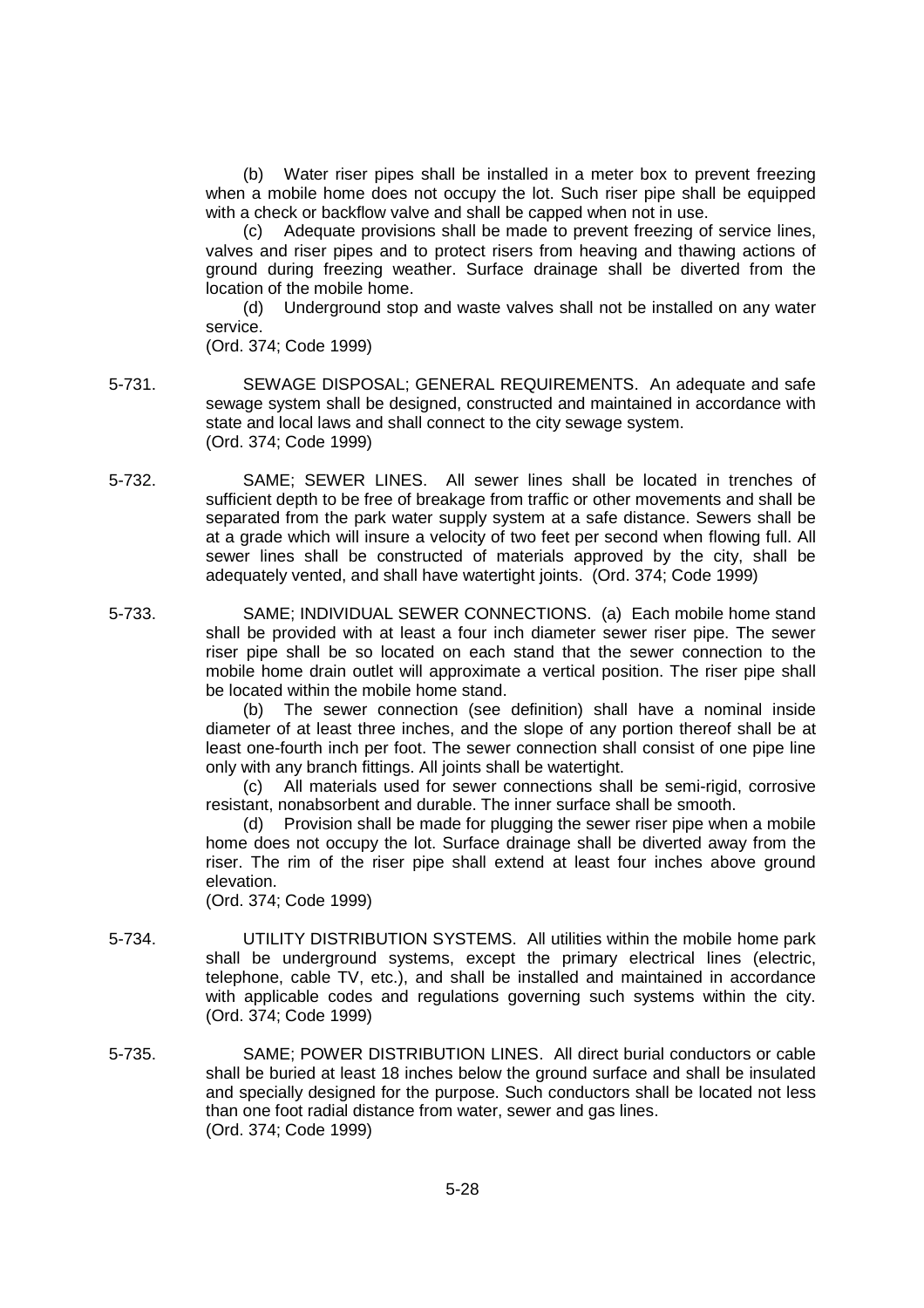5-736. SAME; INDIVIDUAL ELECTRICAL CONNECTIONS. (a) Each mobile home lot shall be provided with an approved disconnecting device and over-current protective equipment. The minimum service shall be two 120/240 volts AC, 50 amperes per circuit.

> (b) Outlets (receptacles or pressure connectors) shall be housed in a weatherproof outlet box, and shall be located not more than 25 feet from the overcurrent protective device in the mobile home. A three-pole, four-wire grounding type shall be used.

> (c) Receptacles, if provided, shall be in accordance with American Standard Outlet Receptacle C-73.1.

> (d) The mobile home shall be connected to the outlet box by an approved type of flexible supply cord with a male attachment plug or with pressure connectors. (Ord. 374; Code 1999)

- 5-737. SAME; REQUIRED GROUNDING. All exposed non-current carrying metal parts of mobile homes and all other equipment shall be grounded by means of an approved grounding conductor with branch circuit conductors or other approved method of grounded metallic wiring. The neutral conductor shall not be used as an equipment ground for mobile homes or other equipment. (Ord. 374; Code 1999)
- 5-738. REFUSE. (a) The storage, collection and disposal of refuse in the mobile home park shall be so constructed as to create no health hazards, rodent harborage, insect breeding areas, accident or fire hazards or air pollution.

(b) All refuse shall be stored in fly tight, watertight, rodent proof containers and each mobile home lot shall be provided with individual containers. Containers shall be screened from view.

(c) All refuse containing garbage shall be collected at least weekly. Where suitable collection service is not available from municipal or private agencies, the mobile home park operator shall provide this service. All refuse shall be collected and transported in covered vehicles or covered containers. (Ord. 374; Code 1999)

5-739. INSECT AND RODENT CONTROL. (a) It shall be the licensee's responsibility to see that measures are taken to maintain the grounds, building and structures free of insect and rodent harborage and infestation. Extermination methods and other measures to control insects and rodents shall conform with the requirements of the Riley County Health Department.

(b) Parks shall be maintained free of accumulations of debris which may provide rodent harborage or breeding places for flies, mosquitoes and other pests.

(c) Storage areas shall be so maintained as to prevent rodent harborage; lumber, pipe and other building material shall be stored at least one foot above the ground.

(d) Where the potential for insect and rodent infestation exists, all exterior openings in or beneath any structure shall be appropriately screened with wire mesh or other suitable materials.

(e) The growth of brush, weeds and grass shall be controlled to prevent harborage of ticks, chiggers and other noxious insects. Parks shall be so maintained as to prevent the growth of ragweed, poison ivy, poison oak, poison sumac and other noxious weeds considered detrimental to health. Open areas shall be maintained free of heavy undergrowth of any description. (Ord. 374; Code 1999)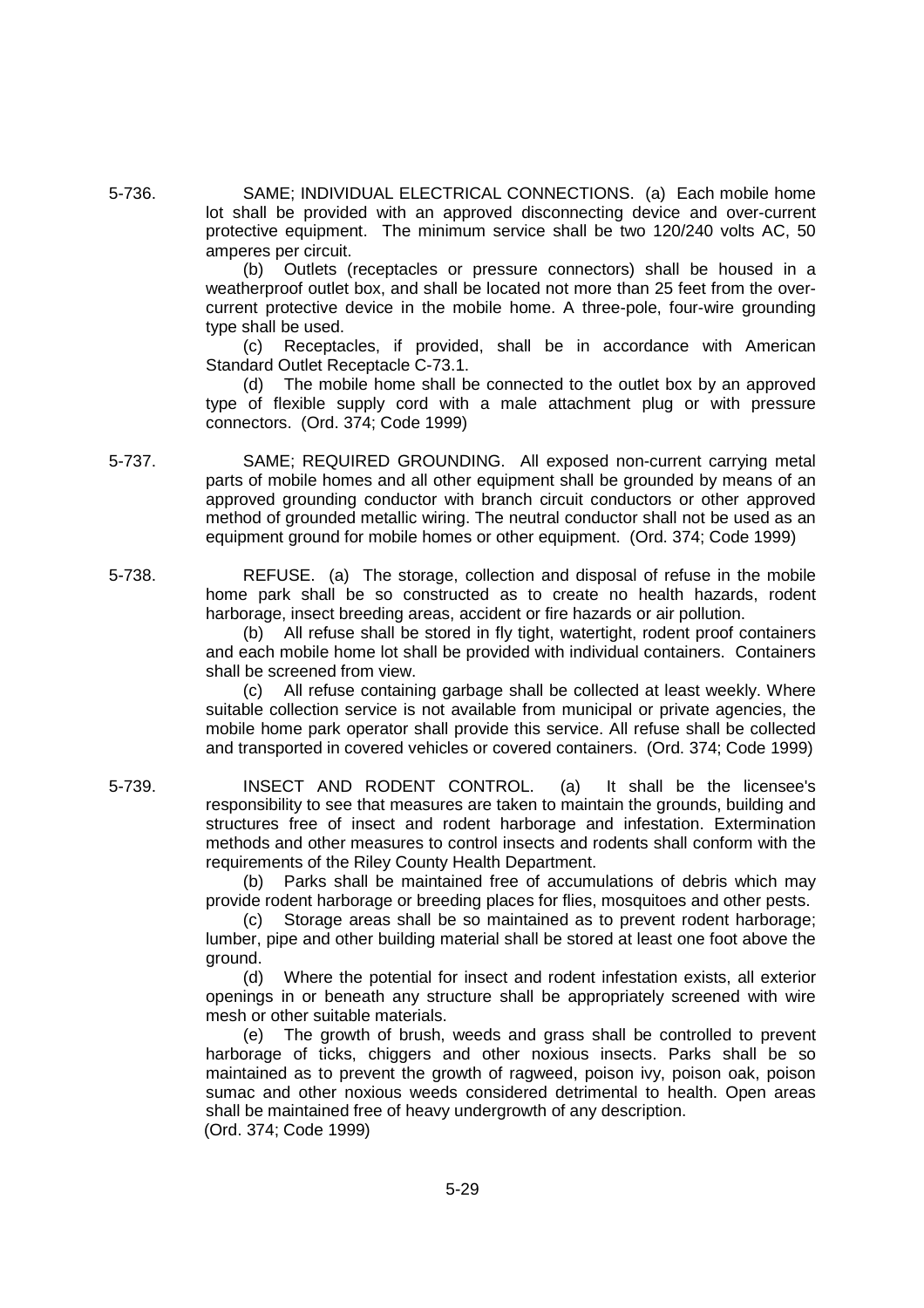5-740. FUEL SUPPLY AND STORAGE; NATURAL GAS SYSTEMS. (a) Natural gas piping systems shall be installed and maintained in accordance with applicable codes and regulations governing such systems.

> (b) Each mobile home lot provided with piped gas shall have an automatic shutoff valve installed upstream of the gas outlet. The outlet shall be equipped with an approved cap to prevent accidental discharge of gas when the outlet is not in use. (Ord. 374; Code 1999)

5-741. SAME; FUEL OIL SUPPLY SYSTEMS. (a) All fuel oil supply systems shall be installed and maintained in accordance with applicable codes and regulations governing such systems.

(b) All piping from outside fuel storage tanks or cylinders to mobile homes shall be permanently installed and securely fastened in place.

(c) All fuel oil storage tanks or cylinders shall be securely fastened in place and shall not be located inside or beneath any mobile home or less than five feet from any mobile home exit.

(d) Storage tanks located in areas subject to traffic shall be protected against physical damage.

(Ord. 374; Code 1999)

5-742. FIRE PROTECTION. (a) Mobile home parks shall be kept free of litter, rubbish and other flammable materials.

> (b) Portable fire extinguishers rated for classes B and C fires shall be kept in service or recreational buildings readily accessible for use by all occupants and shall be maintained in good operating condition. Their capacity shall not be less than  $2 \frac{1}{2}$  pounds.

> (c) Fires shall be made only in manufactured stoves made for mobile home use.

(d) Fire hydrants shall be installed in accordance with the city regulations. (Ord. 374; Code 1999)

5-743. RESPONSIBILITIES OF PARK MANAGEMENT. (a) The person to whom a license for a mobile home park is issued shall operate the park in compliance with this article and shall provide adequate supervision to maintain the park, its facilities and equipment in good repair and in a clean and sanitary condition.

(b) The park management shall notify park occupants of all applicable provisions of this article and inform them of their duties and responsibilities under this article.

(c) The park management shall be responsible for the placement of each mobile home on its mobile home stand which includes securing its stability and installing all utility connections.

(d) The park management shall maintain a register containing the names of all park occupants identified by lot number or street address. Such register shall be available to any authorized person inspecting the park.

(e) Violations of this section are punishable as provided in section 1-116 of this code and by revocation of the mobile home park license. (Ord. 374; Code 1999)

5-744. RESPONSIBILITIES OF PARK OCCUPANTS. (a) Each park occupant shall comply with all applicable requirements of this article and shall maintain his or her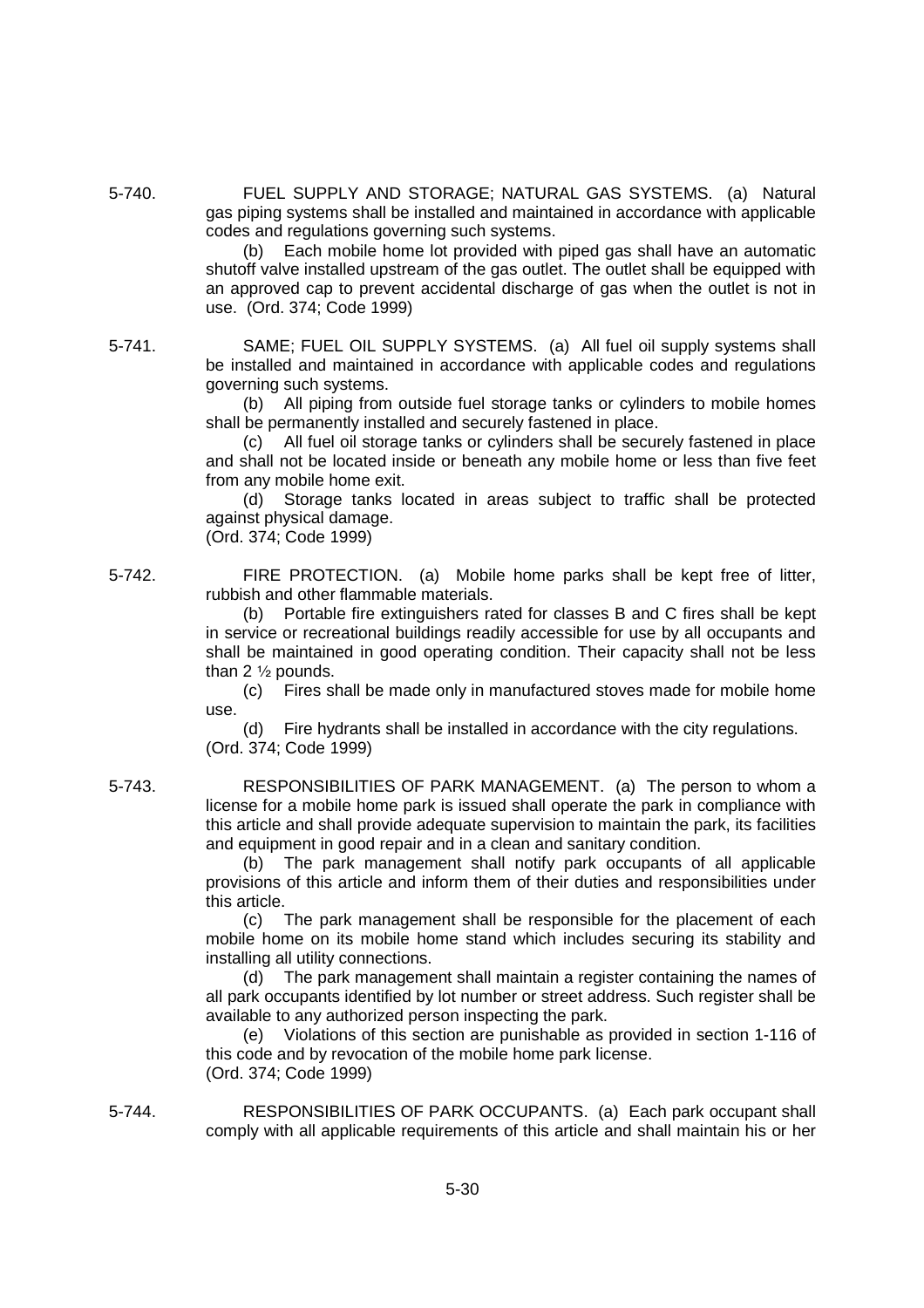mobile home lot, its facilities and equipment in good repair and in clean and sanitary condition.

(b) Skirting shall be required on all mobile homes with materials harmonious to the color of the home and acceptable to the park management.

(c) An access door not less than two feet by two feet wide and hinged for easy access shall be located within three feet of the fresh water connection.

(d) Porches, awnings, and other additions shall be installed only after a city building permit is obtained. When installed, they shall be maintained in good repair. The space immediately underneath a mobile home shall not be used for storage or as a pet shelter.

(e) The park occupant shall store and dispose of all his or her rubbish and garbage in a clean, sanitary and safe manner. The garbage container shall be rodent-proof, insect-proof and water tight and screened from view.

(f) Fire aid fire extinguishers for class B and C fires shall be kept at the premises and maintained in working condition.

(g) Working smoke alarms shall be required in all mobile homes. (Ord. 374; Code 1999)

5-745. JOINT RESPONSIBILITIES OF PARK MANAGEMENT AND PARK OCCUPANTS.

> (a) It shall be the mutual and joint responsibility of both the park management and the park occupant to provide and equip all mobile homes within a mobile home park with adequate and appropriate skirting (see definition, section 5-701).

> (b) Adequate and appropriate skirting must be provided to all mobile homes within 30 days of the enactment of Ordinance No. 374. Thereafter, all mobile homes shall be appropriately skirted within 30 days following their location in and/or delivery to a mobile home park.

> (c) It shall be the joint mutual responsibility of both the park management and the park occupant to provide an access door of not less than two feet high by two feet wide hinged for easy access located within three feet of the fresh water connection to each mobile home.

> (d) The provisions of this section shall be applicable equally, joint, and severally to the park management (see definition in section 5-701) and the park occupants. Enforcement and prosecution of this section may be had against park management and park occupants mutually, dually or singularly, without regard to any contractual provisions between park management and park occupants speaking to the requirements of this section. Both park management and park occupants may be each convicted of a single infraction of the prohibitions as provided for in this section

(Ord. 374; Code 1999)

5-746. MOBILE HOME PARKS. The mobile home parks identified in Annex A are recognized as mobile home parks of the City of Ogden, KS, subject to the regulations set forth in this Article 7 and other applicable regulations of the City. The properties identified in Annex B are no longer recognized as mobile home parks of the City.

ANNEX A. Mobile home parks established before July 12, 1973: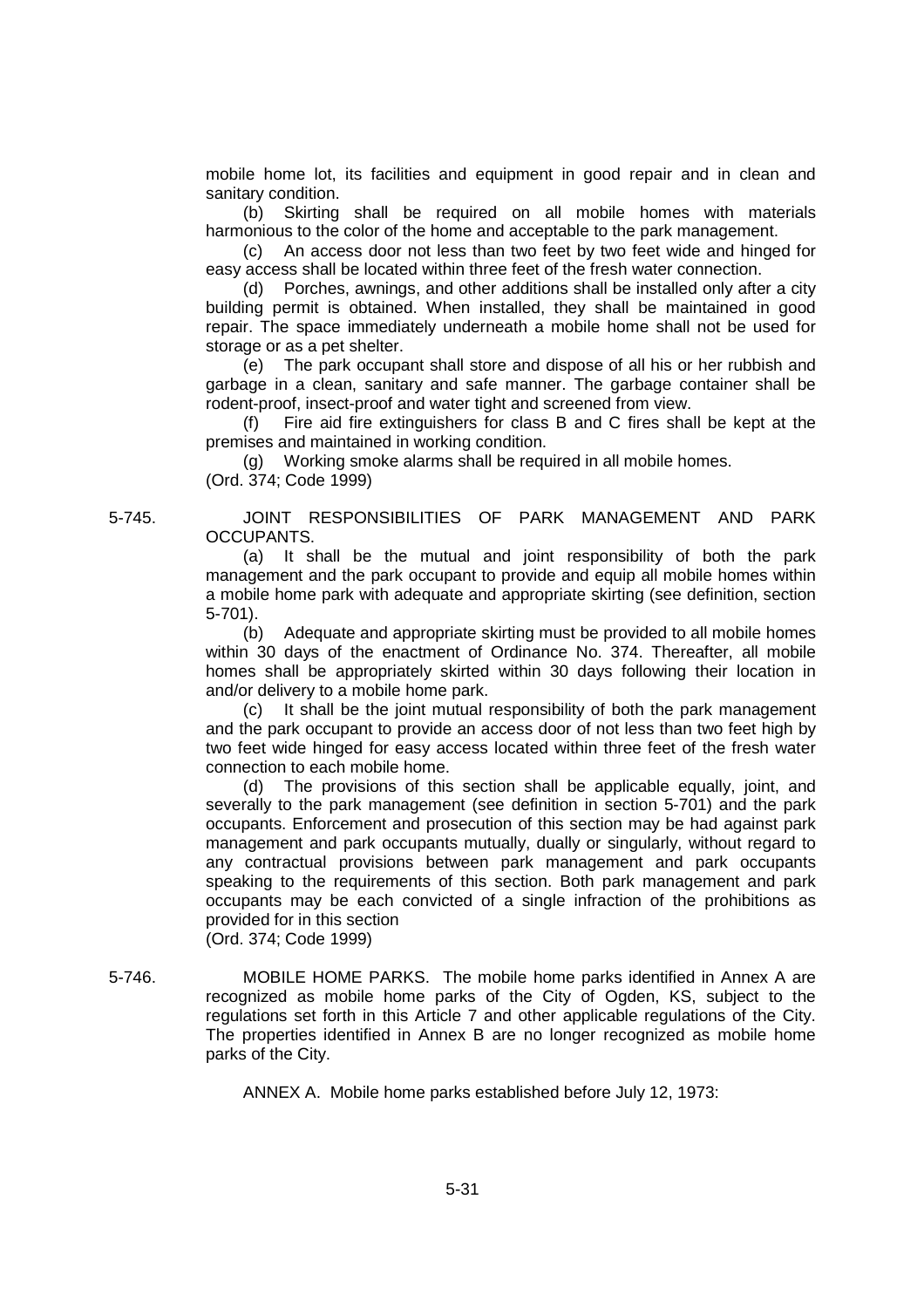| <b>Legal Description</b>                                                                                                                                    | Presently(7-6-2011) Known As: |  |  |
|-------------------------------------------------------------------------------------------------------------------------------------------------------------|-------------------------------|--|--|
| Block 38, Lots 19 through 23                                                                                                                                | Ashwood Mobile Home Park #2   |  |  |
| Block 49, Lots 7 through 16                                                                                                                                 | Parkview Rentals, LLC #3      |  |  |
| Block 53, Lots W5 of 10, 11-32 Parkview Rentals, LLC #4                                                                                                     |                               |  |  |
| Block 52, North half of Lot 1,<br>And Lots 2 through 6                                                                                                      | Wood Mobile Home Court #2     |  |  |
| Block 28, Lots 19 through 30                                                                                                                                | Parkview Rentals, LLC #2      |  |  |
| Block 48, Lots 5 through 10                                                                                                                                 | Wood Mobile Home Court #1     |  |  |
| Block 36, Lots 1 through 38;<br>Block 37, Lots 8 through 36;<br>Block 44, Lots 5 through 32;<br>Block 45, Lots 1 through 38;<br>Block 47, Lots 1 through 36 | Maplewind Mobile Home Court   |  |  |
| Block 34, Lots 9 through 18;<br>Block 34, Lots 21 through 36;<br>Block 35, Lots 18 through 36                                                               | Ashwood Mobile Home Park #1   |  |  |
| Block 50, Lots 15 through 28                                                                                                                                | Parkview Rentals LLC #1       |  |  |

ANNEX B. Mobile home parks that were established prior to July 12, 1973, but later abandoned pursuant to the Ogden Zoning Regulations, non-renewal of the Mobile Home Park License, or for some other reason.

Block 52, Lot 7, the north half and east Howe Trailer Court Five feet of Lot 8, the south half of Lots 9 and 10, and the north half of Lots 11 through 15 (Ord. 666; Code 2017)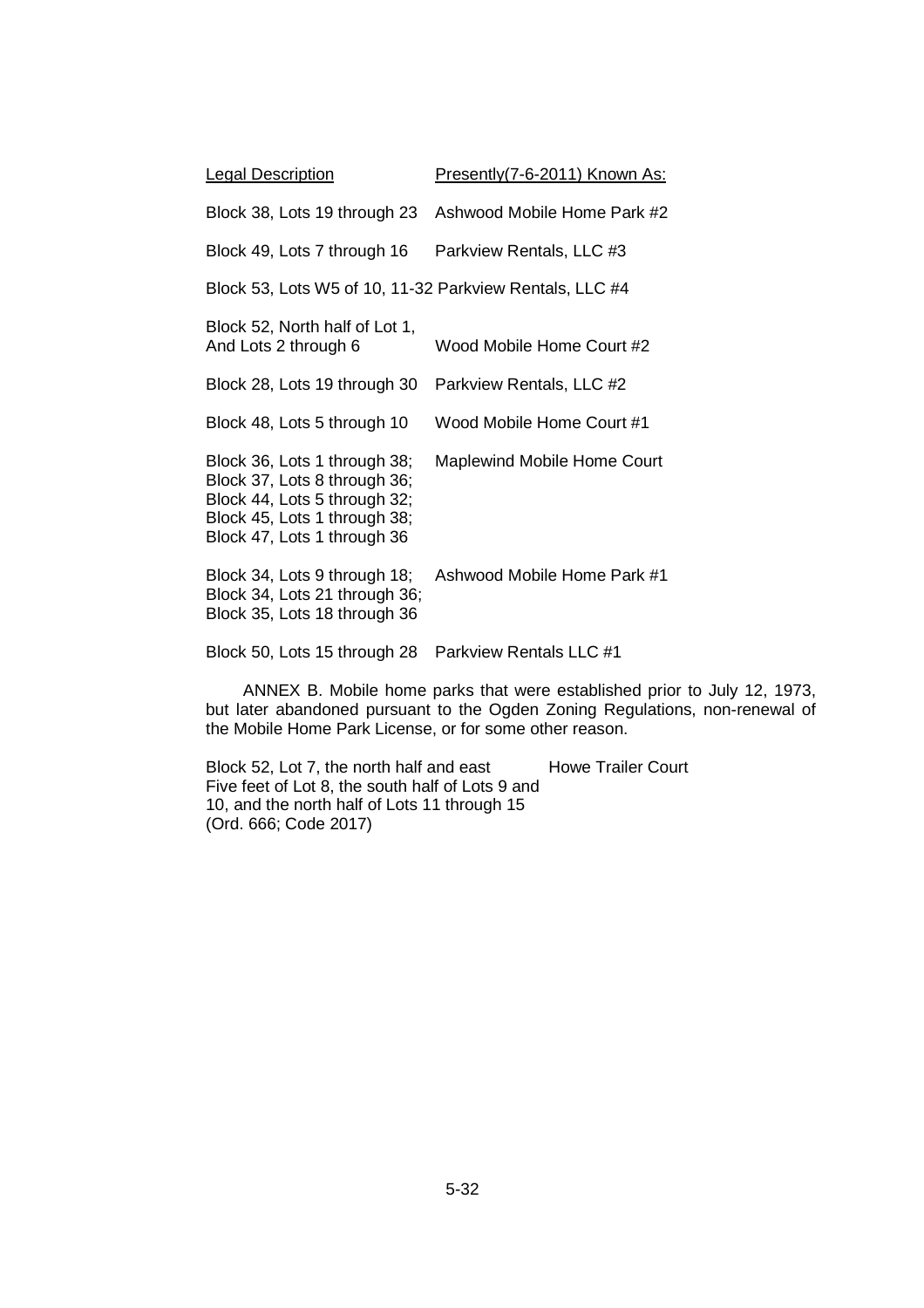# **ARTICLE 8. MOBILE HOMES**

5-801. PLACEMENT OF MOBILE HOMES WITHIN CITY. (a) It shall be unlawful to place any mobile home, as defined in section 5-801 of this code, anywhere within the city without first obtaining a placement permit from the city clerk.

(1) It is the responsibility of the mobile home owner to obtain a placement permit prior to locating any mobile home within the city.

(2) No mobile home park owner shall permit the location or placement of a mobile home within his or her mobile home park in the absence of a valid placement permit issued to the mobile home owner. Mobile home park owners who permit the placement of mobile homes within their park in the absence of a valid placement permit shall be punishable by a fine of \$500 per day for each subject mobile home.

(3) The application for the placement permit shall be accompanied by a fee of \$30.

(4) Failure to secure a placement permit to place a mobile home, or the placement of a mobile home in any location which has not been authorized under a placement permit issued by the City, is punishable by a fine not to exceed \$50 for each day the violation occurs and/or by the impoundment of the mobile home by the City, with all expenses and charges for the impoundment to be paid by owner of the mobile home. (Ord. 531; Code 2017)

5-802. UTILITIES PROHIBITED FROM PROVIDING SERVICES BEFORE POTENTIAL CUSTOMER OBTAINS PERMIT. It shall be unlawful for any individual, partnership, corporation, and/or utility service to provide natural gas or electrical service to any newly placed mobile home prior to the mobile home being inspected by the city and the issuance of a placement permit pursuant to section 5- 801 of this code to the applicant and potential customer of such utility services. (Ord. 376; Code 1999)

## 5-803. DEMOLITION OF MOBILE HOME OR MANUFACTURED HOMES.

(a) It shall be unlawful for any person to destroy, disassemble, or otherwise engage in the demolition and subsequent removal of a mobile home or manufactured home, or any appurtenance, attachment, or addition to a mobile home or manufactured home, without first obtaining a permit from the city clerk and complying with the requirements of this section.

Any person desiring to engage in the demolition of a mobile home or a manufactured home shall make application to the city clerk and shall indicate the following:

(1) The name of the owner of the mobile home or manufactured home.

(2) The name of the owner of the real estate upon which the mobile home or manufactured home is currently situated with a notarized written statement from the real estate owner or mobile home park owner granting permission for the demolition.

(3) A description of the mobile home or manufactured home, to include make, model, date of manufacture, dimensions, and color.

- (4) The date of commencement of demolition.
- (5) The required date of completion.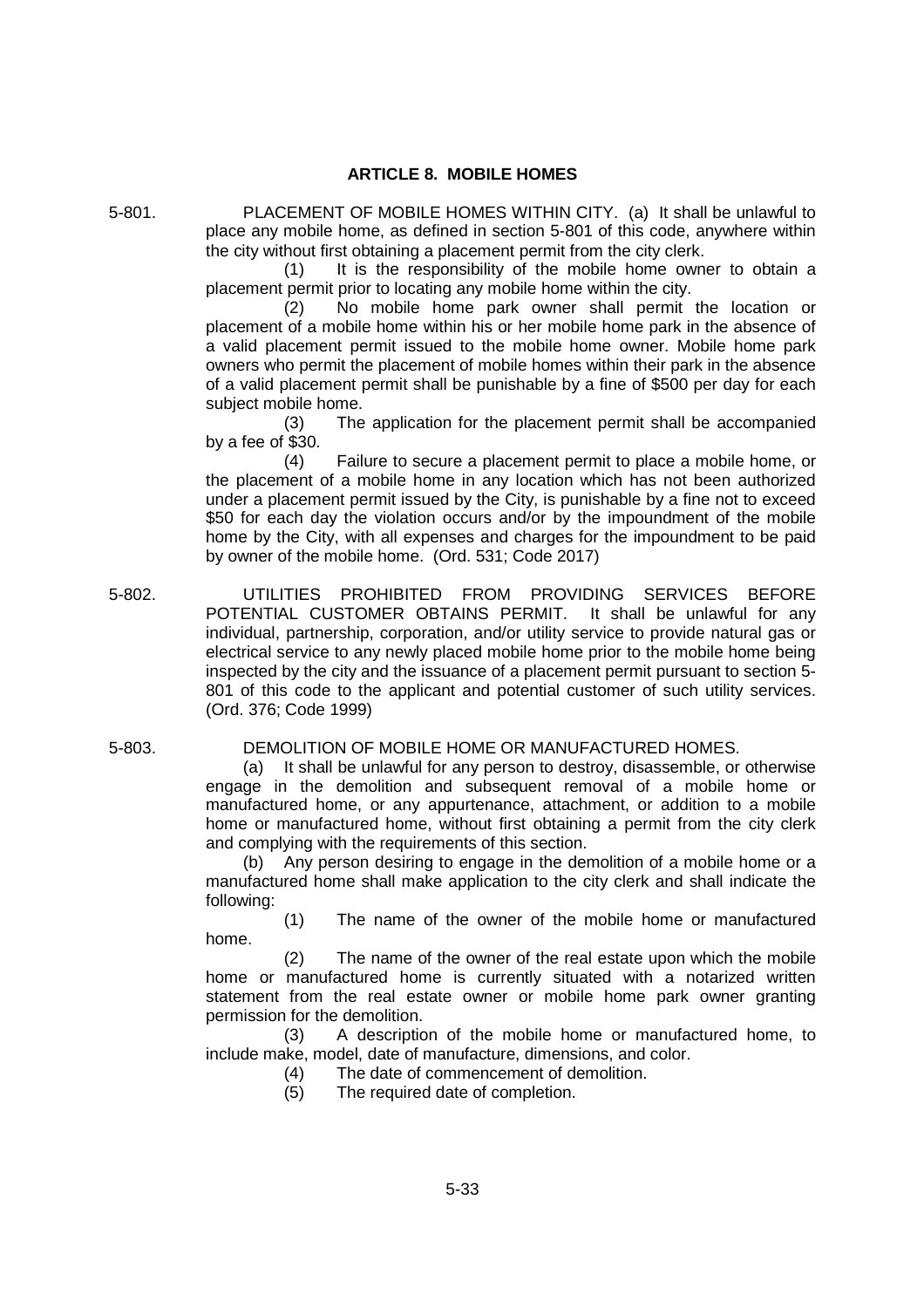(6) The name and address of any contractor(s) who will be performing the demolition if the applicant himself or herself intends not to personally perform the work.

(c) No permit shall be issued by the city clerk without the disclosure of the information as state in subsection (b) above and the posting of a \$500 cash bond in a form approved by the city clerk. Upon completion of the demolition and complete removal of the mobile home or manufactured home, the city building inspector will confirm to the city clerk the completion of the work at which time the city clerk shall return to the applicant the \$500 bond. If such demolition and removal is not completed on time (as stated in the permit and/or application thereof) and in a workmanlike manner, the cash bond will be forfeited into the city's general fund.

(d) No applicant shall receive more than one permit at any given time. No more than one permit shall be issued for the demolition of a mobile home or manufactured home in a mobile home park at any given time.

(e) The demolition of the mobile home or manufactured home and complete removal of its remnants shall be completed within 30 days following the commencement date of the work.

(f) Before the commencement of work, the immediate area surrounding the mobile home or manufactured home to be demolished and removed shall be fenced off in any manner which will indicate work in progress and prevent small children from entering the destruction area.

(g) The area upon which the mobile home or manufactured home had sat shall be left clean and free of all debris, material, liquids, and/or hazardous materials.

(h) There will be no cost for the permit and a "permit issued" sign shall be given to the applicant (upon qualification) and the applicant shall post the applicable site in a manner whereby the sign can easily be seen by street traffic.

(i) A violation of any provisions of this article is a misdemeanor, punishable up to 30 days in jail and/or a \$500 fine.

(j) This article is non-exclusive of any and all other additional remedies and courses of action available to the city through state statute, municipal ordinance, or common law.

(Code 1999)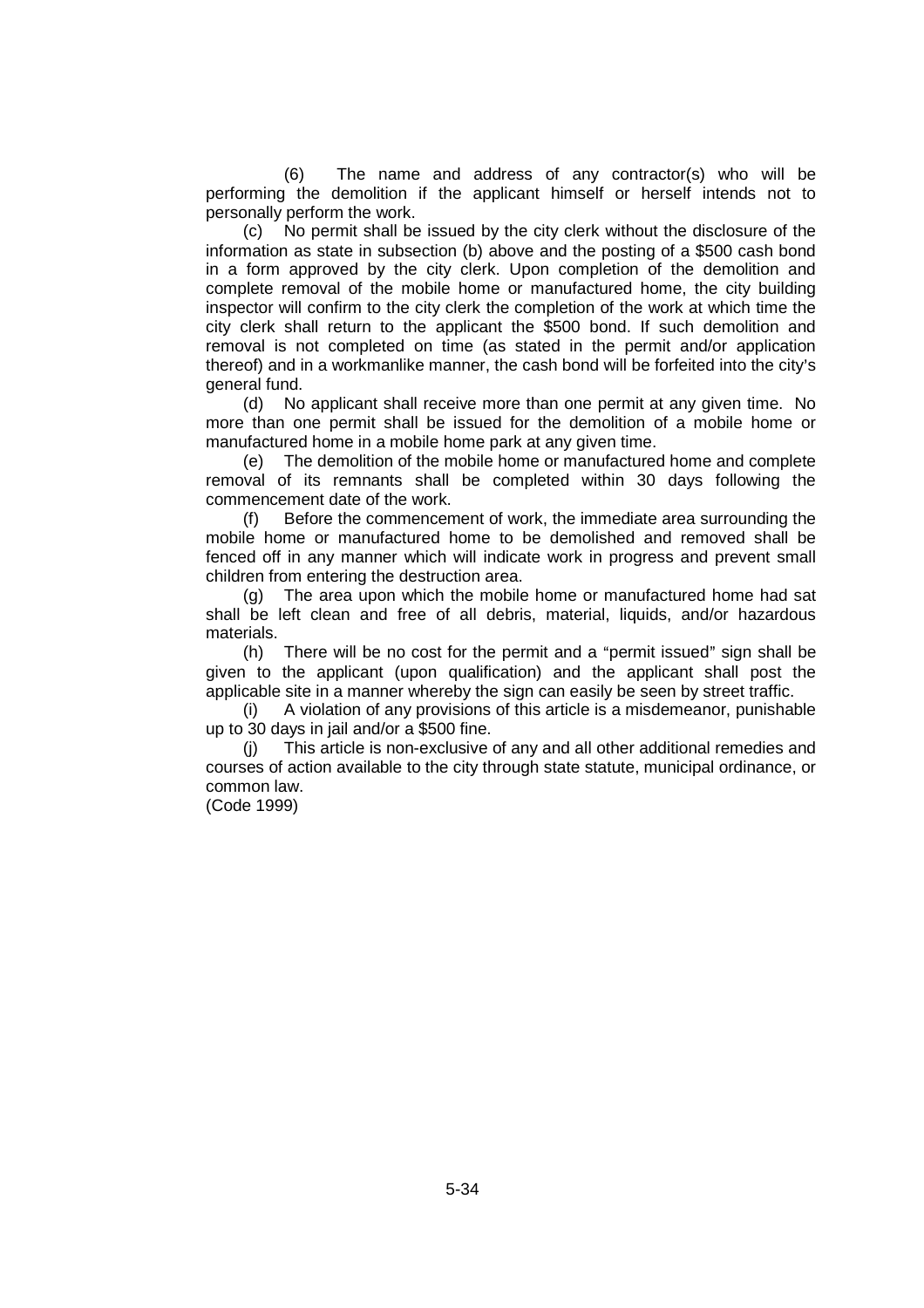#### **ARTICLE 9. TRAILER OR TOURIST CAMPS**

5-901. TRAILER OR TOURIST CAMPS; PERMIT REQUIRED. (a) It shall be unlawful for any person, property owner or lessee to establish or permit to be established on his or her land within the city any temporary housing or trailer camp, tourist camp, or cabin camp without having first obtained a permit from the city clerk showing that proper arrangements have been made for proper sanitation, including safe water supply, adequate sewage, garbage and refusal disposal. The permit shall identify the property owner or lessee, and such owner or lessee shall be held responsible to all health officers having jurisdiction of the property for the maintenance of proper sanitation of all temporary housing established on property under his or her control.

> (b) Any person or persons who shall maintain or permit to be maintained upon his, her or their property or on property under his, her or their control any tourist camp, trailer camp, trailer camp, cabin camp or other temporary housing without first having obtained the permit provided in subsection (a) shall be in violation of this code.

> (c) Whenever any such circumstance, as hereinbefore defined, shall be found to exist on any private property, the city clerk of the city shall have the power and authority to order in writing the owner or occupant thereof at his or her own expense, to remove the same within 24 hours or within such reasonable time as may be fixed by the governing body of the city.

> (d) Each day's continuance of such activity, after the owner or occupant shall have been notified to remove the same, shall be a separate offense. (Ord. 166, Sec. 1:3; Code 1987)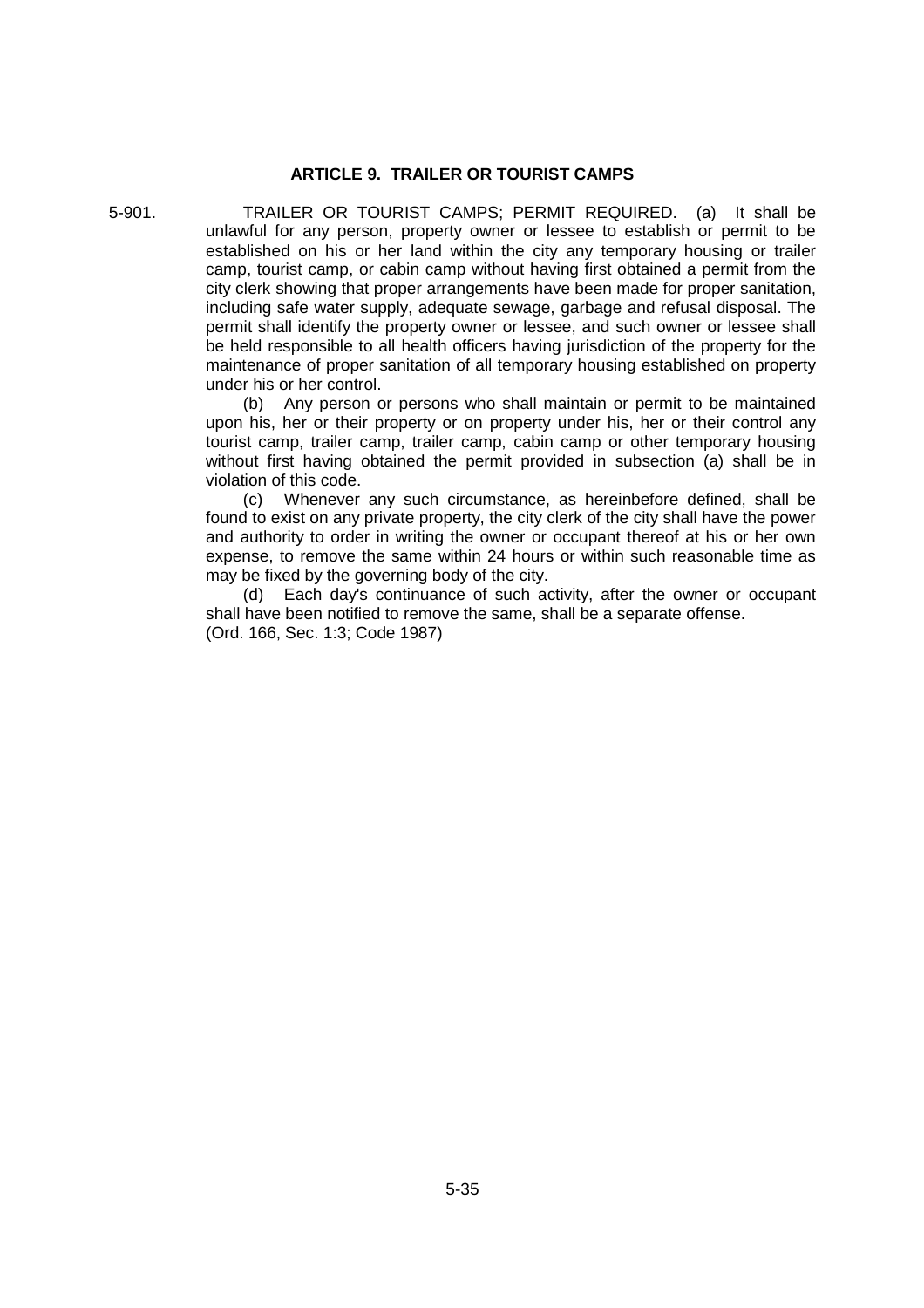#### **ARTICLE 10. RENTAL HOUSING**

5-1001. RENTAL UNITS; LICENSE REQUIRED. (a) It shall be unlawful for any person, firm or corporation to operate any rental units used for human habitation without having first obtained a license or temporary certificate to do so as hereafter provided. A rental unit is a family occupancy, or a sleeping room in a dormitory, boarding house, hotel or motel, or dwelling.

(b) This article shall not apply to hospitals, nursing homes or other rental units used for human habitation which offer or provide medical or nursing services if such units are subject to state or federal licensing or regulations. (Code 1987)

- 5-1002. SAME; APPLICATION. Any person desiring a license shall make written application to the city clerk on a form supplied by the city, and containing such information as necessary to administer and enforce the provisions of this article and the housing code in its entirety. (Code 1987)
- 5-1003. SAME; TEMPORARY CERTIFICATE. Upon receipt of a completed application and the appropriate license and inspection fee, the city building official shall issue a "temporary certificate" indicating that a license has been duly applied for. A temporary certificate shall authorize continued occupancy of the dwelling units in actual existence and use, pending the issuance or denial of the applied for license. Structures to be converted to rental usage shall not be occupied for human habitation prior to issuance of a license. (Code 1987)
- 5-1004. SAME; ISSUANCE OF LICENSE; DENIAL; PARTIAL USE. (a) Upon completion of the inspection of the building or buildings, if the building official finds the requirements of the housing code and zoning ordinance have been met, a license certifying such facts shall be issued.

(b) If the building official finds that the requirements of the housing code or zoning ordinance have not been met, a written denial specifying the defects shall be transmitted to the applicant. When a license has been denied, expired, suspended, or revoked, no further rental and occupancy of dwelling units then vacant or which may become vacant shall be permitted until a license has been issued.

(c) Units within a structure which are in compliance with the housing code requirements may continue to be occupied if units in other portions of the structure which do not comply, do not create a hazard to the health and safety of the persons in the occupied units. (Code 1987)

- 5-1005. SAME; RENEWAL. Each license shall expire on January 31st of each even numbered year and may be renewed for two-year periods thereafter. (Code 1987)
- 5-1006. SAME; TRANSFER OF LICENSE. A license may be transferred upon payment of a \$2 transfer fee to any person who has acquired ownership of a licensed building for the unexpired portions of the two year term for which it was issued or reissued. The application to transfer such license shall be filed with the building official and the licensed building and dwelling units are in compliance with the housing code. A license shall terminate upon failure to apply for its transfer within 30 days of the date of sale or transfer of ownership of the building. (Code 1987)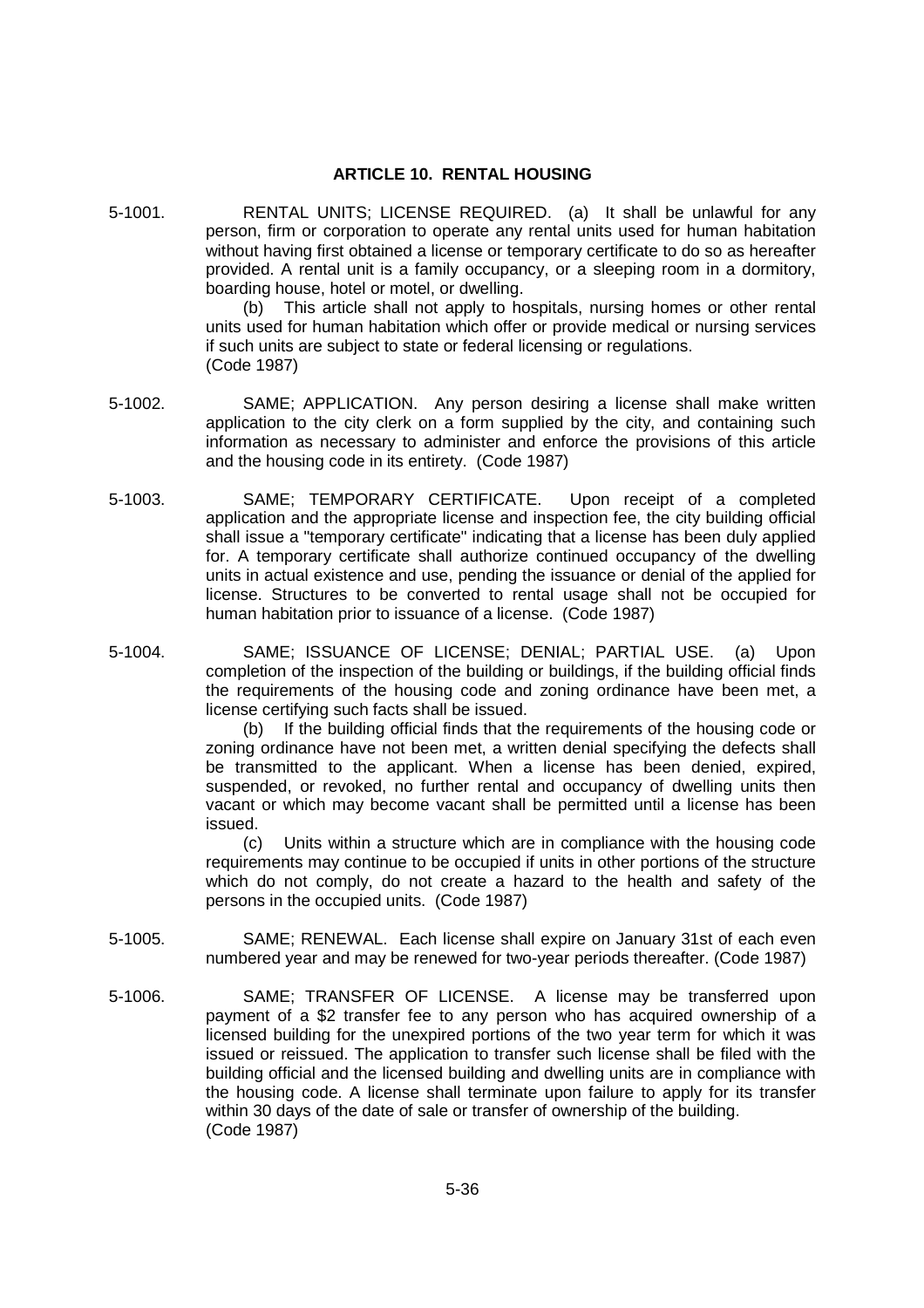- 5-1007. SAME; SUSPENSION; REVOCATION. The building official shall give written notice to the license holder and suspend the license for any violations of the housing code. The suspended license may be reinstated upon meeting the requirements of the code. Upon failure of the license holder to correct the violations within 30 days, the license may be revoked. Issuance of a new license after revocation shall be subject to payment of the full amount of the applicable inspection fee. (Code 1987)
- 5-1008. SAME; LICENSE TO BE POSTED. Each license shall be posted in a conspicuous place in the place of business for which the license is issued. (Code 1987)
- 5-1009. SAME; FEES. At the time of application for the license or for license renewal required by this section, the city clerk shall collect the appropriate inspection fee in accordance with the following schedule:

Inspection fee:

1 to 4 units - \$5 per unit

5 to 10 units - \$2 per unit

11 or more units - \$1.50 per unit

Sleeping rooms:

The first unit - \$5

Each additional unit - \$1.50 per unit

A late charge of 10 percent per month shall be added to all inspection fees not paid when due.

No refund of inspection fees shall be made to those discontinuing operation or who sell, transfer, give away, or otherwise dispose of a licensed building to another person. (Code 1987)

5-1010. RENTAL HOUSING; PURPOSE. The purpose of sections 5-1010:1017 is to protect the public health, safety and general welfare of the people of the city in non-owner occupied dwellings, including:

(a) To protect the character and stability of residential area;

(b) To correct and prevent housing conditions that adversely affect or are likely to adversely affect the life, safety, general welfare and health, including the physical, mental and social well-being of persons occupying dwellings;

(c) To provide minimum standards for cooking, heating, and sanitary equipment necessary to health and safety;

(d) To provide minimum standards for light and ventilation, necessary to health and safety;

(e) To prevent the overcrowding of dwellings by providing minimum space standards per occupant for each dwelling unit;

(f) To provide minimum standards for the maintenance of existing residential buildings, and to thus prevent slums and blight;

(g) To preserve the value of land and buildings throughout the city. (Code 1987)

5-1011. SAME; SCOPE OF APPLICATION. Every building and premises used in whole or in part as a rented home, residence or as an accessory structure thereof, for a single family, or person, and every building used in whole or in part as a rented home or residence of two or more persons or families living in separate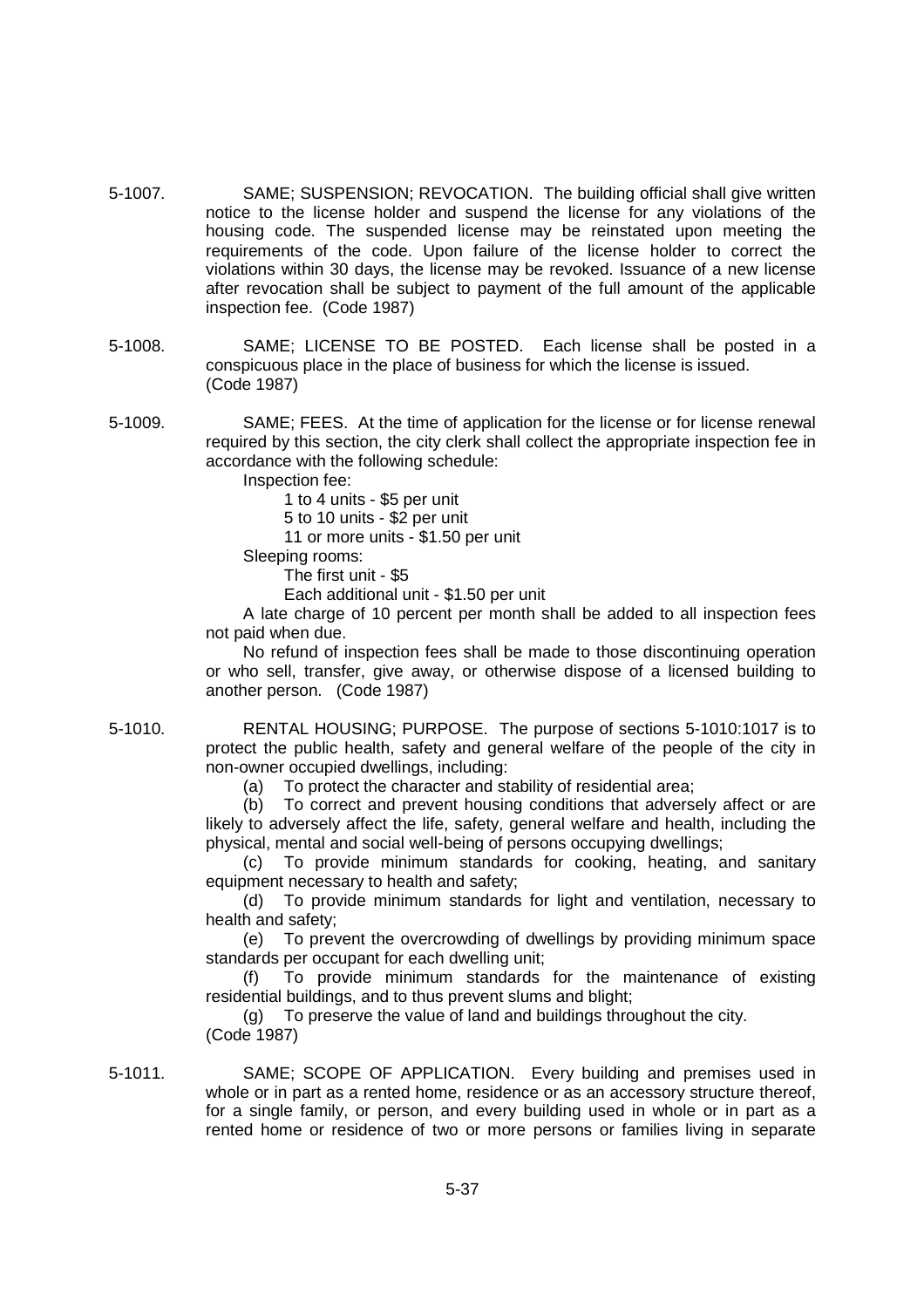units, shall conform to the requirements of sections 5-1010:1017 including condominium units and mobile homes that are rented to be occupied by someone other than the owner. (Code 1987)

5-1012. SAME; DEFINITIONS. For purposes of this article, the following terms shall mean:

Approved means complying with all applicable city codes.

Building means a structure erected for the shelter of persons, animals, chattels, or movable property of any kind.

Building inspector means the building inspector of the city and his or her authorized employees.

Dwelling means a building, or portion thereof, designed or used predominantly for residential occupancy of a continued nature, including one-family dwellings, two-family dwellings, and multiple-family dwellings, but not including hotels or motels.

Dwelling unit means a single residential accommodation which is arranged, designed, used or, if vacant, intended for use exclusively as a domicile for one family. Where a private garage is structurally attached, it shall be considered as part of the building in which the dwelling unit is located.

Family means any of the following:

(1) A person or persons related by blood, marriage or adoption, together with domestic servants or gratuitous guests, maintaining a common household in a dwelling unit;

(2) Groups of foster care authorized by law, of not more than four wards or clients with their guardian or guardians, together with domestic servants or gratuitous guests, all maintaining a common household in a dwelling unit;

(3) A group of not more than four persons not related by blood, marriage or adoption maintaining a common household in a dwelling unit.

Habitable building means any building or part thereof that meets minimum standards for use as a home or place of abode by one or more persons.

Habitable room means a room or enclosed floor space used or intended to be used for living, sleeping, cooking, or eating purposes, excluding bathrooms, water closet compartments, laundries, furnace rooms, unfinished basements (those without floor covering, ceiling covering, wall finish, required ventilation, required electric outlets and required exit facilities), pantries, utility rooms of less than 50 square feet of floor space, foyers, communicating corridors, stairways, closets, storage spaces, and workshops, hobby and recreation areas in parts of the structure below ground level or in attics.

Multiple-family dwelling means a dwelling or portion thereof containing three or more dwelling units.

Occupant means any person including owner or operator living, sleeping, cooking and eating in a dwelling unit.

Operation means the owner or his or her agent who has charge, care, control, or management of a building, or part thereof, in which dwelling units or rooming units are let.

Owner means any person, partnership, firm or corporation who, alone, jointly, or severally with others, shall be in actual possession of, or have charge, care or control of, any dwelling or dwelling unit within the city as owner, employee or agent of the owner, or as trustee or guardian of the estate or person of the title holder. Any such person representing the actual owner shall be bound to comply with the provisions of this ordinance to the same extent as the owner.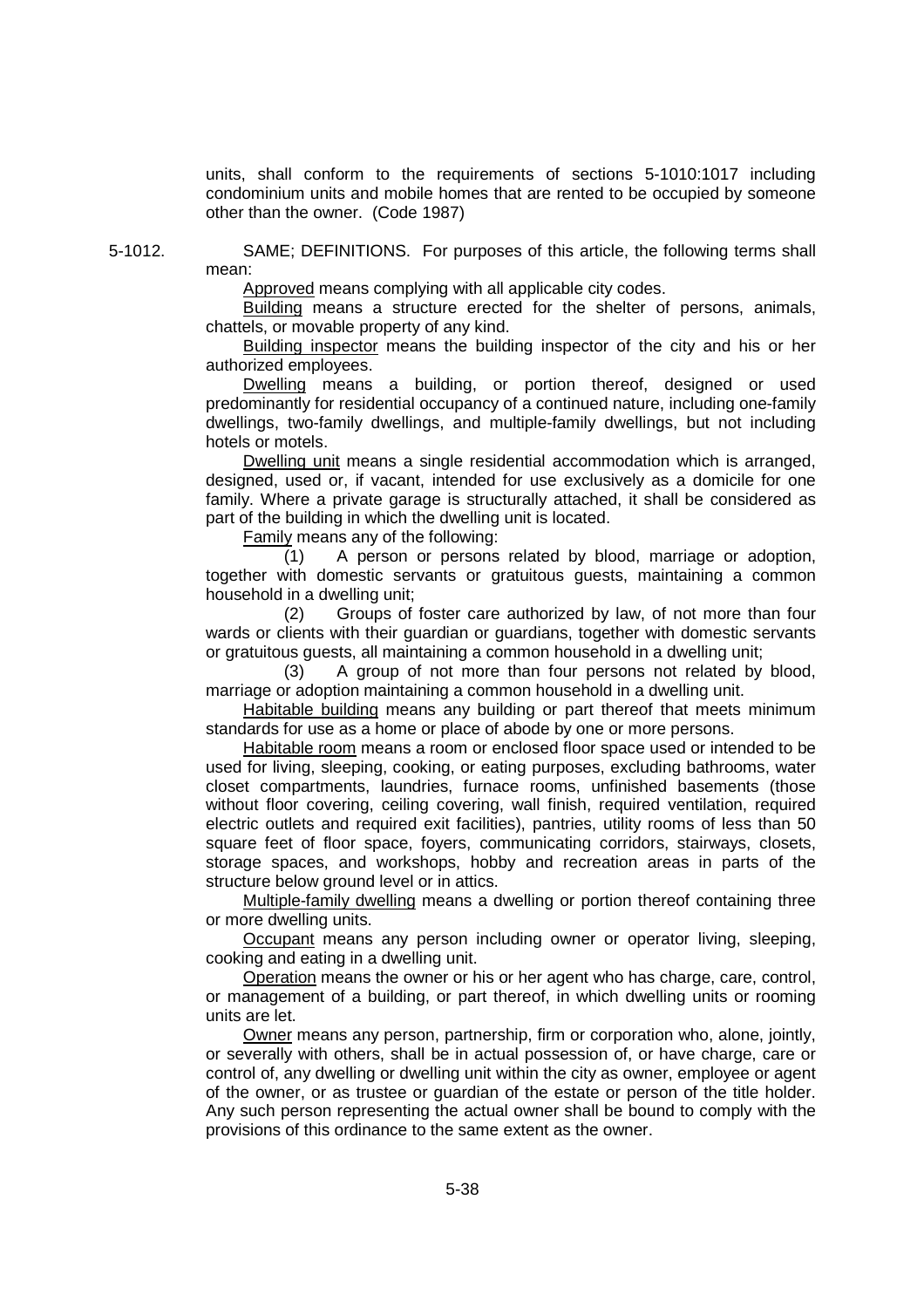Premises means a platted lot or part thereof or un-platted parcel of land, either occupied or unoccupied by any dwelling or non-dwelling structure, including such building, accessory structure or other structure thereon.

Rental or rented dwelling or dwelling unit means a dwelling or dwelling unit let or intended to be let for rent or lease. (Code 1987)

5-1013. SAME; LICENSE REQUIRED; APPLICATION FEE. (a) It shall be unlawful to rent any building or mobile home to any person for dwelling purposes without obtaining a license and paying the fee required by this section. Such license shall run for the calendar year, and must be renewed each year.

(b) Applications shall be made to the city clerk, on forms supplied by the clerk. Each applicant shall provide the name and address of the applicant. If the applicant is a corporation, the application shall name the principal officers. The applicant shall provide the address and apartment number, if any, of each dwelling unit.

(c) The fee for such license shall be \$10 per dwelling unit per year. The building inspector shall inspect each unit before a license is issued.

(d) If the required license fee has been paid, each dwelling unit to be covered by the license has been inspected and it does not appear that any violation of the code exists, the clerk shall issue the license. (Code 1987)

- 5-1014. SAME; BUILDING INSPECTOR; ENFORCEMENT. The building inspector shall enforce the provisions of this article and is thereby authorized to make inspections on a scheduled basis or when reason exists to believe that violation of this article has been or is being committed. (Code 1987)
- 5-1015. SAME; RIGHT OF ENTRY. The building inspector, or his or her agent, upon proper identification, shall have authority to enter any building, structure or premises at any reasonable hour to perform his or her duties as set out in this chapter. (Code 1987)
- 5-1016. SAME; NOTICE OF VIOLATION; FAILURE TO REPAIR. (a) Whenever the building inspector determines that any dwelling, dwelling unit or the premises surrounding any of these fails to meet the requirements set forth in this article, he or she shall issue a notice setting forth the alleged failure and advising the owner, occupant, operator, or agent that such failure must be corrected. This notice shall:
	- (1) Be in writing;
	- (2) Set forth the alleged violation;

(3) Describe the dwelling, dwelling unit or other premises where the violations are alleged to exist or to have been committed;

(4) Provide a reasonable time, not to exceed 60 days, for the correction of any alleged violations; and

(5) Be served on the owner, occupant, operator or agent of the dwelling or dwelling unit personally, or by certified mail, addressed to the last known place of residence of the owner, occupant, operator or agent. If upon a diligent effort to locate the owner, occupant, operator or agent, none can be found, notice may be posted on or near the dwelling, dwelling unit, rooming unit, or premises described in the notice.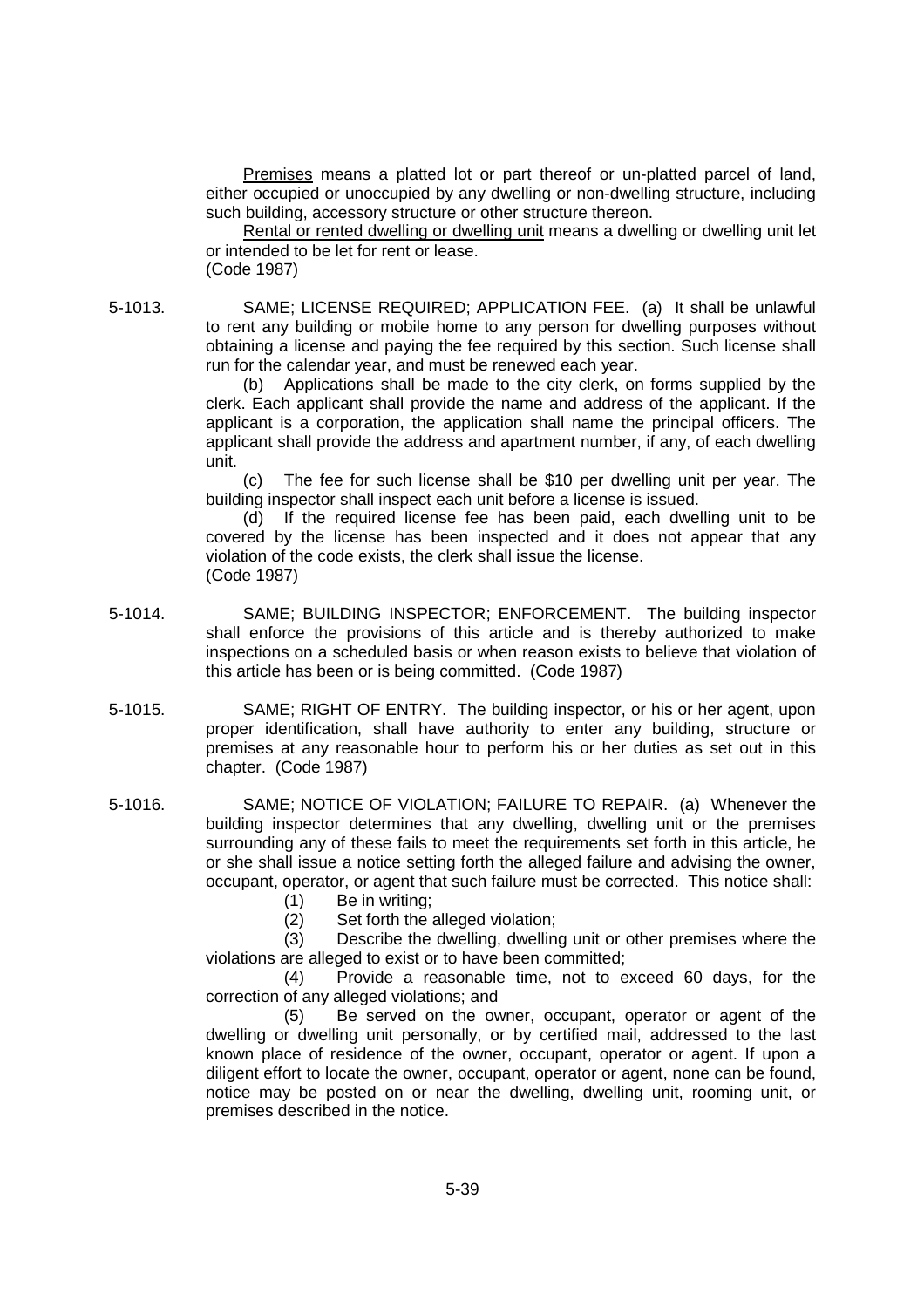(b) Whenever an owner, operator or agent of a dwelling or dwelling unit neglects or refuses to make repairs or take other corrective action called for by order or notice of violation issued by the building inspector, the city may undertake such repairs or action, when in its judgment the failure to do so will substantially endanger the public health, safety, or welfare. In the event the owner, operator or agent shall fail to pay the costs of the repairs, the city clerk shall annually certify such unpaid bills to the county clerk as a lien upon the property. The lien shall be collected subject to the same regulations and penalties as other property taxes are collected. (Code 1987)

5-1017. SAME; APPEAL TO BUILDING INSPECTOR. Any person aggrieved by any decision of any employee of the building inspector may appeal the decision to the building inspector. A written note or letter shall be provided by the person taking the appeal, informing the building inspector of the action taken by the city employee and the change requested from the building inspector. (Code 1987)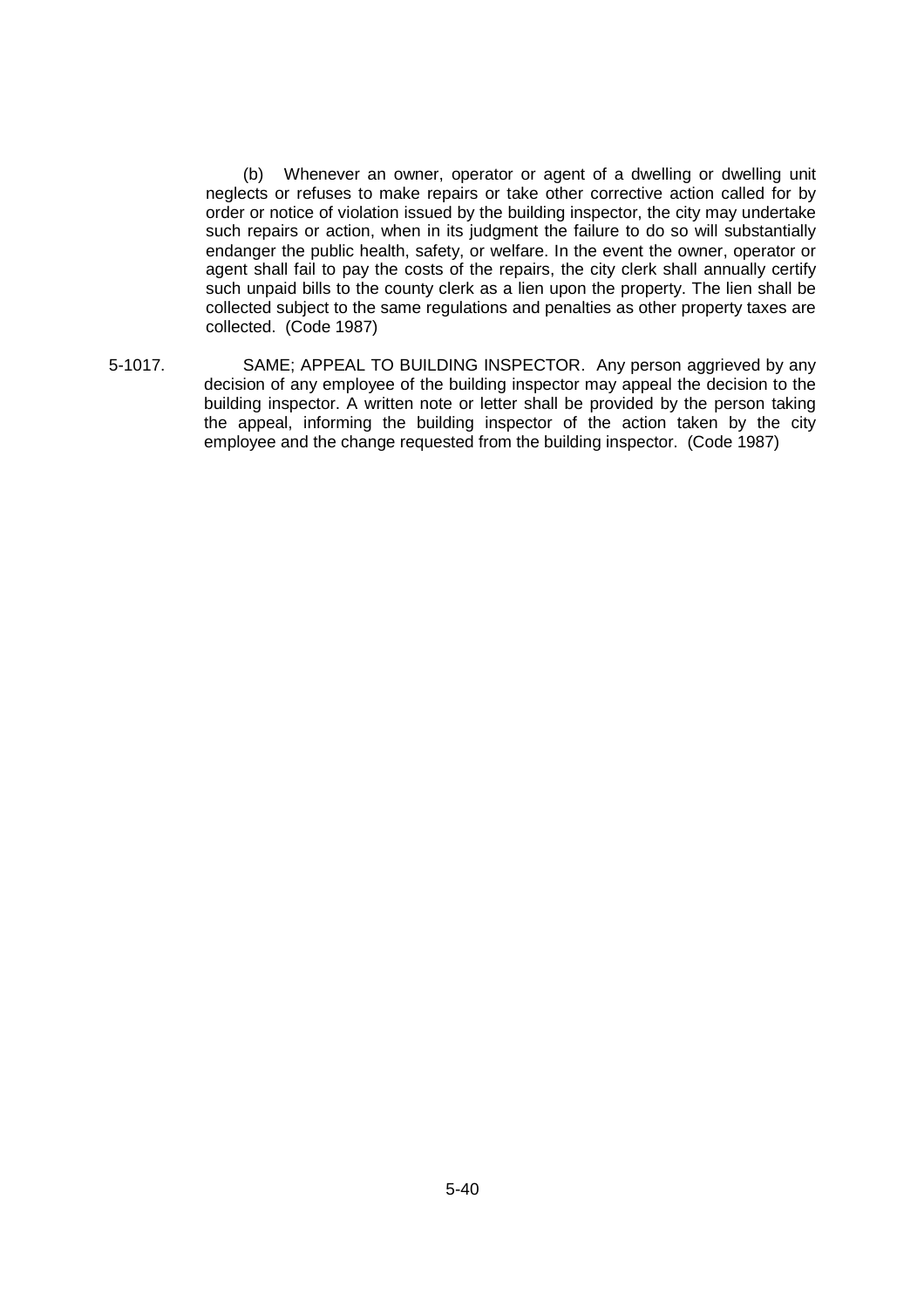# **ARTICLE 11. VEHICLE SALES AND LOTS**

- 5-1101. INTENT. The purpose of the regulations set forth in this Article are to set forth certain standards and regulations pertaining to the use and operation of vehicle sales lots within the City of Ogden, Kansas. (Ord. 556; Code 2017)
- 5-1102. DEFINITIONS. For the purpose of Article 12, the following words and phrases shall be defined as follows:

(a) Operator shall mean any person, firm or entity that conducts, pursues controls, manages, or operates a car lot.

(b) Vehicle shall mean, without limitation, any automobile, truck, tractor, camper, RV or motorcycle, which as originally built contained an engine, regardless of whether it contains an engine at any other time.

(c) Vehicle lot shall mean any parcel of land where either of the following items occur:

(1) Vehicle sales; or

(2) Vehicles are offered or held out to the public as being for sale; however, the phrase "vehicle lot" shall not include any parcel of land being operated as a licensed and permitted salvage yard.

(d) Vehicle sales shall mean the sale of new or used vehicles; the storage of such vehicles; or, the repair or servicing of vehicles, including but not limited to body work, painting, or motor rebuilding. (Ord. 556; Code 2017)

- 5-1103. PARKING. No owner or operator of a vehicle lot shall park any vehicle closer than 3 feet from any portion of the nearest vehicle. (Ord. 556; Code 2017)
- 5-1104. OWNERSHIP/TITLE TO VEHICLES. No owner or operator of a vehicle lot shall park any vehicle on a vehicle lot, unless such vehicle is owned by and titled in the name of the person, firm or entity licensed by the City of Ogden to operate the vehicle lot. (Ord. 556; Code 2017)
- 5-1105. INOPERABLE VEHICLES. All owners and operators of vehicle lots shall comply with the provision of Chapter 8, Article 3, of the Code of the City of Ogden, Kansas, relating to junked or abandoned vehicles, except as provided in Section 5- 1206. (Ord. 556; Code 2017)
- 5-1106. STORAGE OF VEHICLES BEING REPAIRED. (a) All vehicles stored or parked on a vehicle lot which are being repaired, or which require repair, shall be stored in an area on the vehicle lot which is separate from vehicles which are held out to the public as being for sale.

(b) Such separate area shall be surrounded by a sight obscuring fence, having a density of not less than 100%, and shall be no less than six feet nor more than eight feet in height. The fence or wall material shall be of a uniform height, texture, material and color. All such fencing shall also comply with all other ordinances of the City, including zoning ordinances.

(c) Any vehicle being stored for repair in the fenced area shall not exceed the height of the enclosing wall or fence. All fences required by this section shall be maintained in good and neat condition.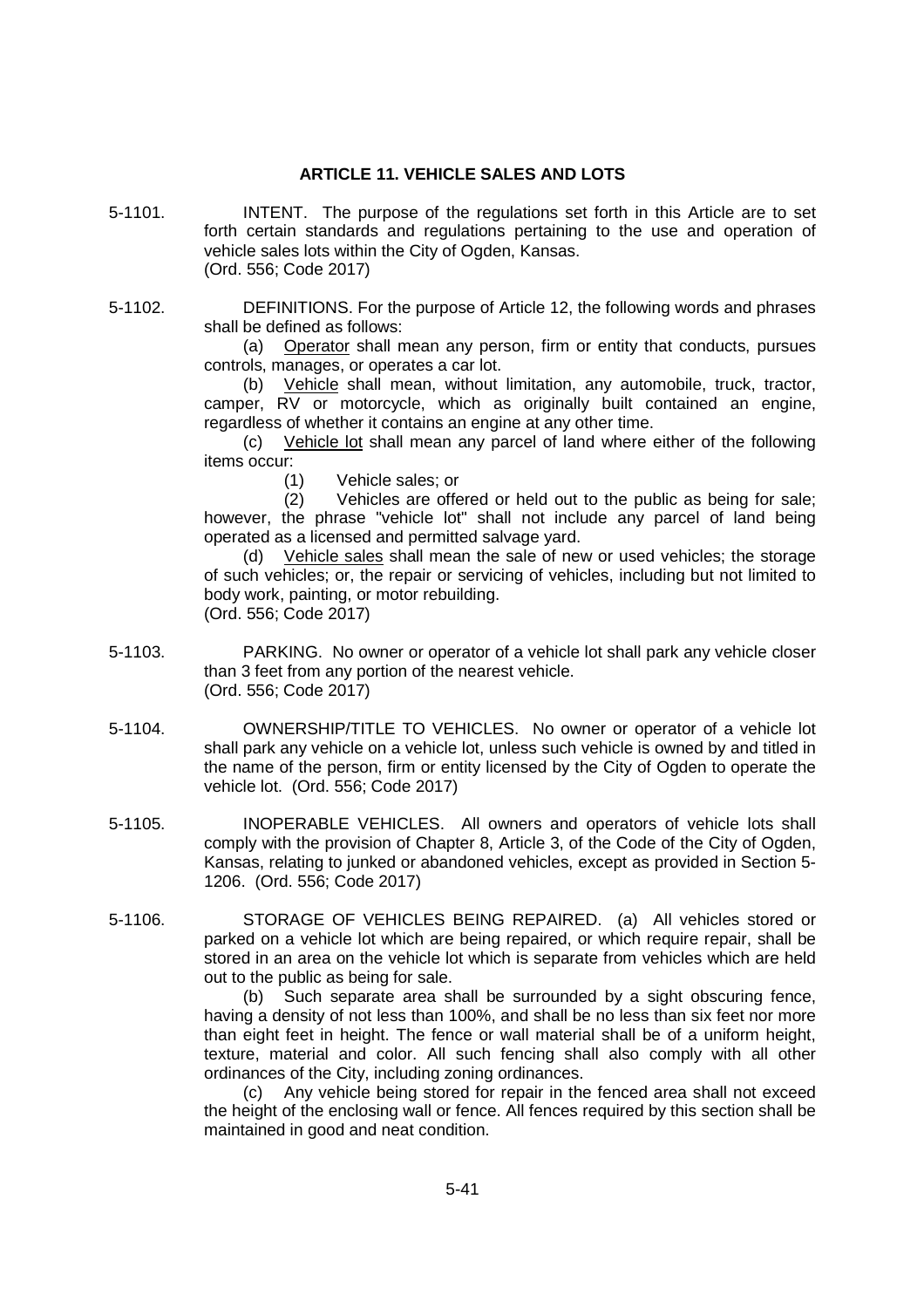(d) Such vehicles may also be stored within an enclosed building on the vehicle lot. The area on a vehicle lot that is fenced pursuant to the requirements of this section shall not exceed 20% of the total square feet of the vehicle lot. The fence or wall material, design, and placement shall be approved by the Planning Commission prior to its installation. (Ord. 556; Code 2017)

- 5-1107. SALES OFFICE. Every vehicle lot shall have a permanent structure that shall be used as the vehicle lot's sales office. The sales office shall contain not less than 120 square feet of interior floor space, which is useable as office area, and shall be constructed on a permanent foundation. (Ord. 556; Code 2017)
- 5-1108. VEHICLE LOT REQUIREMENTS. Any portion of a vehicle lot which is used for the display and/or offering of vehicles to the public shall comply with the following requirements:

(a) The land shall be surfaced as required by Section 16-301 of the Zoning regulations of the City of Ogden, Ks;

(b) The finished grade of the surfaced area shall be no less than 12 inches, nor more than 36 inches above the grade of the street adjoining the vehicle lot;

(c) All areas shall be kept neat and clean.

(d) No part of any motor vehicle shall be permitted to encroach on any public area, including sidewalks, streets or other public rights-of-way. (Ord. 556; Code 2017)

- 5-1109. INGRESS/EGGRESS. Every vehicle lot shall have an entrance, or entrances, which are capable of providing adequate simultaneous ingress and egress for vehicular travel. (Ord. 556; Code 2017)
- 5-1110. BUYER'S GUIDE. All vehicles parked or displayed on the vehicle lot shall have a "Buyer's Guide" affixed to the vehicle as required by Federal regulations. (Ord. 556; Code 2017)
- 5-1111. GROSS VEHICLE WEIGHT. No vehicle with a gross vehicle weight greater than 24,000 lbs. shall be offered or displayed for sale on a vehicle lot. (Ord. 556; Code 2017)
- 5-1112. INSURANCE. All vehicles offered or displayed for sale on a vehicle lot shall be insured with liability insurance in an amount not less than \$10,000 per person and \$20,000 per accident, and property damage insurance in an amount not less than \$5,000. (Ord. 556; Code 2017)
- 5-1113. MECHANICAL WORK. No person shall perform any mechanical or repair work on any vehicle, on a sales lot, unless such work is conducted within a fully enclosed building. Battery chargers are permitted in open, unenclosed areas on the vehicle lot. (Ord. 556; Code 2017)
- 5-1114. VEHICLE DEALER'S LICENSE. (a) No person, firm or corporations shall sell, offer for sale or engage in the sale of vehicles within the City of Ogden, Kansas, without a Vehicle Dealers License issued by the City. The City Clerk is hereby authorized to issue a license upon submission by the applicant of a written application on forms to be provided by the City Clerk, and upon compliance by the applicant with the following requirements: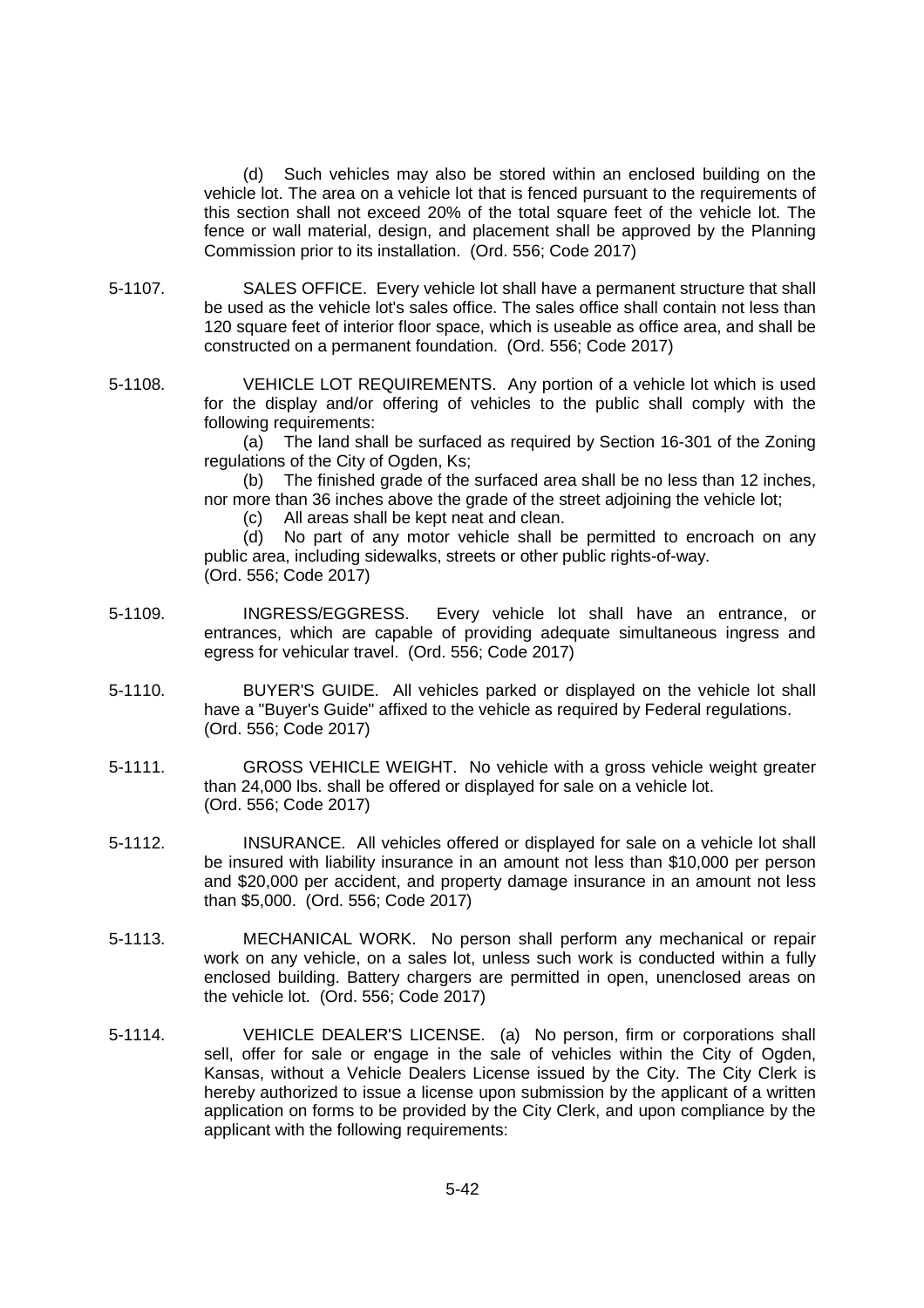(1) The application shall be accompanied by detailed plans, including site plan, showing the layout of land to be used, the portion thereof to be improved as required herein, the method proposed for improvements, drainage of the lot, driveways for ingress and egress, and the sales building or other existing or planned buildings to be used in the operation of the vehicle lot.

(2) The applicant shall furnish evidence that they possess a valid State of Kansas vehicle dealer's license;

(3) Payment of the annual license fee of\$100.00.

(b) All such plans shall be submitted to the Planning Commission for approval and submission to the Governing Body. A license shall not be issued without approval of the Governing Body.

(c) All licenses issued under this Article shall be valid for a period of one year and shall expire at midnight on October 31st of each year, unless earlier revoked. The city clerk is hereby authorized to issue a renewal license upon expiration of a license, upon written application in the same manner required for the initial license. No license issued under this Article shall be transferable.

(d) Any license issued under this Article shall be automatically revoked upon termination, suspension, revocation or the failure to renew the Operator's State of Kansas vehicle dealer's license, or upon proof by competent legal evidence that the licensee made a false statement in any application for a license under this Article. Any license issued hereunder may be revoked by the Governing Body of the City, upon proof of conviction of the licensee for a violation of this ordinance.

(e) Any owner, operator or licensee of a vehicle lot shall allow entry upon the premises by a city official for the purpose of conducting inspections to determine compliance with the requirements of the ordinances of the City of Ogden.

(f) Whenever a license is granted pursuant to this Section, the licensee shall be exempt from the obligation of obtaining a business license as required by Section 5-101 of the City Code, however, the licensee shall be required to comply with all obligations set forth in Article 1 of Chapter 5 of the City Code that are not inconsistent with this Section. (Ord. 573; Code 2017)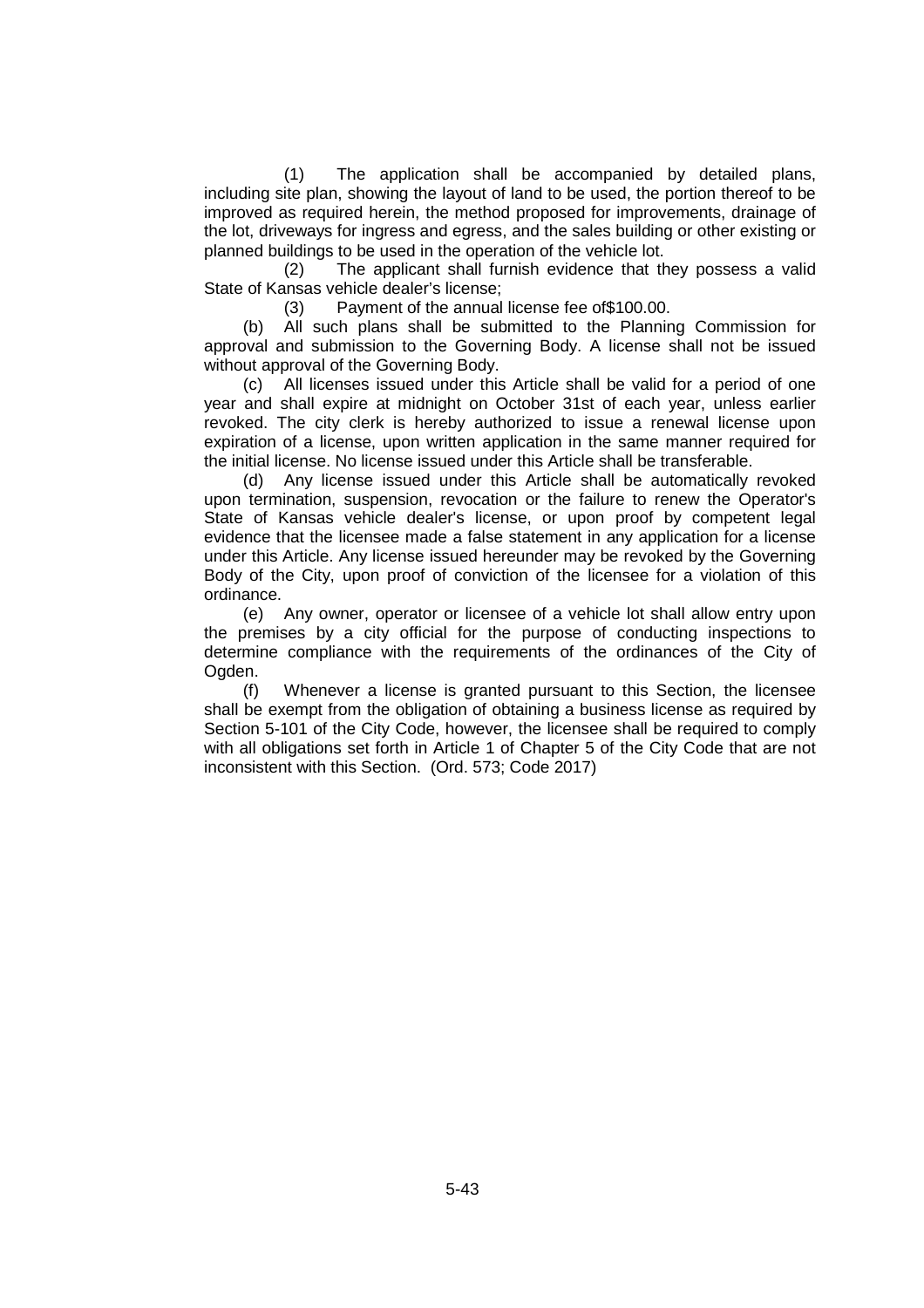# **ARTICLE 12. REGULATION OF ADULT BUSINESSES**

5-1201. DEFINITIONS. The following words and phrases, when used in this Article, shall have the following meanings:

(a) Adult Arcade shall mean any place to which the public is permitted or invited where, for any form of consideration, electronically, electrically or mechanically controlled still or motion picture machines, projectors, video or laser disc players or other image-producing devices are maintained to show images to five (5) or fewer persons per machine at any one time, and where the images displayed are characterized by the depiction or description of Nudity or Specified Sexual Activities.

(b) Adult Business shall mean

(1) Any establishment that meets any one or more of the following criteria:

(A) Adult Materials are 25% or more of the total inventory of the business;

(B) Adult Materials are 25% or more of the dollar value of the total inventory of the business;

(C) Adult Materials are 25% or more of the total sales, rentals, or exchanges;

sales floor area;

(D) Adult Materials are displayed on 25% or more of the total

(E) The establishment advertises Adult Entertainment, Adult Materials or Adult Services on on-site or off-site signs; in the newspaper, magazines or other print media; on the radio, television, Internet or other similar media; or through any other media.

(F) The establishment does not physically and visually separate Adult Entertainment, Adult Materials or Adult Services from other business purposes; nor provides controlled access to a room featuring Adult Entertainment, Adult Materials or Adult Services.

(G) A reasonable person would identify the establishment as an Adult Business.

(2) Any establishment that is an adult arcade, adult cabaret, adult motel, adult movie theatre, nude model studio, or sexual encounter center.

Adult Cabaret shall mean any place that regularly features Adult Entertainment, including, but not limited to nightclubs, restaurants, private clubs, theatres, concert halls and auditoriums.

(d) Adult Entertainment shall mean any live exhibition, performance, display or dance of any type, including but not limited to talking; singing; reading; listening; posing; pantomiming; modeling; removal of clothing; or any service offered for amusement on a premises in which the exhibition, performance, display or dance is characterized by the depiction or description of Nudity or Specified Sexual Activities.

(e) Adult Materials shall mean media or merchandise for use in connection with Specified Sexual Activities, or that is characterized by the depiction or description of Nudity or Specified Sexual Activities. Adult Materials includes, but is not limited to books, magazines, periodicals or other printed matter; photographs, films, motion pictures, video cassettes or video reproductions, slides or other visual representations; and instruments, devices or other paraphernalia.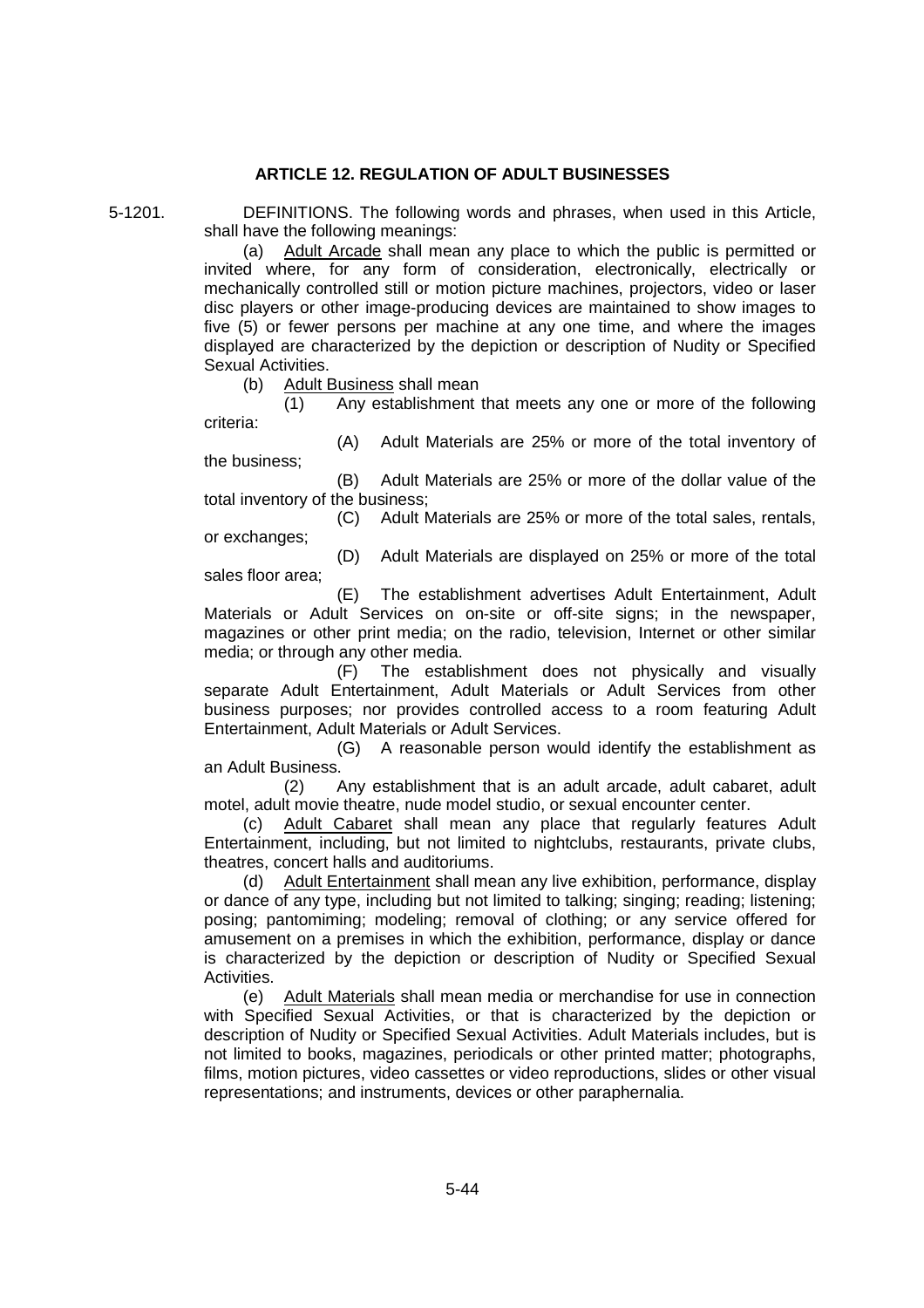(f) Adult Motel shall mean a hotel, motel or similar commercial establishment which offers accommodations to the public for any form of consideration; provides patrons with closed-circuit television transmissions, films, motion pictures, video cassettes, slides or other photographic reproductions which are characterized by the depiction or description of Nudity or Specified Sexual Activities; and has a sign visible from the public right of way which advertises the availability of this adult type of photographic reproductions.

(g) Adult Movie Theatre shall mean any place that, for any form of consideration, regularly shows films, motion pictures, video cassettes, slides or similar photographic reproductions characterized by the depiction or description of Nudity or Specified Sexual Activities.

(h) Adult Services shall mean services that are intended to provide or facilitate the sexual arousal or excitement or that allow observation of a Nude person or Specified Sexual Activities ancillary to other pursuits, or allow participation in Specified Sexual Activities ancillary to other pursuits.

(i) Application Date shall mean the date the city clerk receives a completed license application, accompanied by the appropriate fee.

(j) Employee shall mean any person, including but not limited to security guards, door bouncers, and wait staff, who work in or at, or render any services directly related to the operation of an Adult Business.

(k) Entertainer shall mean any person who provides Adult Entertainment within an Adult Business, whether or not a fee is charged or accepted for the Adult Entertainment.

(l) Manager shall mean an on-site supervisor working on behalf of an Adult Business. A licensed Owner is a Manager when the licensed Owner is on the premises, even if the licensed Owner has not obtained a Manager's license pursuant to Section 5-1308(b).

(m) Minor shall mean any person under eighteen (18) years of age.

(n) Nude/Nudity shall mean less than completely or opaquely covering and exposing to view:

(1) Human male or female genitals; or,

(2) Any portion of the anal cleft or cleavage of the male or female buttocks. Attire that is insufficient to comply with this requirement includes, but is not limited to, G-strings, T-backs, thongs or any other clothing that does not completely or opaquely cover the anal cleft or cleavage of the male or female buttocks; or,

(3) The portion of the human female breast directly or laterally below a point immediately above the top of the areola with less than a fully opaque covering; this definition shall include the entire lower portion of the human female breast, but shall not include any portion of the cleavage of the human female breast exhibited by a dress, blouse, shirt, leotard, bathing suit, or other clothing, provided that the areola is not exposed; or,

(4) Human male genitals in a discernibly turgid state, even if completely and opaquely covered.

(o) Nude Model Studio shall mean any place where a Nude person is provided to be observed, sketched, drawn, painted, sculptured, photographed or similarly depicted by other persons. Nude Model Studio shall not include a college, community college or university supported entirely or in part by public taxation; a private college or university which maintains and operates educational programs in which credits are transferable to a college, community college or university supported entirely or partly by taxation; or in a structure: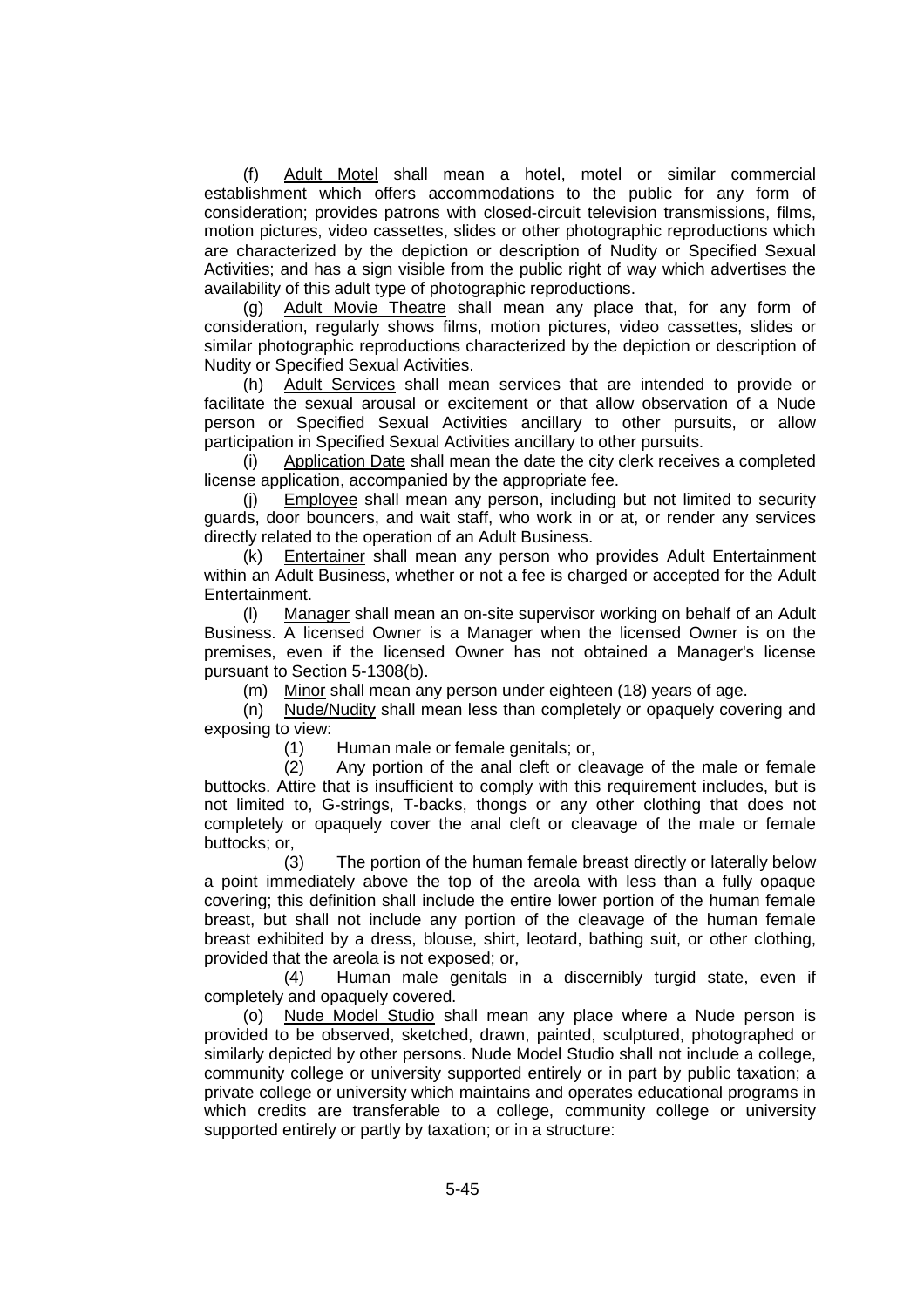(1) that has no sign visible from the exterior of the structure and no other advertising that indicates that a person will be Nude,

(2) where in order to participate in a class a student must enroll at least three days in advance of the class; and

(3) where no more than one Nude person is on the premises at any one time.

(p) Owner shall mean any person who owns an Adult Business, including a sole proprietor, all partners in the case of a partnership or any stockholder or member with more than a 25% interest in the organization in the case of a corporation or company.

(q) Patron shall mean any person on the premises of an Adult Business who is not an Employee, Entertainer, Manager or Owner of the Adult Business, regardless of whether the person pays any compensation to the Adult Business, Employee or Entertainer for any services, merchandise or Adult Entertainment. Patron shall not include a person who enters an Adult Business for the sole purpose of inspecting the premises or providing a good or service to the Adult Business and who does not remain in the Adult Business after the purpose has been accomplished.

(r) Premises shall mean the structure, or a portion of a structure, in which the Adult Business is conducted, including restrooms, dressing rooms and kitchens, but not including any open space on the property or on adjoining property used in conjunction with the Adult Business, such as parking areas or common areas. If the Adult Business operates in a structure, which is designed, and intended to house only one business, the premises shall be the entire structure. If the Adult Business operates within a structure that is designed, or intended, to house more than one business, the premises shall be the area within the exterior walls of such a structure that is devoted solely to the Adult Business.

(s) Sexual Encounter Center shall mean any place that offers, for any form of consideration, physical contact in the form of wrestling or tumbling between persons of the opposite sex; or, activities between male and female persons and/or persons of the same sex when one or more of the persons is in a state of Nudity.

(t) Specified Anatomical Areas shall mean the human genitals, pubic region, buttocks, or female breast.

(u) Specified Criminal Act shall mean any unlawful lewd or indecent conduct, specifically including, but not limited to, any of the following lewd or indecent criminal acts:

(1) Any sex offense set forth in Chapter 21, Article 55, of the Kansas Statutes Annotated, as amended;

(2) Any crime set forth in the Kansas Uniform Controlled Substances Act, Chapter 65, Article 41, of the Kansas Statutes Annotated, as amended;

(3) Incest (K.S.A. 21-5604, as amended);

(4) Aggravated incest (K.S.A. 21-5604, as amended);

(5) Furnishing alcoholic liquor or cereal malt beverage to a Minor (K.S.A. 21-5607, as amended);

(6) Furnishing alcoholic beverages to a minor for illicit purposes (K.S.A. 21-5607, as amended);

(7) Promoting obscenity (K.S.A. 21-6401, as amended);

(8) Promoting obscenity to minors (K.S.A. 21-6401, as amended);

(9) Any Kansas municipal ordinance violation based upon any of the crimes set forth in subparagraphs "1" through "8," inclusive;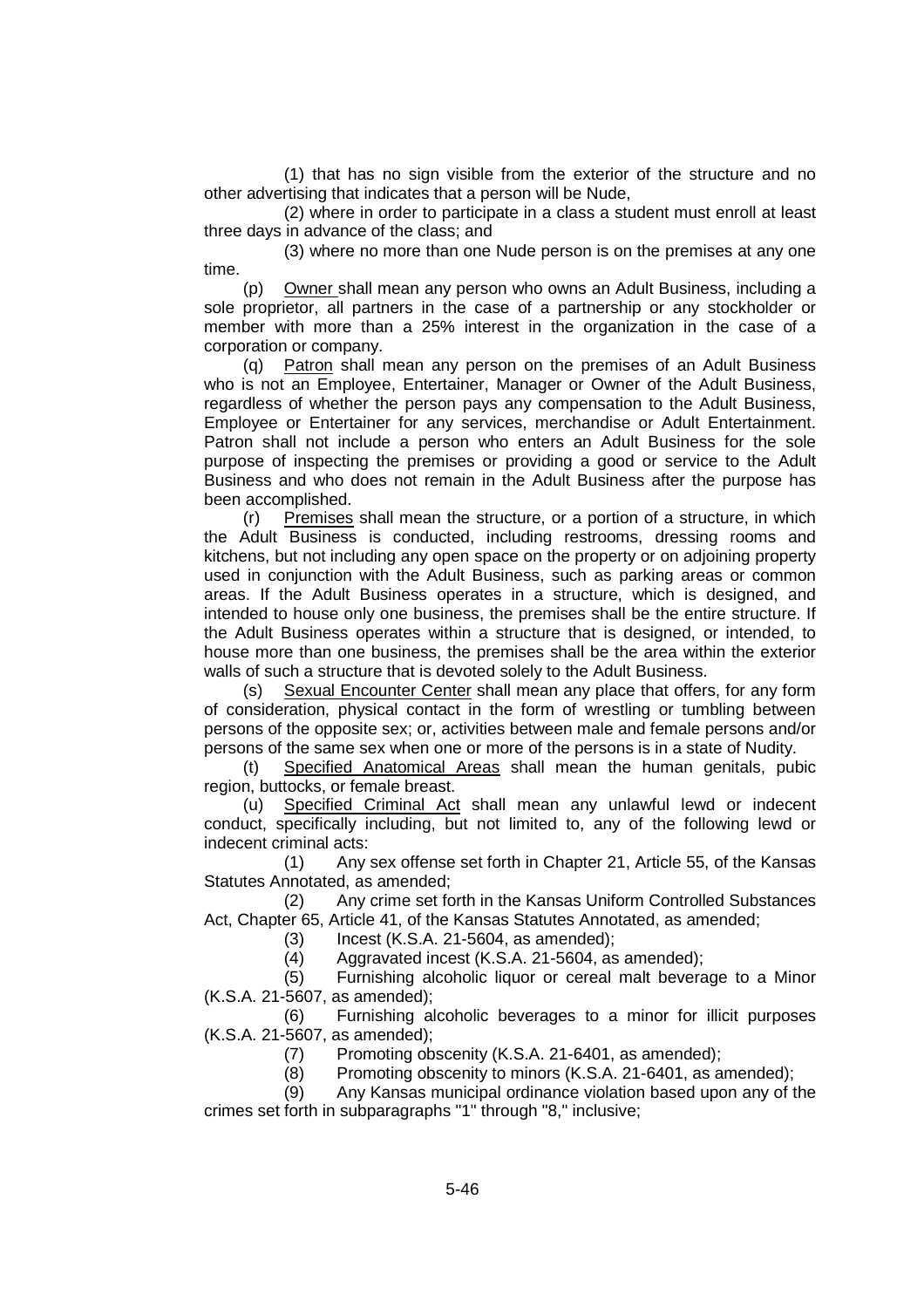(10) Any criminal violations from a state other than Kansas, or municipal ordinance from a state other than Kansas, corresponding to the crimes set forth above in subparagraphs "1" through "8," inclusive.

(v) Specified Sexual Activities shall mean any of the following:

(1) The fondling or other erotic touching of human genitals, pubic region, buttocks, anus or female breasts;

(2) Sex acts, normal or perverted, actual or simulated, including intercourse, oral copulation, masturbation or sodomy; or

(3) Excretory functions as part of or in connection with any of the activities set forth in (I) through (2) above. (Ord. 643; Code 2017)

5-1202. APPLICABILITY. The provisions of this article shall apply to all Adult Businesses existing on the effective date of Ordinance No. 643, as well as to all Adult Businesses established after the effective date of Ordinance No. 643. (Ord. 643; Code 2017)

5-1203. LICENSE REQUIRED FOR ADULT BUSINESSES. (a) It shall be unlawful for any person to operate or maintain an Adult Business within the city without a valid, current Adult Business license.

> (b) It shall be unlawful for any person to operate an Adult Business at any location, aside from the anywhere but on the premises specified by the Adult Business license.

> (c) It shall be unlawful for any Employee, Entertainer, Manager or Owner to knowingly perform any work, service or entertainment directly related to the operation of an unlicensed Adult Business within the city.

> (d) The failure to post an Adult Business license in the manner required in this Article shall be prima facie evidence that an Adult Business has not obtained such a license. It shall also be prima facie evidence that any Employee, Entertainer, Manager or Owner who performs any business, service or entertainment in an Adult Business had knowledge that the business was not licensed. (Ord. 643; Code 2017)

- 5-1204. SAME; LICENSE REQUIRED FOR EMPLOYEES, ENTERTAINERS AND MANAGERS. It shall be unlawful for any person to work as an Employee, Entertainer or Manager in or at an Adult Business, or to render any services directly related to the operation of an Adult Business, without a valid, current license. (Ord. 643; Code 2017)
- 5-1205. LICENSE FEES. (a) License fees are non-refundable.

(b) The license fee for all licenses required by this article shall be as prescribed in this Code. (Ord. 643; Code 2017)

5-1206. LICENSE LIMITATIONS. (a) All licenses shall be issued for only one specific premises, and it shall be unlawful for any person to operate an Adult Business anywhere but at the designated licensed premises.

(b) All licenses shall be non-transferable and non-assignable.

(c) All licenses shall be issued only for the one use specified on the license application. A separate license is required for each use. The license is invalidated if the type of use is changed, and the licensee must obtain a new license for the change in use.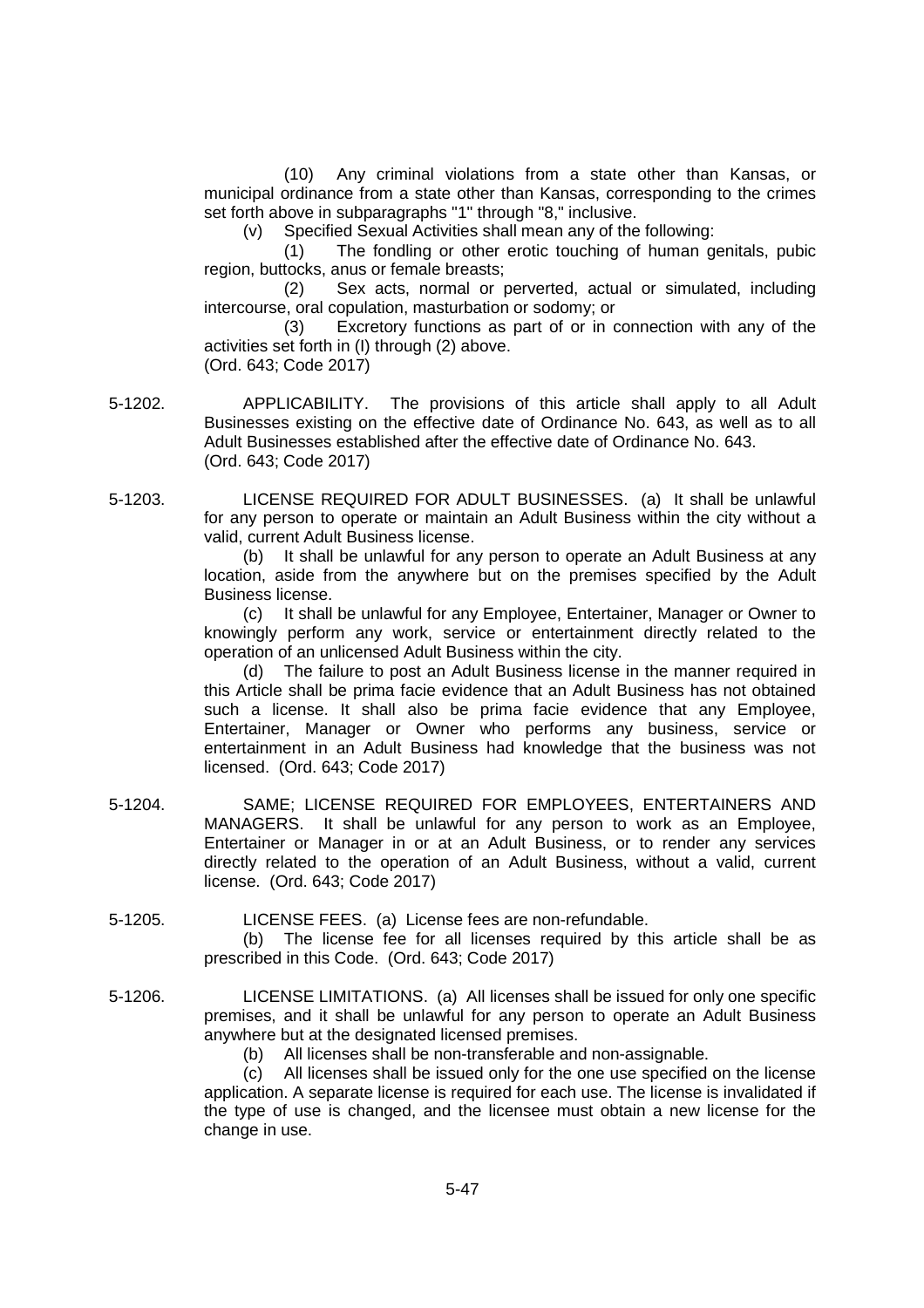5-1207. LICENSE DISPLAY. (a) The person holding the Adult Business license shall post the license in a conspicuous place and manner within the premises.

(b) Each Employee, Entertainer and Manager shall post his or her license in his or her work area within the premises so it shall be readily available for inspection by City authorities. (Ord. 643; Code 2017)

5-1208. LICENSE APPLICATION INFORMATION. (a) Adult Business License. To obtain a license to operate an Adult Business within the city, the applicant shall complete the form supplied by the city clerk and file the application with the city clerk. The application shall require all the following information:

(1) The applicant must provide the following information. If the applicant is a partnership, each partner must provide the following information. If the applicant is a corporation or limited liability company, each stockholder or member who owns more than a 25% interest in the corporation or company also must provide the following information.

(A) Name, including any aliases, mailing address for receipt of notices, home telephone number, occupation, date and place of birth and social security number. An applicant, partner, stockholder or member who is not a resident of Riley County must provide the name and address of a Riley County resident to receive service of process on his or her behalf.

(B) A statement signed under oath indicating whether the individual has been convicted of, released from confinement for conviction of, or diverted from prosecution on, any felony or Specified Criminal Act within the three (3) years immediately preceding the Application Date. The three (3) years begins from the most recent of the above events.

(C) A statement signed under oath indicating whether the individual previously had an Adult Business license of any type revoked or suspended, in this or another city, county or state; and if so, the reason for the revocation or suspension and the business activity subjected to the revocation or suspension.

(2) The tax identification number and name of the registered agent if the Owner is required to have a tax identification number or registered agent.

(3) The location of the proposed premises, a description of the area that constitutes the premises and the name of the owner of the premises.

(4) The name of the Adult Business and a description of the type of Adult Business to be performed on the premises.

(5) If the applicant is a corporation or limited liability company, a current certificate of registration issued by the Kansas Secretary of State. If the applicant is a foreign corporation, a certified copy of the registration as a foreign corporation.

(6) A statement signed under oath that the applicant has personal knowledge of the information contained in the application and that the information contained therein is true and correct and that the applicant has read the provisions of this Article.

(b) Employee, Entertainer, and Manager License. To obtain a license to be an Employee, Entertainer or Manager at an Adult Business, the person proposing to be an Employee, Entertainer or Manager shall complete the form supplied by the city clerk and file the application with the city clerk. The application shall require all the following information:

(1) The applicant's name, including any aliases, mailing address for receipt of notices, home telephone number, date and place of birth, social security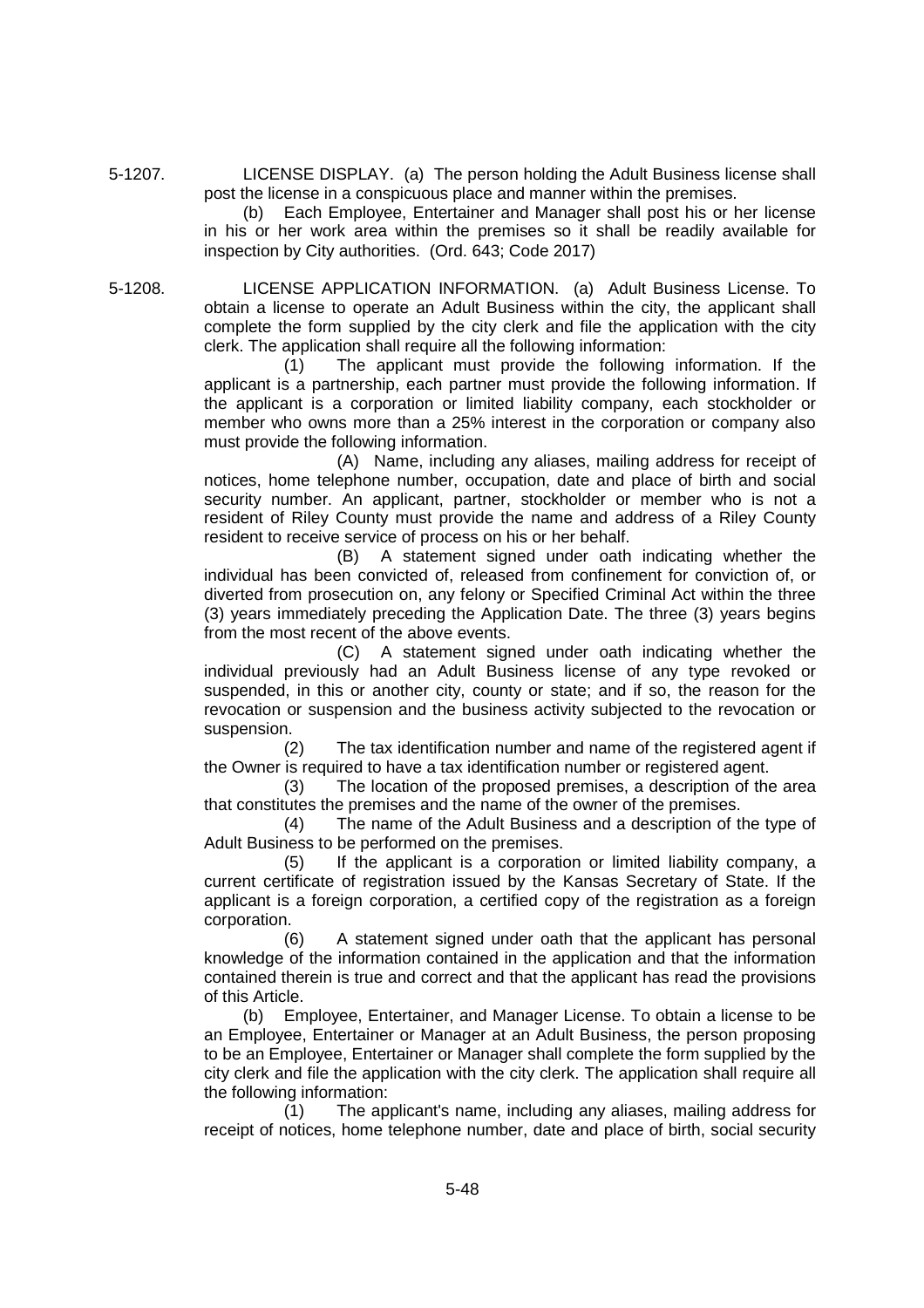number, and in the case of Entertainers, any stage names or nicknames used in entertaining.

(2) The name and address of each Adult Business where the applicant intends to work as an Employee, Entertainer or Manager.

(3) A statement signed under oath indicating whether the applicant has been convicted of, released from confinement for conviction of, or diverted from prosecution on, any felony or Specified Criminal Act within the three (3) years immediately preceding the Application Date. The three (3) years begins from the most recent of the above events.

(4) A statement signed under oath indicating whether the applicant previously had an Adult Business license of any type revoked or suspended, in this or another city, county or state; and if so, the reason for the revocation or suspension and the activity subjected to the revocation or suspension.

(5) The applicant shall submit documentation to the city clerk that proves that the application has attained the age of 18 years of age by the Application Date. The city clerk shall copy the documentation, which may include any of the following:

(A) A motor vehicle operator's license issued by any state, bearing the applicant's photograph and date of birth;

(B) A state-issued identification card bearing the applicant's photograph and date of birth;

(C) An official and valid passport issued by the United States

of America; America;

(D) An immigration card issued by the United States of

(E) Any other form of picture identification issued by a governmental entity that is deemed reliable by the city clerk; or

(F) Any other form of identification deemed reliable by the city clerk. (Ord. 643; Code 2017)

5-1209. SAME; APPLICATION PROCESSING. (a) The city shall not process an incomplete license application. If the application is incomplete, the city clerk shall provide the applicant with a written explanation of the reason(s) why the application is incomplete, within five (5) working days of the date the city clerk received the application.

(b) Upon receipt of a complete application for any license, the city clerk shall immediately transmit copies of the application to the Riley County Police Department. The Police Department shall investigate the application to determine whether the information contained in the application is accurate and whether the application meets the requirements for issuance of the license for which the application is made. The Police Department shall report the results of the investigation to the city clerk not later than ten (10) working days from the Application Date. The City shall determine whether the premises where the Adult Business will be conducted complies with the applicable zoning and building code ordinances. (Ord. 643; Code 2017)

5-1210. SAME; EXAMINATION OF APPLICATION, ISSUANCE OF LICENSE, DENIAL.

> (a) If the license application is complete, in proper form and accompanied by the appropriate fee, the city clerk shall issue the license as provided by law, provided that the applicant and the Adult Business meet the requirements of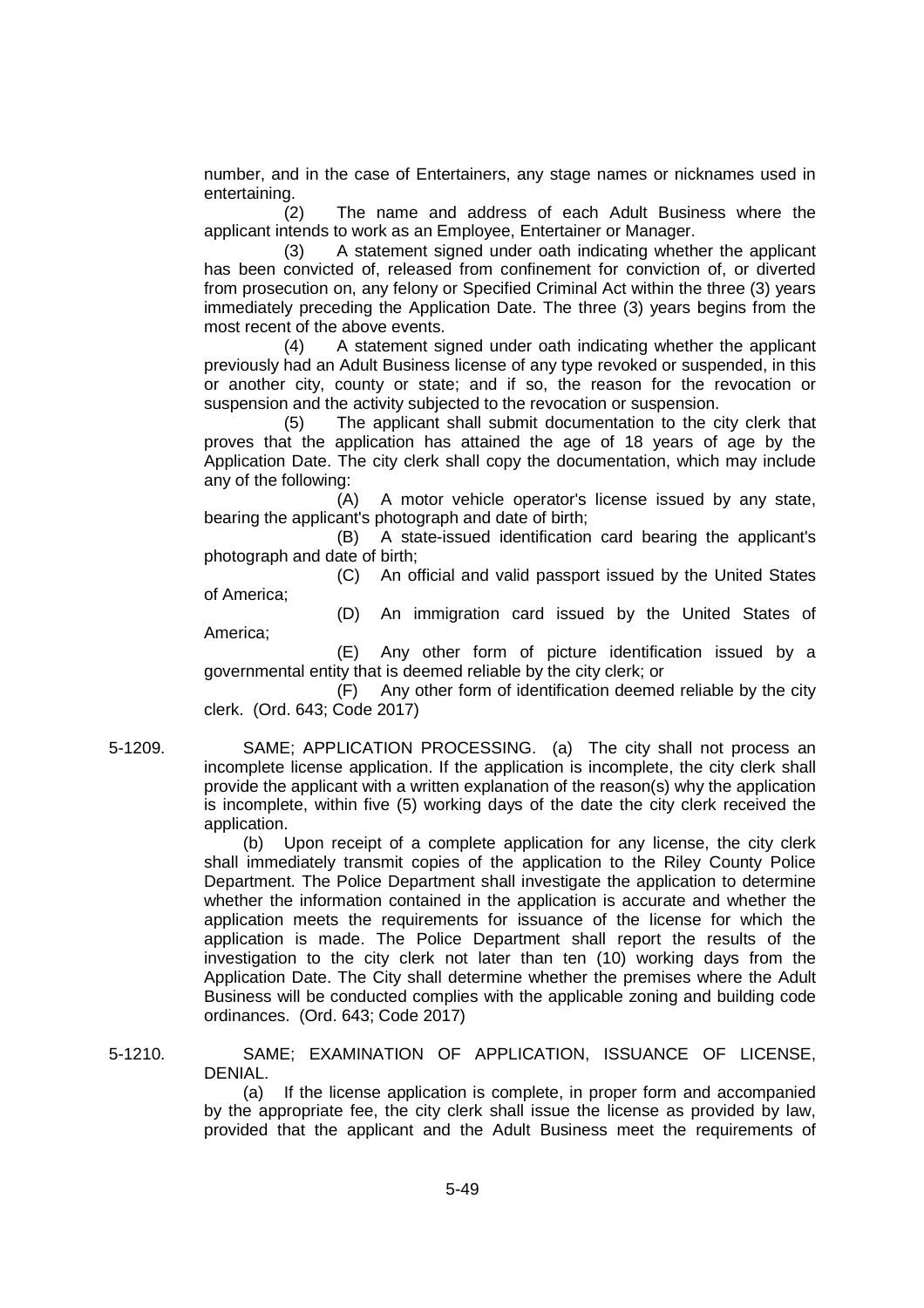Section 5-1211. The city clerk shall either approve or deny the complete application within twenty (20) working days from the Application Date. Failure to approve or disapprove within the twenty (20) working days shall not mean approval if a valid reason exists for not making the determination in a timely manner. All incomplete applications shall be denied.

(b) If an application for a license is approved, the issued license shall state the calendar year, premises and use for which it issued, and that the license is nontransferable.

(c) If an application for a license is denied, the applicant shall be notified by registered or certified mail to the address on the application, and the letter of notification shall state the basis for such disapproval. Any applicant aggrieved by the disapproval of a license application may seek judicial review in the Municipal Court of the City of Ogden, by filing a notice of appeal with the clerk of the municipal court within twenty (20) working days of date of the letter of notification. (Ord. 643; Code 2017)

5-1211. LICENSE DISQUALIFICATION. (a) No license to operate an Adult Business shall be issued to the following:

(1) A person who is a Minor;<br>(2) A person who failed to s (2) A person who failed to supply all information requested on the application;

(3) A person who gave materially false, fraudulent or untruthful information on the application;

(4) A person who is not a citizen of the United States;

(5) A person who has been convicted, released from incarceration for conviction or diverted on any felony or Specified Criminal Act during the three (3) years immediately preceding the date of application approval, beginning from the most recent of the aforementioned events;

(6) A person who has had an Adult Business license or comparable license revoked or suspended in this or any other city within the five (5) years immediately preceding the Application Date;

(7) A partnership, unless all members of the partnership are otherwise qualified to obtain a license; or,

(8) A corporation, unless all officers or directors are otherwise qualified to obtain a license.

(b) No license shall be issued for an Adult Business if the proposed premises do not comply with the requirements of Section 5-1217(a) of this Article; provided that upon a showing that the premises meets such requirements and that the applicant is otherwise qualified, the application shall be eligible for reconsideration by the city clerk.

(c) No license for an Employee, Entertainer or Manager shall be issued to the following:

(1) A person who has not been a resident of Riley County for at least six months prior to filing the application;

(2) A person who is a Minor;

(3) A person who failed to provide all of the information required on the application;

(4) A person who gave materially false, fraudulent or untruthful information on the application;

(5) A person who has been convicted, released from incarceration for conviction or diverted on any felony or Specified Criminal Act during the three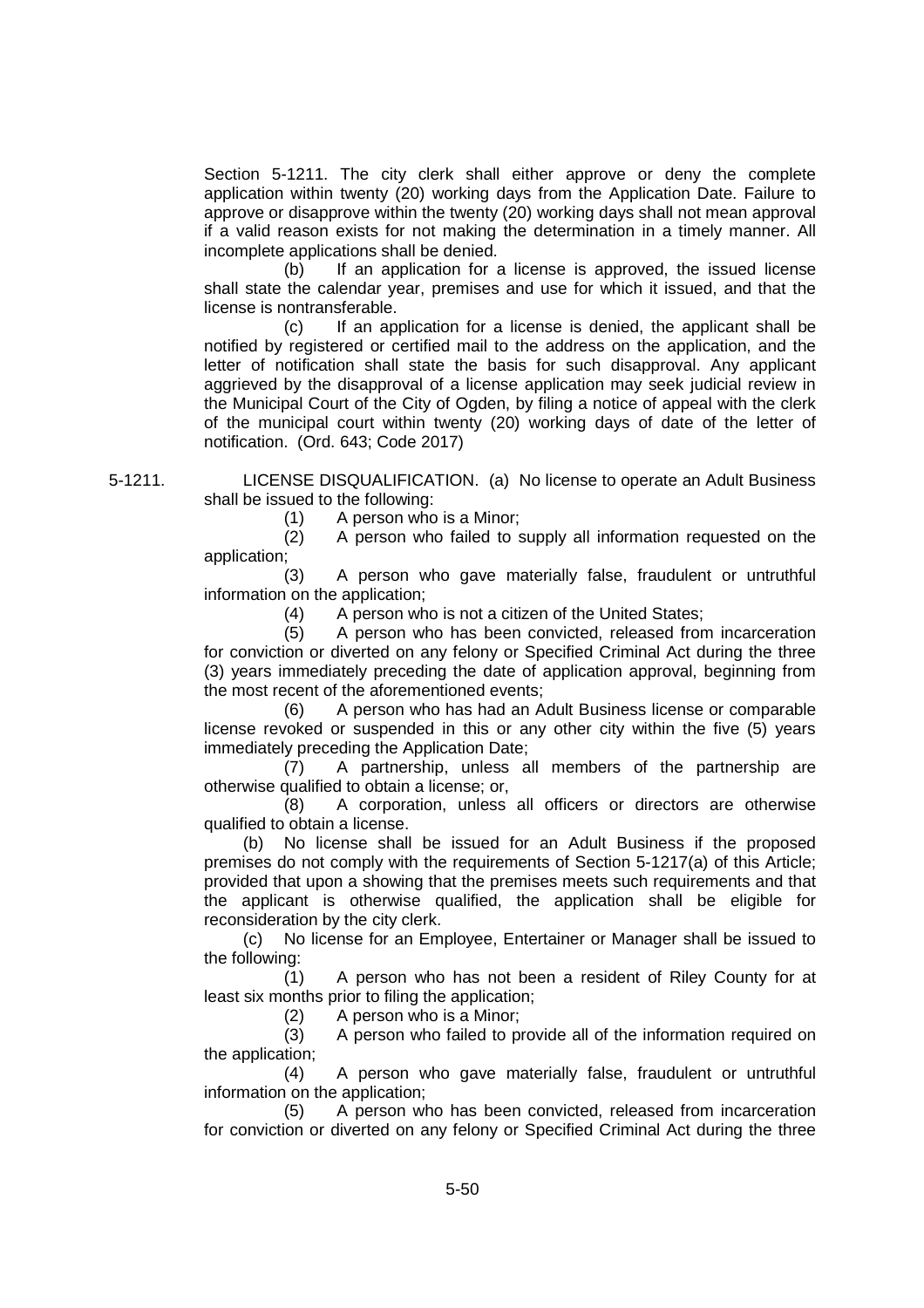(3) years immediately preceding the Application Date, beginning from the most recent of the aforementioned events; or,

(6) A person who has had an Employee, Entertainer or Manager license, or its equivalent, revoked or suspended in this or any other city during the five (5) years immediately preceding the Application Date. (Ord. 643; Code 2017)

5-1212. LICENSE SUSPENSION, REVOCATION OR NONRENEWAL. The city clerk may permanently revoke, or suspend a license, after providing five (5) working days written notice to a licensee, for any of the following reasons:

> (a) The licensee obtained the license through false statements in the application for the license, or for renewal thereof;

> (b) The licensee failed to make a complete disclosure of all information in the application for the license, or for renewal thereof;

> (c) The licensed Employee, Entertainer or Manager licensee is no longer a resident of Riley County;

> (d) The licensee has become disqualified from having a license by conviction or diversion of a Specified Criminal Act.

> (e) The licensee has an equivalent Adult Business license from this or any other city revoked or suspended.

> (f) The licensee has violated, or allowed or permitted the violation of, any of the provisions of this article or an city code relating to Adult Businesses or the premises;

> (g) There have been recurrent violations of provisions of this article, or any city code relating to Adult Businesses or the premises, that have occurred under such circumstances that the Owner of the Adult Business knew or should have known that such violations were committed. (Ord. 643; Code 2017)

5-1213. STANDARDS OF CONDUCT. (a) Identification cards required.

(1) It shall be unlawful for any licensed Employee, Entertainer or Manager to fail to have in their possession, at all times when working in an Adult Business, a valid identification card issued by the city, bearing the license number, the licensee's physical description and a photograph of the licensee.

(2) It shall be unlawful for any person to alter the city-issued identification card.

(b) Age restriction. No Minor shall be permitted on the premises of an Adult Business.

(1) It shall be unlawful for any Owner, Manager or Employee to allow or permit any Minor to be in or upon the premises of an Adult Business.

(2) The Manager or Manager's representative shall verify the age of each person with one valid form of the documentation listed in Section 5- 1308(b)(5)(a-d). The Manager shall be held responsible for the failure to verify the age of the person.

(c) Hours of operation. It shall be unlawful for an Adult Business to be open or in use between the hours of 2:00 a.m. and 10:00 a.m. on any day Monday through Saturday. It shall be unlawful for an Adult Business to be open between the hours of 2:00 a.m. and 12:00 noon on Sunday. The Manager and/or Owner shall be held responsible for a violation of this subsection.

(d) Nudity prohibited. It shall be unlawful for any person to be Nude on the premises of an Adult Business.

(e) Sale or consumption of alcohol prohibited.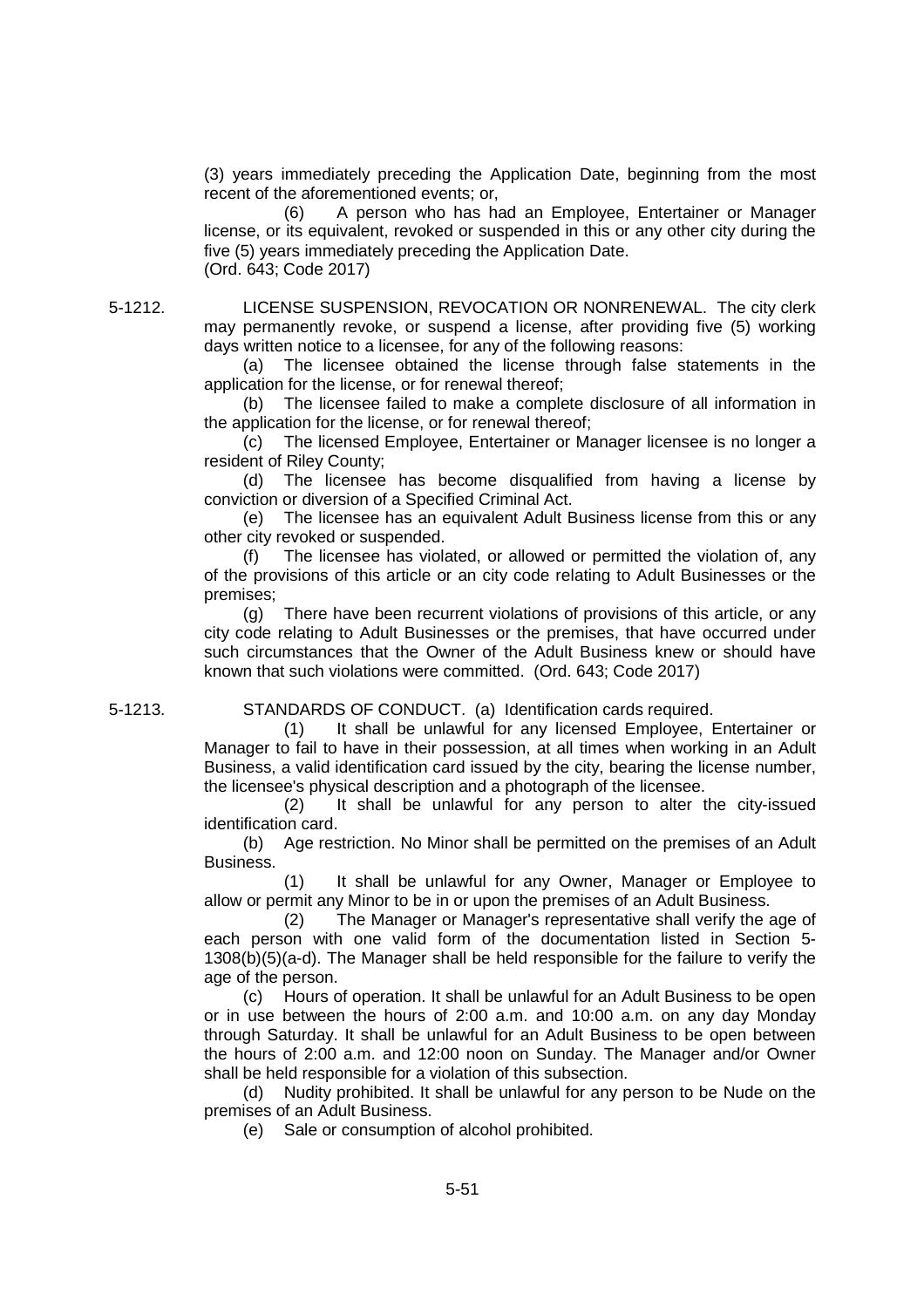(1) It shall be unlawful for any person to sell or consume alcoholic liquor or cereal malt beverages on the premises of an Adult Business.

(2) It shall be unlawful for any Owner or Manager to knowingly allow or permit alcoholic liquor or cereal malt beverages to be brought, sold or consumed upon the premises.

(f) Specified Sexual Activities Prohibited.

(1) It shall be unlawful for an person to engage in any Specified Sexual Activity on the premises of an Adult Business.

(2) It shall be unlawful for any person to wear or use any device that simulates any Specified Anatomical Area or to use artificial devices or inanimate objects to simulate or depict any Specified Sexual Activity while on the premises of an Adult Business.

(3) It shall be unlawful for any Owner or Manager to knowingly allow or permit any person to engage in any Specified Criminal Act or any Specified Sexual Activity on the premises.

(g) Physical Contact Prohibited.

(1) It shall be unlawful for any person to touch, fondle or caress any Specified Anatomical Area of any person on the premises of an Adult Business

(2) It shall be unlawful for any person to permit a second person to touch, fondle or caress the first person's Specified Anatomical Areas on the premises of an Adult Business.

(3) It shall be unlawful for any person to have any physical contact with an Entertainer, including an Entertainer having physical contact with another Entertainer, during the provision of Adult Entertainment.

(4) It shall be unlawful for a Manager to knowingly permit any person to have any physical contact with an Entertainer, including permitting an Entertainer to have physical contact with another Entertainer.

(h) Adult Entertainment Limited to the Stage.

(1) It shall be unlawful for any Entertainer to provide Adult Entertainment anywhere but upon the stage as required by Section 5-1217(a).

(2) It shall be unlawful for any Manager to permit any Entertainer to provide Adult Entertainment anywhere but upon the stage as required by Section5- 1218(a).

(3) It shall be unlawful for a Patron to cross the stage boundaries set forth in Section 5-1218(a) while an Entertainer is providing Adult Entertainment.

(4) It shall be unlawful for a Manager to knowingly permit a Patron to cross the stage boundaries set forth in Section 5-1217(a) while the Entertainer is engaged in a performance of Adult Entertainment.

(i) Restrictions on Payment of Gratuity.

(1) It shall be unlawful for an Entertainer to solicit, demand or receive any payment or gratuity from any Patron while on the premises of an Adult Business, except as provided in subsection (2).

(2) An Entertainer shall only receive payment or gratuity for the provision of Adult Entertainment in the following manner:

(A) While such Entertainer is on the stage, a Patron may place such payment for gratuity into a container provided by the Adult Business for the receipt of gratuities located outside the six-foot boundary surrounding the stage; or

(B) While such Entertainer is not on the stage but while on the premises of an Adult Business and is clothed, a Patron may place such payment or gratuity into the Entertainer's hand.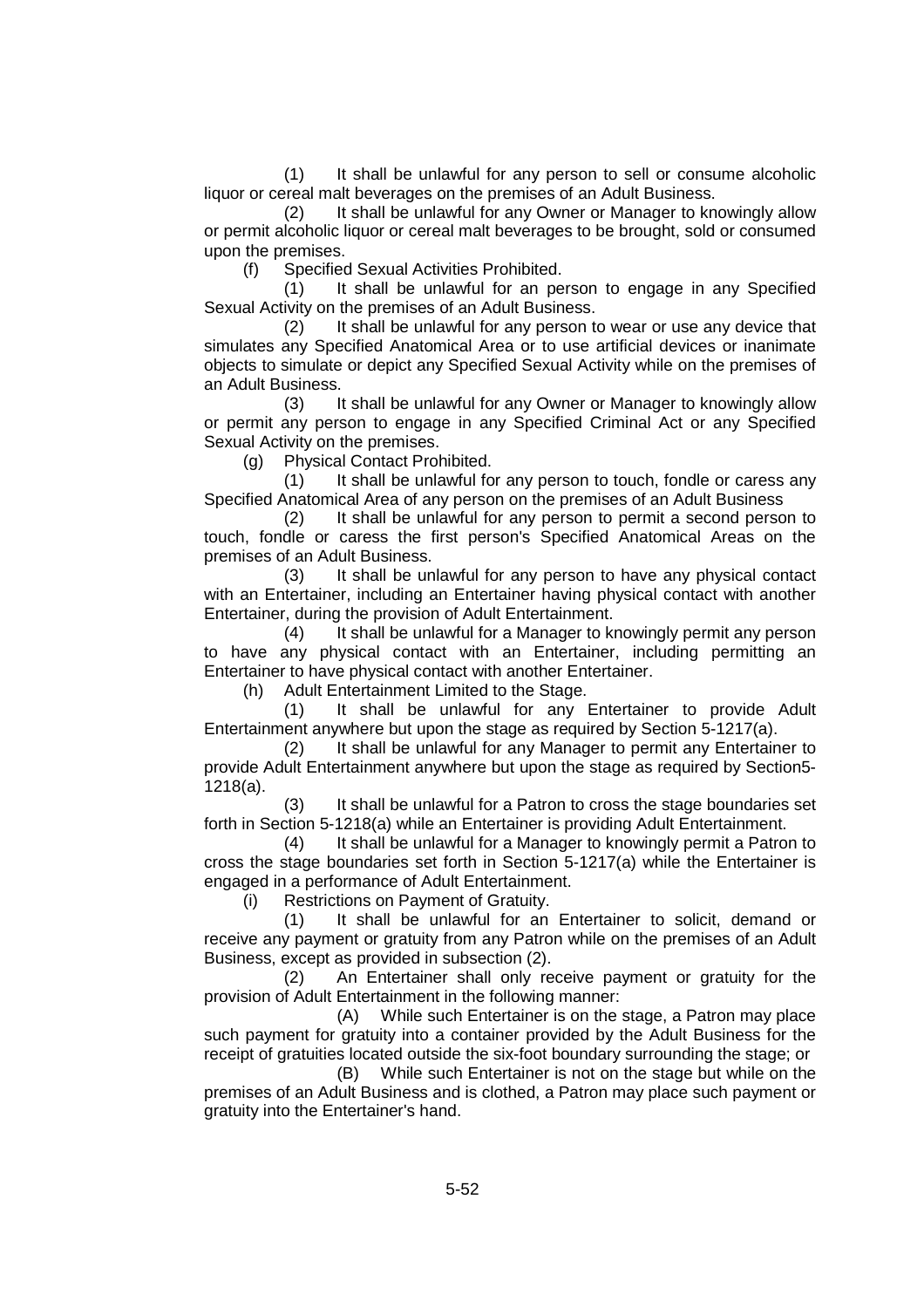(j) Responsibility of Manager and Owner. It is unlawful for the Manager or Owner of an Adult Business to violate any provision of this Article or of city or state law, or to permit or allow any person to violate any provision of this Article or of city or state law, while on the premises of the Adult Business. (Ord. 643; Code 2017)

5-1214. MANAGER ON PREMISES. (a) A Manager shall be on duty at the Adult Business at all times the premises are open for business. The name of the Manager on duty shall be prominently posted.

> (b) A Manager shall verify that any person working as an Employee or Entertainer possesses a current and valid license and that such license is prominently posted. (Ord. 643; Code 2017)

5-1215. CONDITIONS OF LICENSURE. (a) It shall be a condition of the issuance of each license, that any officer or agent of any department charged with the enforcement of this article or any other city code shall have the right of immediate entry and inspection of any premises subject to the control of the Adult Business licensee, at any time. The application for and acceptance of an Adult Business license shall conclusively be consent of the applicant and licensee to immediate entry and inspection of the licensed premises. Such consent shall not be revocable during the term of the license. Refusal of entry and inspection shall be grounds for license revocation.

(b) It shall be a condition of the issuance of each license that the licensee has submitted to the jurisdiction of the City of Ogden Municipal Court for the prosecution for any violation relating to the operation of or employment at the Adult Business. (Ord. 643; Code 2017)

5-1216. SIGN REQUIREMENTS. (a) Interior Signage. All Adult Businesses that provide live Adult Entertainment shall conspicuously display, in the common area at the principal entrance to the premises, a sign, with uppercase letters at least two (2) inches high and lowercase letters at least one (1) inch high, that reads as follows:

## THIS ADULT BUSINESS IS LICENSED AND REGULATED BY THE CITY OF OGDEN YOU MUST BE 18 YEARS OLD TO ENTER Standards of Conduct for the Premises:

- 1. No alcohol.
- 2. No nudity.
- 3. No person (including another entertainer) may have any physical contact with an entertainer while performing.
- 4. No person may touch any person's genitals, pubic region, buttocks or female breast at any time.
- 5. No sexual acts, sexual conduct, prostitution or solicitation of prostitution.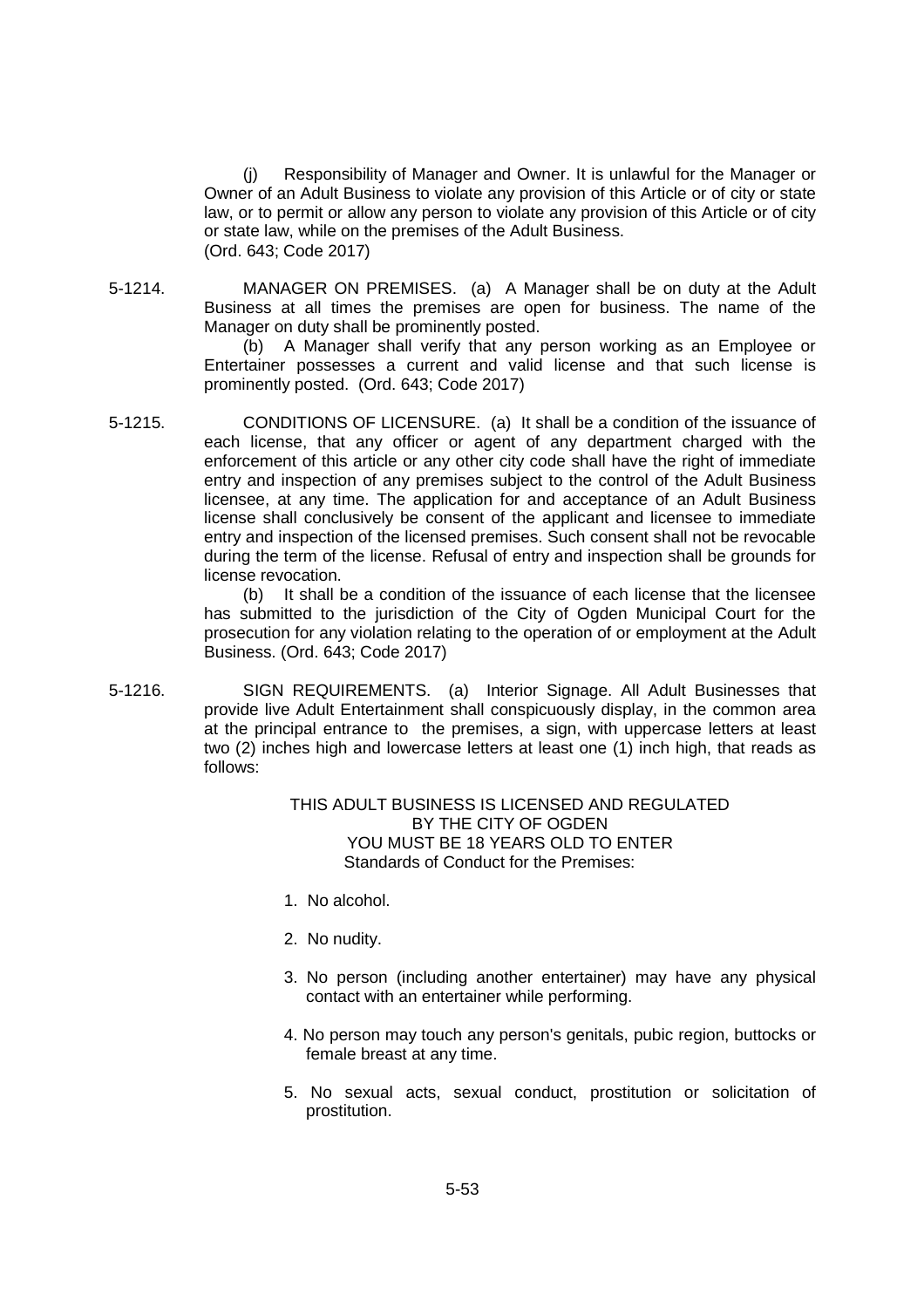- 6. Entertainers may only perform in the stage area.
- 7. No patron may enter the stage area.
- 8. A patron may only tip an entertainer by 1) placing a tip in a container located outside the stage area during an entertainer's performance, or 2) placing a tip in a clothed entertainer's hand after a performance.

(b) Exterior Signage.

(1) An Adult Business shall have no signs on the premises or the property on which the premises are located, except as provided in subsections (2) and (3). Any permitted sign must meet the requirements of this section and the Ogden Zoning Regulations. In the event of a conflict between this section and the Ogden Zoning Regulations, the Adult Business shall comply with the more restrictive provision.

(2) An Adult Business may have one wall sign on the exterior of the premises, consisting of internally lit, individually wall-mounted letters, indicating only the name of the Adult Business. The gross surface area of the wall sign shall not exceed twenty (20) square feet.

(3) An Adult Business may have one sign located on the entrance to the premises, either on or beside the door, indicating only the name of the Adult Business and the hours of operation. This sign shall be non-illuminated. The gross surface area of the sign shall not exceed two (2) square feet.

(4) No sign or exterior surface of the Adult Business premises, including windows and doors, shall include descriptive art, graphics, lighting or designs depicting or referring to a Nude person or Specified Sexual Activities.

(5) No Adult Business shall permit temporary sales aids, portable signs, exterior or interior window displays, prohibited signs or banners signs, as defined in the Ogden Zoning Regulations,

(6) No Adult Business shall permit any architectural building element that draws attention to the Adult Business, including but not limited to, neon lighting outlining the building, spot lighting, strobe lighting or garish paint.

(7) An Adult Business shall obtain a sign permit prior to installation or any modification of any sign, in accordance with the Ogden Zoning Regulations. (Ord. 643; Code 2017)

5-1217. LOCATION REQUIREMENTS. (a) No license shall be issued for an Adult Business if the proposed business premises do not comply with or meet the requirements of the applicable health, zoning, building code, fire and property maintenance ordinances of the city.

> (b) Such businesses are separated by the distance of 1,000 feet from the following:

> (1) Any residential zoned area, including R-1, R-2, R-3, MU, or MHP districts;

- (2) Any public park;
- (3) Any public library;

(4) Any existing accredited public or private elementary or secondary school,

- (5) Any church or house of worship;
- (6) Any state licensed day-care or child care facility.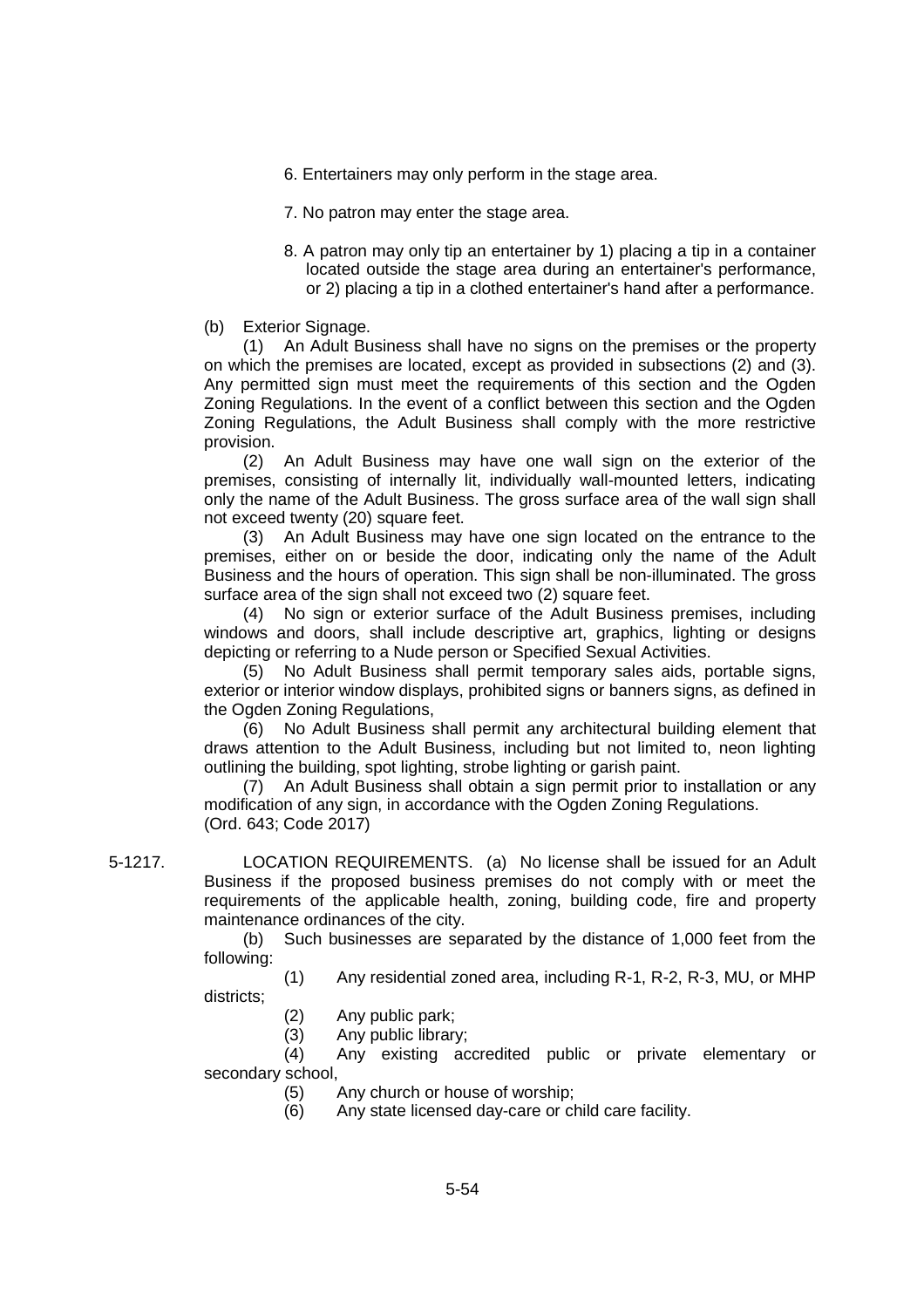(c) Such businesses are separated by the distance of 450 feet from the following:

(1) Any Arterial Roadway as designated by the City;

(2) Any State Highway Right-of-way, whether the same is within or without the City limits.

(d) The separation distance between an Adult Business and a protected use shall be measured in a straight line, without regard to intervening objects or structures, from the closest part of the Adult Business premises, including signs and roof overhangs, to the closest point on property boundaries on which a protected use is located; or, if a protected use is located on a parcel of land that lacks a defined boundary, to the closest point of the actual improvement that is the protected use.

(e) It shall be unlawful to operate more than one Adult Business in any building, structure or portion thereof.

(f) Such businesses are located in a Northerly direction from the Right-of-Way of the Union Pacific Railroad that bisects the City.

(g) Non-conforming Businesses.

(1) An Adult Business is nonconforming if it previously conformed to this Article and all applicable Ogden Zoning Regulations, or if it has not been subject to this Article or the Ogden Zoning Regulations, and it has remained in the same condition continuously since such time, and the only reason it no longer conforms, is because of a change in this Article or the Ogden Zoning Regulations.

(2) Non-conforming businesses may continue operation for a period not to exceed 6 months, unless sooner terminated for any reason, or voluntarily discontinued for a period of 30 days or more. Any nonconforming business may apply to the Governing Body for an extension of time beyond 6 months upon a showing of extreme hardship. The extension of time shall not exceed 1 year after the 6 month termination date.

(3) Non-conforming businesses shall not be increased, enlarged, extended or altered except to change to a conforming business.

(4) If 2 or more Adult Businesses are within 500 feet of one another and otherwise in a permissible location, the Adult Business which was established first and continually operating is the conforming business and any later-established business is the nonconforming business.

(5) A conforming Adult Business is not rendered nonconforming by the location, subsequent to the grant or renewal of an Adult Business license, of a protected use. In the event that an owner of a conforming Adult Business sells the Adult Business to another person, the new owner may apply for an Adult Business license of the same type held by the prior owner, without the Adult Business becoming nonconforming in the interim, but no later than 30 working days from the prior owner's termination of operation of the Adult Business. (Ord. 643; Code 2017)

5-1218. FACILITY REQUIREMENTS. (a) An Adult Business providing Adult Entertainment shall install a stage at least 2 feet above the immediate floor level and removed at least 6 feet from the nearest patron. The 6 foot boundary from the outer edge of the stage shall be clearly indicated to prevent patrons from crossing the boundary. The absence of this demarcation boundary shall be prima facie evidence that there have been performances in the unmarked areas, in violation of the standards of conduct.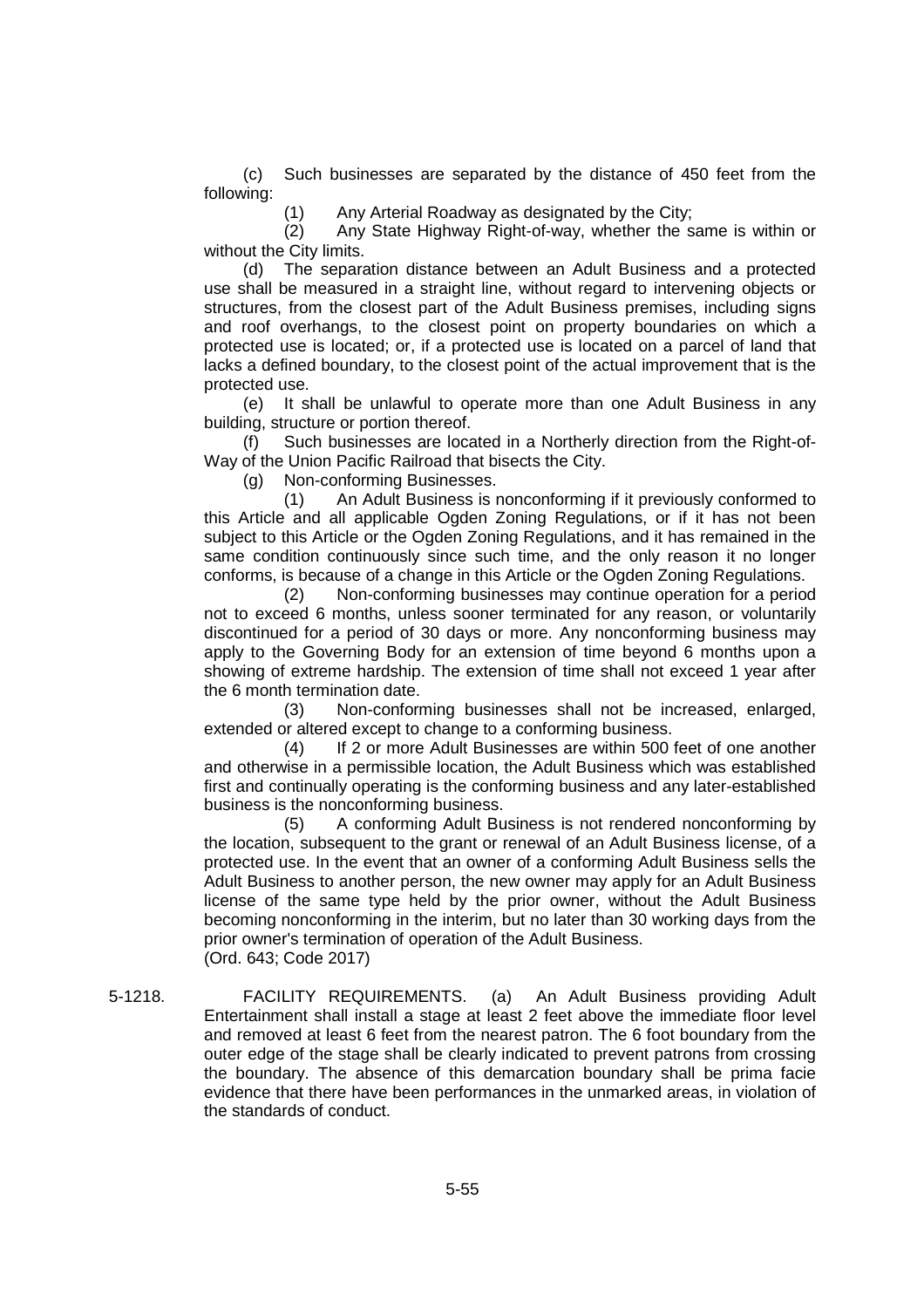(b) Exterior observation. The premises of all Adult Businesses shall be constructed to ensure that the interior of the premises cannot be observed from the exterior of the premises. Windows shall be covered and doorways shall be constructed or covered to prevent observation of the interior of the premises from the exterior of the premises.

(c) Exterior display. No Adult Business shall be conducted in any manner which permits the observation of live performers from any exterior source by display, decoration, sign, show window or other opening.

(d) Lighting required. The premises of all Adult Businesses shall be equipped with overhead lighting in every place to which customers are permitted access, at an illumination of not less than one foot candle, as measured at the floor level, and such illumination must be maintained at all times that any patron is present on the premises.

(e) Ventilation and sanitation requirements. The premises of all Adult Businesses shall be kept in a sanitary condition. Except as otherwise provided herein, separate dressing rooms and restrooms for men and women shall at all times be maintained and kept in a sanitary condition.

(f) Closed booths or private rooms prohibited. The interior premises of all Adult Businesses shall be configured so that there is an unobstructed and directline-of- sight view from a Manager's station of every area of the premises to which any patron is permitted access for any purpose, excluding restrooms. Closed booths or private rooms are prohibited.

(g) The code official shall certify that the proposed business establishment complies with all of the requirements of this section and shall give or send such certification to the city clerk. Provided, however, that nothing contained herein shall be construed to eliminate other requirements of statute or ordinance concerning the maintenance of premises, nor to preclude authorized inspection thereof. The appropriate city official may recommend the issuance of a license contingent upon the compliance with any requirements in this section. (Ord. 643; Code 2017)

- 5-1219. PENALTY FOR VIOLATION. It shall be unlawful for any person to violate any of the provisions of this article. Upon conviction thereof, the person shall be punished for each offense by a fine less than or equal to \$500, or by imprisonment for a period less than or equal to six months, or by both such fine and imprisonment. Each day any violation of this article shall continue shall constitute a separate offense. (Ord. 643; Code 2017)
- 5-1220. AUTHORITY TO PROMULGATE REGULATIONS. The City Clerk shall have the power to promulgate regulations as may be necessary and feasible for the carrying out of the duties of his/her office and which are not inconsistent with the provisions of this article. (Ord. 643; Code 2017)
- 5-1221. SAVINGS CLAUSE. Neither the adoption of this article nor the repeal or amendment of any ordinance or part or portion thereof shall in any manner affect the prosecution or civil enforcement for violations of ordinances, which violations were committed prior to the effective date hereof, nor be construed as a waiver of any license, fee or penalty at said effective date due and unpaid under such ordinances, nor be construed as affecting any of the provisions of such ordinances relating to the collection of any such license, fee or penalty, or the penal provisions applicable to any violation thereof, nor to affect the validity of any bond or cash deposit in lieu thereof required to be posted, filed or deposited pursuant to any